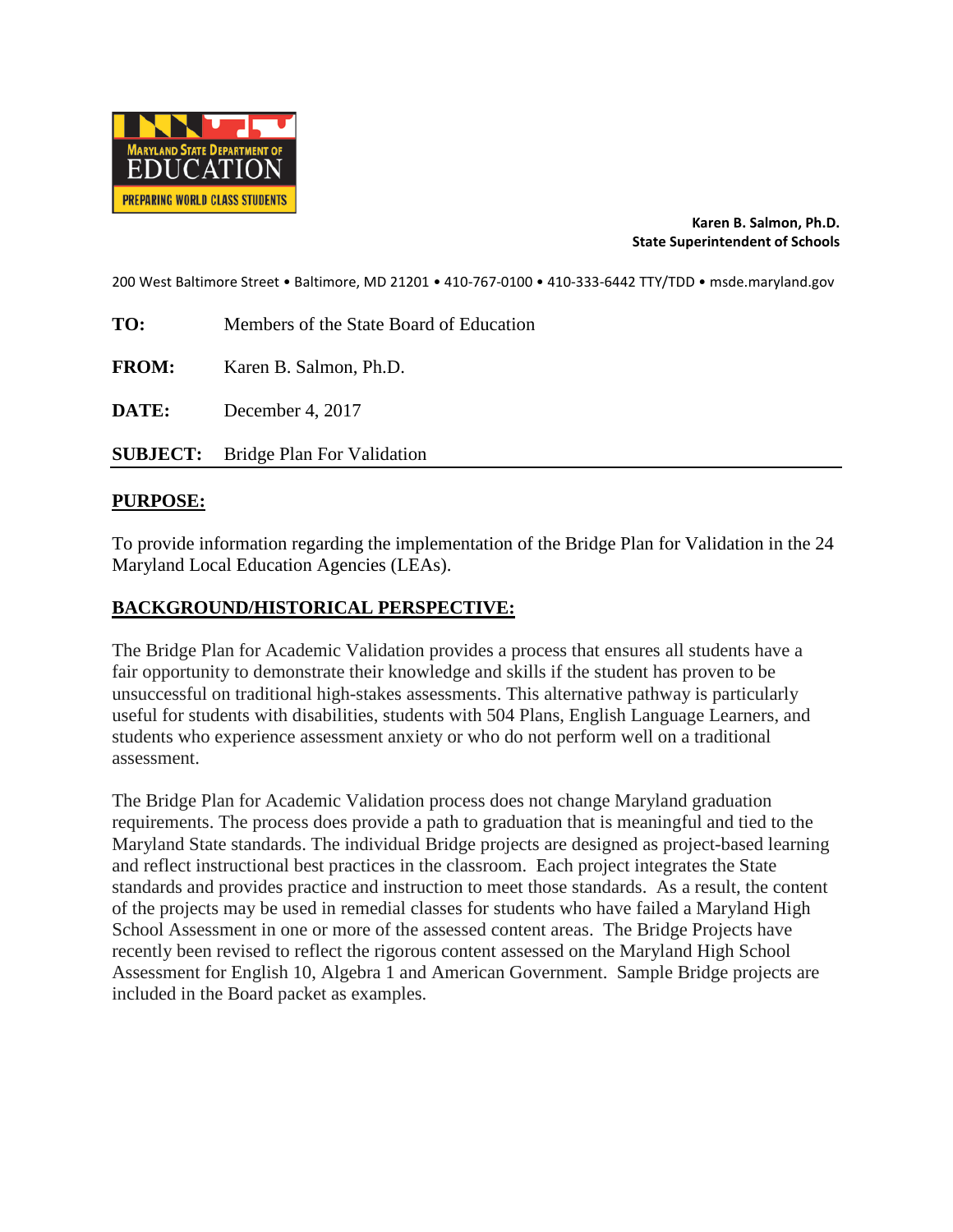Members of the State Board of Education December 5, 2017 Page 2

### **EXECUTIVE SUMMARY:**

The Bridge Plan for Academic Validation is discretionary. Each LEA has the opportunity to use the Bridge to fit the needs of its individual students. Currently in Maryland there are four different models being utilized for student support:

- 1. Wherever the student schedule is flexible, the Bridge Plan provides extra support or remediation in the assessed content areas through a seminar, tutorial, or mastery course.
- 2. After school programs are offered for students who are able to stay after school. They are taught by a Bridge Project Monitor who is a certified teacher in the content area of the bridge project.
- 3. Saturday sessions are provided for students who are unable to fit remediation in their school schedule or who cannot stay after school.
- 4. At the end of the school year, if a student has not been able to participate in Bridge, a summer model is offered.

In all of the mentioned models, in addition to a certificated teacher, either an ESOL teacher or a para educator, if necessary may support any of the programs. The attached document outlines how each LEA is using the Bridge Plan for Academic Validation to meet the needs of its students. Dr. D'Ette Divine, PSSAM president and Dr. Theresa Alban, past president will share the use of the Bridge Plan in local school systems.

### **ACTION:**

For discussion only.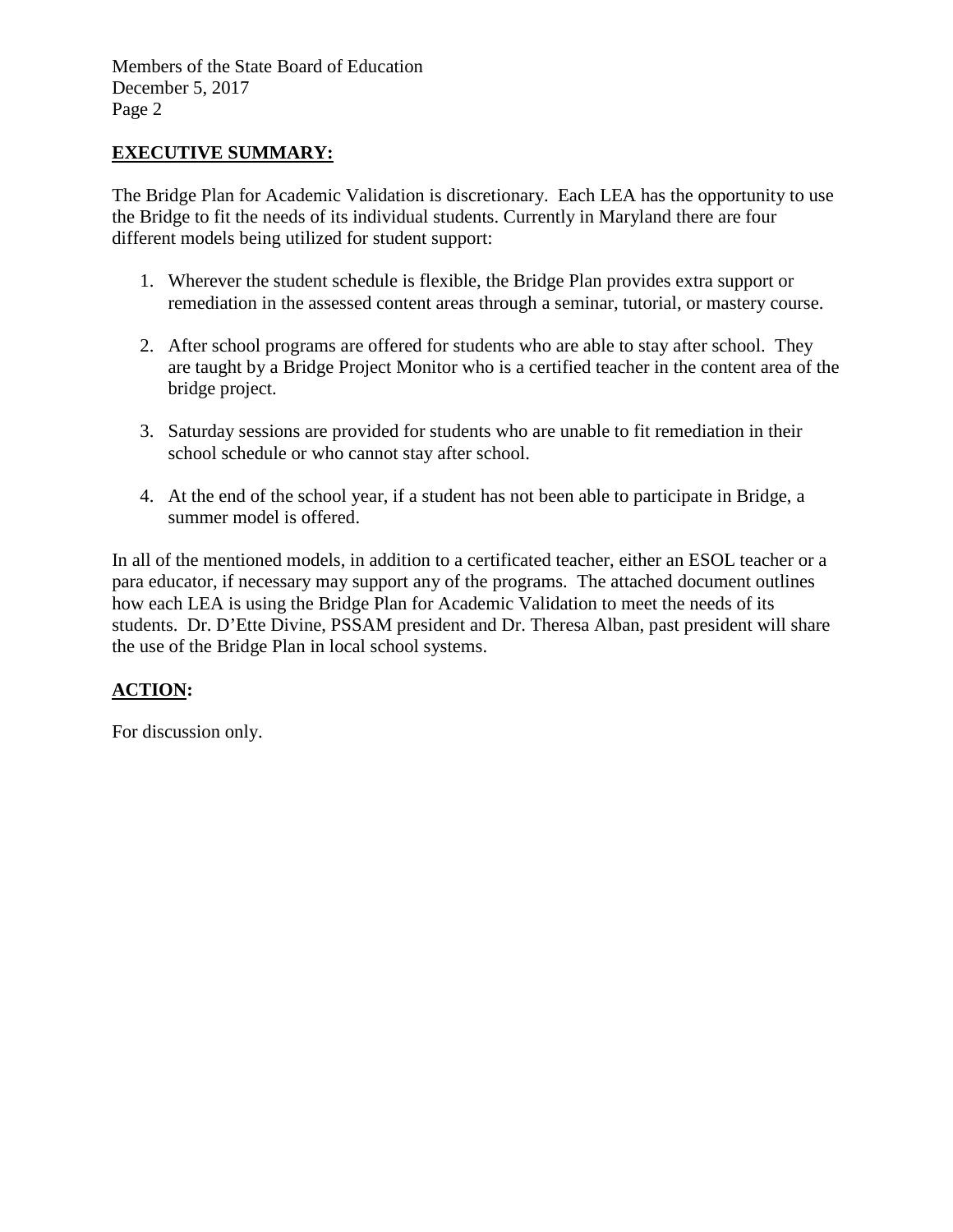# **Title 13A STATE BOARD OF EDUCATION**

### **Subtitle 03 GENERAL INSTRUCTIONAL PROGRAMS**

### **Chapter 02 Graduation Requirements for Public High Schools in Maryland**

*Authority: Education Article, §§2-205, 4-110, 4-111, 7-203, 7-205, 7-205.1, 7-206, and 8-404, Annotated Code of Maryland*

#### *.01 Scope.*

*A. This chapter sets out the enrollment, credit, student service, and State assessment requirements for graduation from a public high school in Maryland.*

*B. It is the expectation of the State Board that each student enrolled in a public school system in Maryland shall earn a Maryland High School Diploma in accordance with the requirements forth out in this chapter.*

*C. Upon notifying the State Superintendent of Schools, each local school system may establish graduation requirements beyond the minimum requirements established by the State Board.*

#### *.02 Definitions.*

*A. In this chapter, the following terms have the meanings indicated.*

#### *B. Terms Defined.*

*(1) "Combined score" means the total of the passing scores established by the Department on the Maryland High School Assessments in algebra, biology, English, and government.*

*(2) "Credit" means successful demonstration of a specified unit of study.*

*(3) "Department" means the State Department of Education.*

*(4) "HSA" means the high school assessments in biology and government aligned with the Maryland College and Career Ready Standards.*

*(5) "Individualized education program (IEP)" means a written description for a student with a disability that is developed, reviewed, and revised in accordance with 20 U.S.C. §1414 and COMAR 13A.05.01.*

*(6) "Maryland High School Assessments" means the HSA, PARCC, or other assessments in algebra, biology, English, and government developed or adopted by the Department that are aligned with and measure a student's skills and knowledge as set forth in the Maryland College and Career Ready Standards for those subjects.*

*(7) "Minimum score" means an acceptable score established by the Department below the passing score on a Maryland High School Assessment that may be used by a student to satisfy the combined score option.*

*(8) "PARCC Assessment" means the assessments in Algebra and English aligned with the Maryland College and Career Ready Standards.*

#### *.03 Enrollment and Credit Requirements.*

*A. Beginning with students entering the 9th grade class of 2014—2015 school year, each student shall enroll in a mathematics course in each year of high school that the student attends, up to a maximum of 4 years of attendance, unless in the 5th or 6th year a mathematics course is needed to meet a graduation requirement.*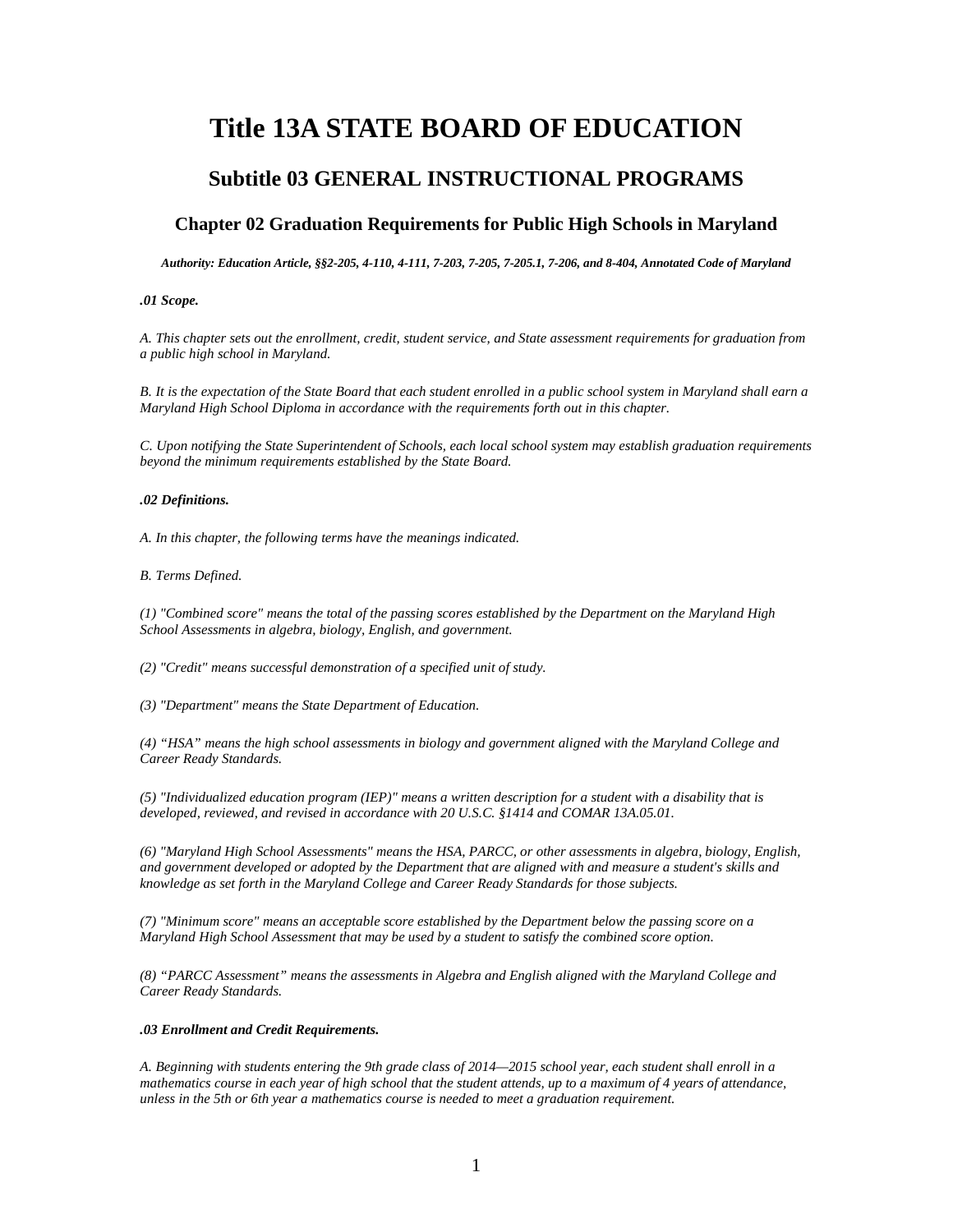*B. To be awarded a diploma, a student shall be enrolled in a Maryland public school system and shall have earned a minimum of 21 credits that include the following specified credits:*

*(1) English — four credits of organized instruction in comprehension of literary and informational text, writing, speaking and listening, language, and literacy, of which one credit shall be aligned with the Maryland High School Assessment for English;*

*(2) Fine arts — one credit in visual arts, music, theater, or dance, or a combination of these;*

*(3) Mathematics — three credits, including one with instruction in algebra aligned with the Maryland High School Assessment for algebra or one or more credits in subsequent mathematics courses for which Algebra I is a prerequisite, and one with instruction in geometry aligned with the content standards for geometry;*

*(4) Physical education — one-half credit;*

*(5) Health education — one-half credit;*

*(6) Science — three credits of which one shall be in biology aligned with the Maryland High School Assessment for biology and two from the earth, life, environmental science, or physical sciences, or all of the above, in which laboratory experiences are an integral component;*

*(7) Social studies — three credits including one credit in United States history, one credit in world history, and one credit in local, State, and national government aligned with the Maryland High School Assessment for government;*

*(8) Technology education — one credit that includes the application of knowledge, tools, and skills to solve practical problems and extend human capabilities; and*

*(9) One of the following:*

*(a) Two credits of world language or two credits of American Sign Language;*

- *(b) Two credits of advanced technology education; or*
- *(c) Successfully complete a State-approved career and technology program.*

*B. Elective programs and instruction shall be developed at the discretion of the local school system, open to enrollment for all students, and shall focus on in-depth study in required subject areas, exploration, or application and integration of what has been learned.*

*C. All students must complete a locally designed high school program of environmental literacy as set forth in COMAR 13A.04.17 that is approved by the State Superintendent of Schools.*

#### *.04 Other Provisions for Earning Credit.*

*A. In addition to earning credits during the regular school day and year, credits may be earned, at the discretion of the local school system, through the means specified in §§B—I of this regulation.*

*B. Summer School.*

*(1) Each local school system may provide summer school programs for original and review credit as determined by the needs of students.*

*(2) Credit instruction shall meet the aggregate time requirements specified by the local school system.*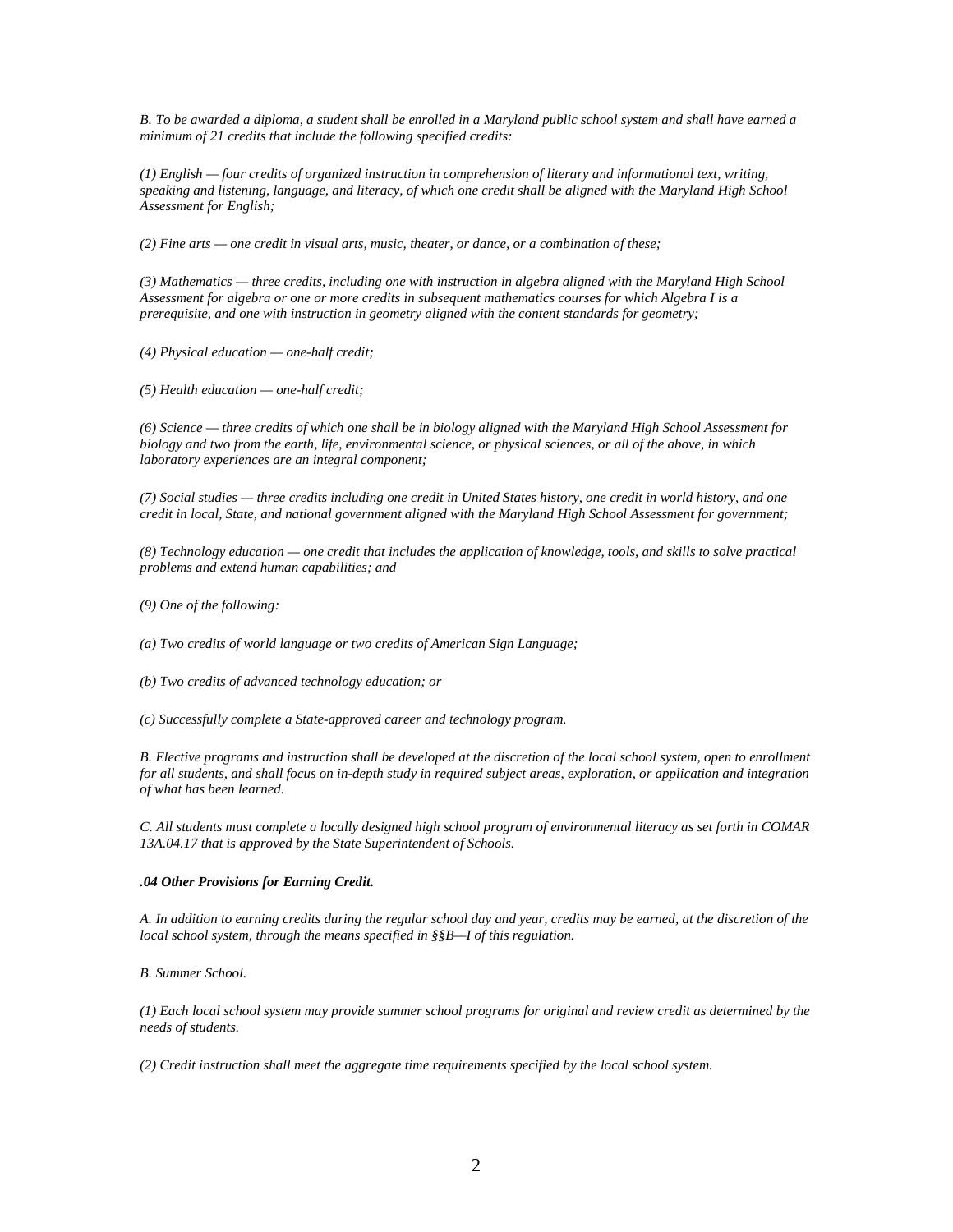*(3) Consistent with local school system policy and procedure, credit may be given for acceptable summer study offered by approved public and nonpublic institutions in or outside of Maryland.*

*C. Evening School. A local school system may provide evening school programs for credit as an extension of the regular school day as determined by the needs of students.*

*D. Online Courses.*

*(1) Consistent with local school system policy and procedure, credit may be given for Department-approved online courses.*

*(2) If credit is to be applied toward minimum graduation requirements, the Department-approved online course shall be provided by the local school system.*

*E. Tutoring.*

*(1) Tutoring may be considered only after all the resources of the school system have been used fully and when it is determined that the best interests of the students are being served.*

*(2) If tutoring is recommended by the school and approved by the local school system for credit to be applied toward minimum graduation requirements, then the tutor, the program of study, and examination shall be provided by the local school system.*

*F. Work Study Programs, Job Entry Training Programs, or Experience Outside the School.*

*(1) Consistent with local school system policy and procedure, actual time spent in work study, job entry training, or other experience may be counted for credit when identified as an integrated part of a planned study program.*

*(2) For work or experience outside the school which is approved and supervised by the local school system, not more than nine elective credits toward meeting graduation requirements may be granted to a student.*

*G. College Courses. Consistent with the payment requirement of Education Article, §§ 18-14A-04 and 18-14A-05, Annotated Code of Maryland, local school system policies and procedures and with prior approval of the local superintendent of schools or the superintendent's designee, credit toward high school graduation may be given for courses offered by accredited colleges.*

*H. Independent Study/Internship. Consistent with local school system policy and procedure, credit toward high school graduation may be earned for independent study or internships in which a student successfully demonstrates preestablished curricular objectives.*

*I. Credit through Examination.*

*(1) Credit toward high school graduation may be earned by passing an examination that assesses student demonstration of local school system curricular objectives.*

*(2) A student who would be eligible to graduate but for attaining credit in either English 12 or Algebra II may obtain that credit by taking a State-approved examination and achieving a passing score as defined by the Maryland State Department of Education.*

*(3) Credit toward high school graduation may be earned by middle school students if the following criteria are met:*

*(a) The student has taken a high school level course meeting the local school system curricular objectives; and*

*(b) The student passes an examination that assesses student demonstration of course objectives and the examination is equivalent in content coverage and rigor to examinations given to high school students for the course content area.*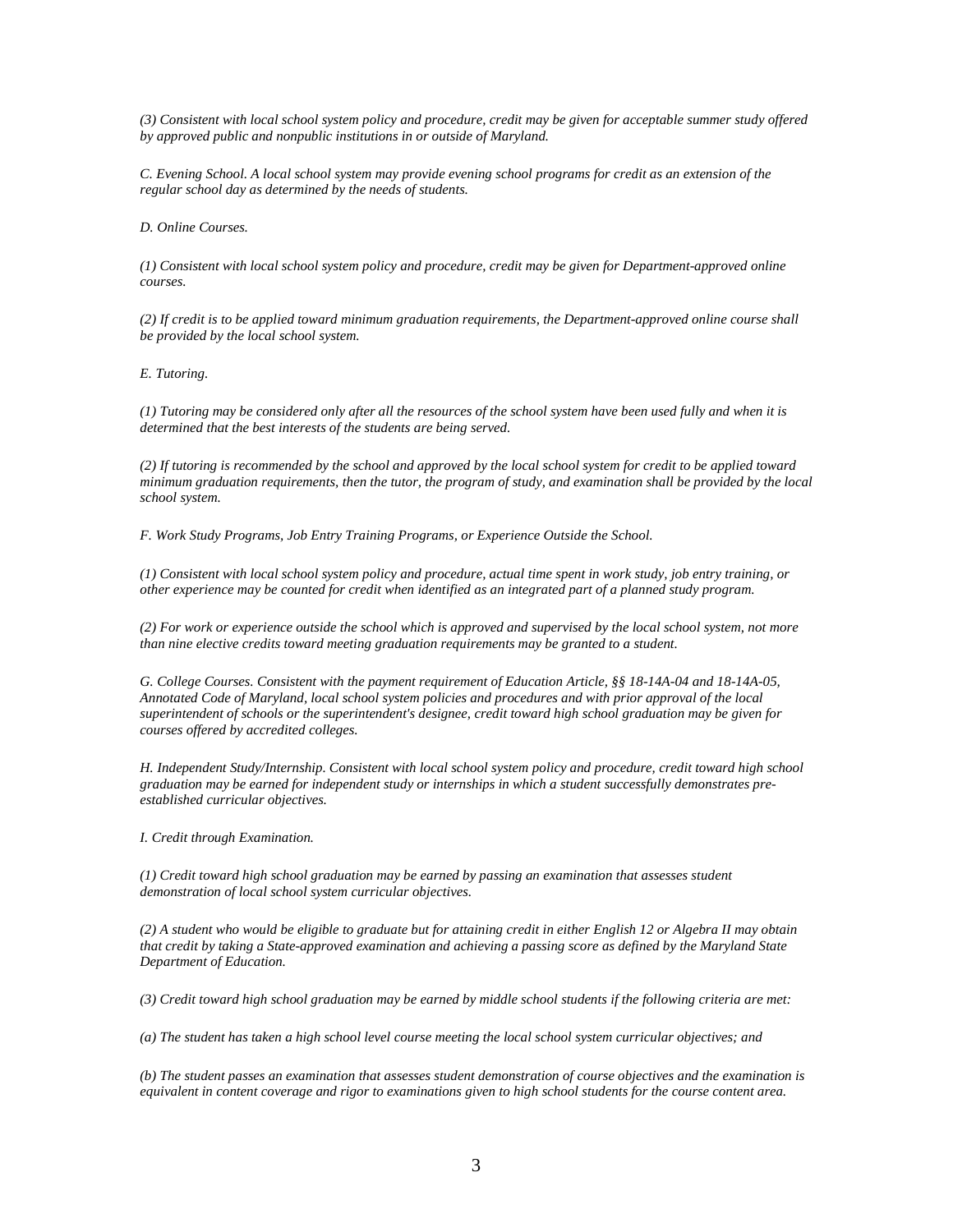*(4) The determination to allow high school credit by examination for middle school students shall be made by the local school system.*

#### *.05 Student Service.*

*To graduate, students shall complete one of the following:*

*A. 75 hours of student service that includes preparation, action, and reflection components and that, at the discretion of the local school system, may begin during the middle grades; or*

*B. A locally designed program in student service that has been approved by the State Superintendent of Schools.*

#### *.06 Maryland High School Assessments.*

*A. A student shall take the requisite Maryland High School Assessment during its next regular administration if the student received credit for taking, by the methods identified in Regulations .03 and .04 of this chapter, any of the following courses aligned with the Maryland High School Assessment:*

*(1) Algebra;*

*(2) Biology;*

*(3) English; or*

*(4) Government.*

*B. To be awarded the Maryland High School Diploma, all students, including elementary and middle school students who take high school level courses, shall take the Maryland High School Assessment for algebra, biology, English, and government after the student completes the required course.*

*C. Each local school system shall provide appropriate assistance to strengthen areas of weaknesses for students who have not achieved satisfactory scores on the Maryland High School Assessments.*

*D. Each student who failed a Maryland High School Assessment once may participate in the Bridge Plan for Academic Validation and shall be provided at least one opportunity to retake the appropriate assessment in accordance with the testing schedule issued by the Department.*

*E. Bridge Plan for Academic Validation.*

*(1) Eligibility Criteria. Except for the students identified in §G of this regulation, a student shall participate in the Bridge Plan for Academic Validation if the student has:*

*(a) Failed one or more Maryland High School Assessments at least twice;*

*(b) Received a passing grade and earned credit in the course or courses related to the assessment or assessments;*

*(c) Demonstrated overall satisfactory attendance in the most recent school year completed; and*

*(d) Demonstrated satisfactory progress toward achieving the high school diploma requirements specified in COMAR 13A.03.02.09B(1) and (2); and*

*(e) Participated successfully in appropriate assistance as defined in §C of this regulation after having failed one or more of the Maryland High School Assessments.*

*(2) The Bridge Plan for Academic Validation shall consist of:*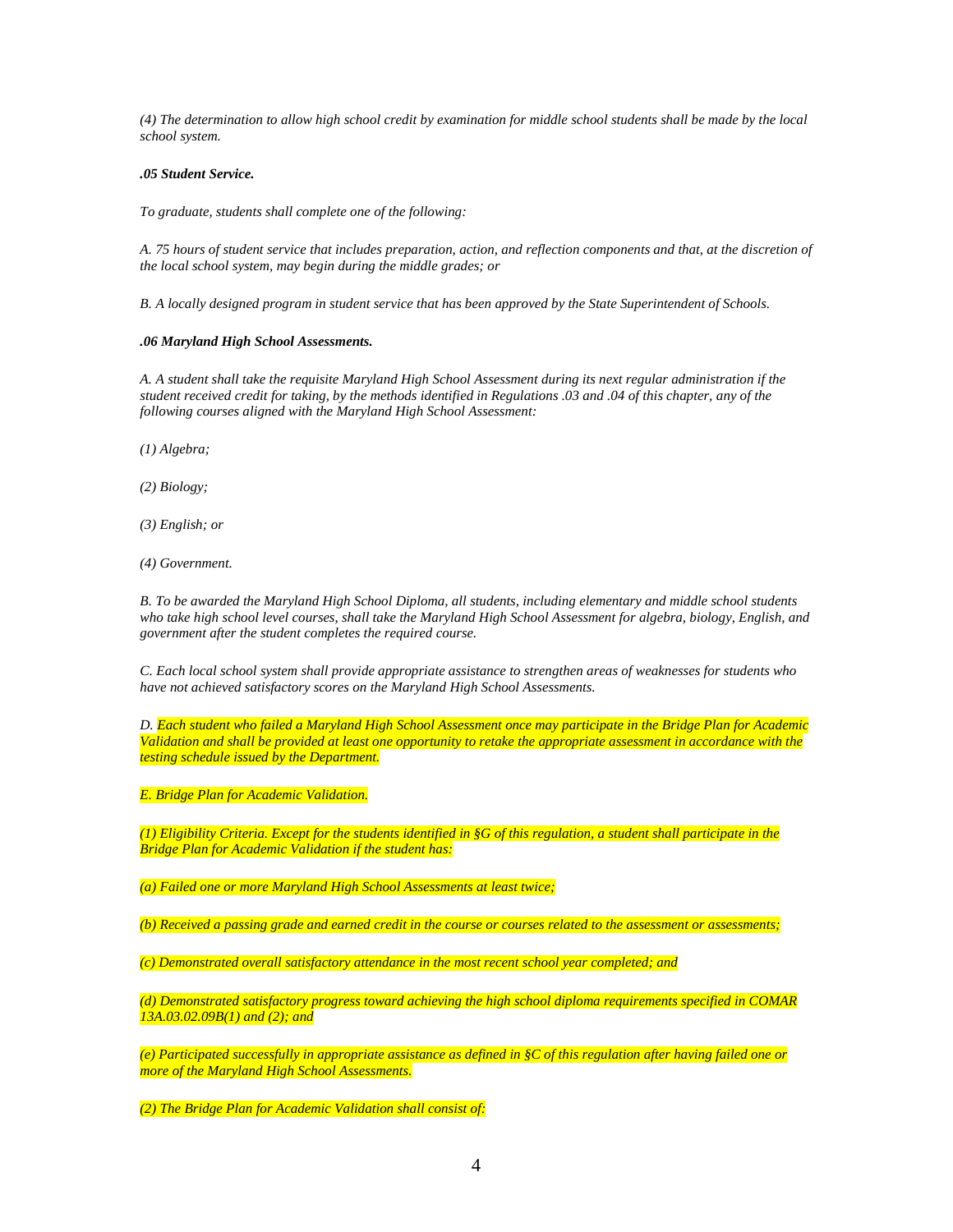*(a) Specific modules developed by the Department in each of the Maryland High School Assessments content areas;*

*(b) The assignment by the local school system of one or more modules for completion by each student meeting the eligibility criteria;*

*(c) Scoring by the local review panels of the completed modules according to State-developed, Statewide scoring protocols;*

*(d) A recommendation from the local review panels to the local superintendent as to the outcome of the scoring of each student's module or modules;*

*(e) Acceptance or rejection by the local superintendent of the local review panel's recommendations; and*

*(f) An opportunity for the student to appeal the local superintendent's decision to the State Superintendent of Schools.*

*F. Reporting Student Performance.*

*(1) A school system shall state on the student's performance record card only that the student has or has not met all assessment requirements and shall not describe the option used to meet the requirement.*

*(2) For the purpose of this section, except for students identified in §G of this regulation, "met all assessment requirements" means achieving a passing score on all Maryland High School Assessments, or meeting the requirements of the combined score option, or successfully completing a Bridge Plan in those assessment areas that the student did not pass.*

G. For students who are graduating in school years 2016—2017 and 2017—2018 and who are first-time test takers of *Algebra I and/or English 10 in those school years, if a student has taken an Algebra I and/or English 10 course and has passed the course(s) but failed the Maryland High School Assessment aligned with those course(s), that student is exempt from completing a Bridge Plan for Academic Validation and will have met the assessment requirement for Algebra I and/or English 10.*

#### *.07 Notice to Parents or Guardians and Students.*

*Each principal shall inform all students and their parents or guardians annually at a minimum of the following:*

*A. Maryland's graduation requirements;*

*B. The student's progress on fulfilling the credit, Maryland High School Assessment, service, and applicable IEP requirements for graduation;*

*C. The results of each Maryland High School Assessment taken or Bridge Plan completed by the student;*

*D. A plan for appropriate assistance, if applicable; and*

*E. The Department's schedule for Maryland School Assessment and the Maryland High School Assessment administration.*

#### *.08 Grading and Reporting.*

*A. Each local school system shall develop a written policy on grading and reporting that complies with the student record requirements as set forth in COMAR 13.A.08.02.*

*B. On October 1 of each school year, each local school system shall file its policies on grading and reporting with State Superintendent of Schools.*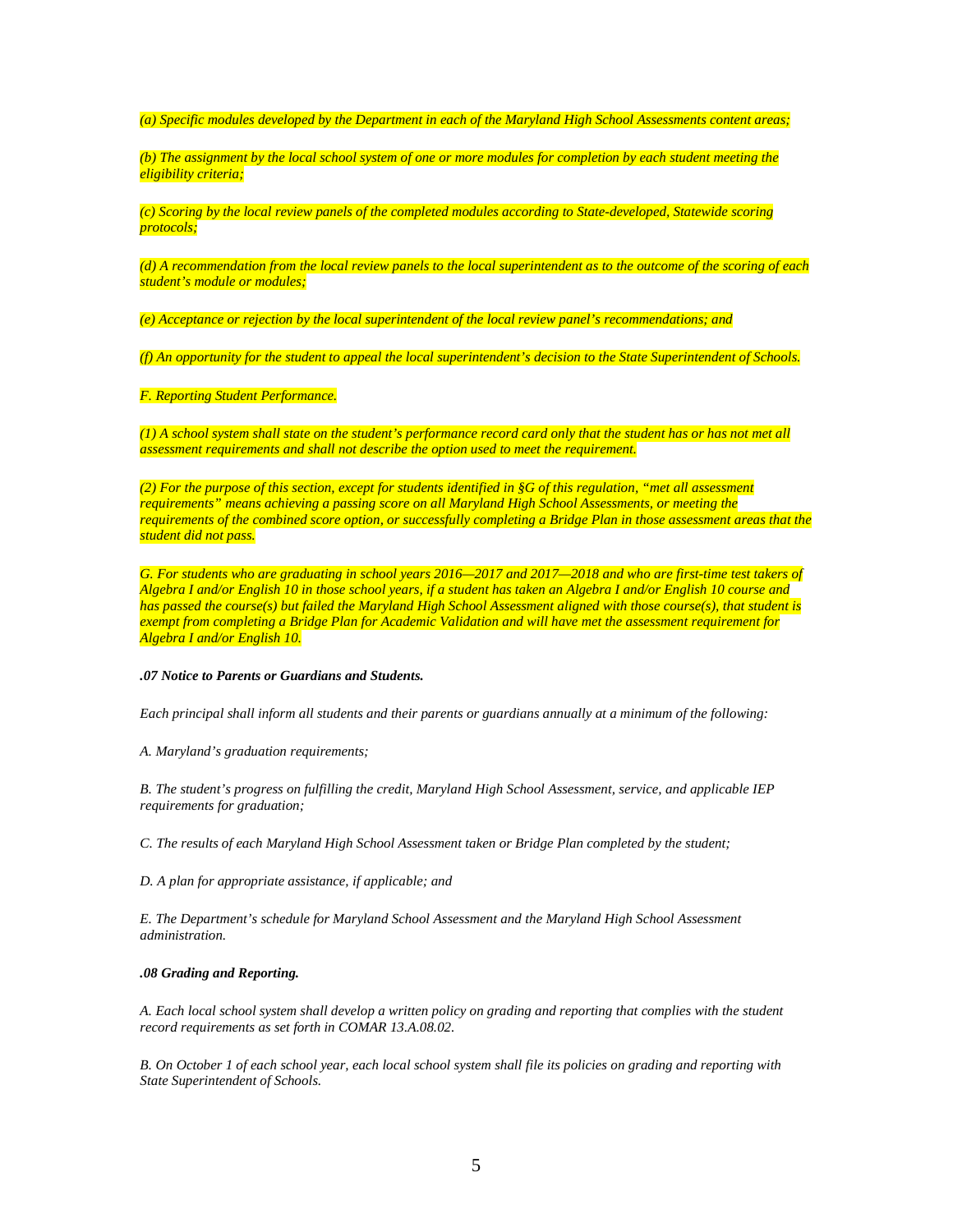#### *.09 Diplomas and Certificates.*

*A. The types of diplomas and certificates specified in §§B—D of this regulation shall be awarded to any student who meets the requirements for award.*

*B. Maryland High School Diploma. Except as provided in Regulation .12 of this chapter, and in §C of this regulation, to be awarded a Maryland high school diploma, a student shall:*

*(1) Complete the enrollment, credit, and service requirements as specified in this chapter;*

*(2) Complete local school system requirements; and*

*(3) Meet the graduation assessment requirements in the following ways:*

(a) Achieve a passing score on the Maryland High School Assessments for Algebra I and English 10, in the following *way:*

*(i) For school year 2016—2017, a score of 725;*

*(ii) For school year 2017—2018, a score of 733;*

*(iii) For school year 2018—2019, a score of 741;*

*(iv) For school year 2019—2020, and beyond, a score of 750; and*

*(v) Assessment in English 10 and/or Algebra I, the passing score on the retest shall be the passing score in the year in which the student first took the assessment.*

*(b) Achieve a passing score as established by the Department on the Maryland High School Assessments for biology and government;*

*(c) Achieve a combined score(s) as established by the Department on the Maryland High School Assessments;*

*(d) If a student has not achieved a passing score on the Maryland High School Assessment in English 10 and/or Algebra I, achieve a score as established by the Department on Department-approved assessments for algebra, and/or English, aligned with the Maryland High School Assessments such as Advanced Placement examinations, SAT, ACT, and International Baccalaureate examinations; or*

*(e) Except for students described in Regulation .06G of this chapter, if a student is unable to meet the requirements in §B(3)(a)—(d) of this regulation, then satisfactorily complete the requirements of the Bridge Plan for Academic Validation as set forth in Regulation .06E of this chapter.*

*C. Exception To Passing Score Requirement.*

*(1) For students who are graduating in school years 2016—2017 and 2017—2018 and who are first-time test takers during those school years of the Maryland High School Assessment in Algebra I and/or English 10, the requirements set forth in §B(3)(a) of this regulation do not apply. For those students only, taking the Algebra I and/or English 10 Maryland High School Assessment for the first time will meet the graduation assessment requirement for Algebra I and English 10.*

*(2) For all students taking the HSA biology assessment in the 2016—2017 school year, taking the HSA biology assessment will meet the graduation assessment requirement for biology.*

*D. Maryland High School Diploma by Examination.*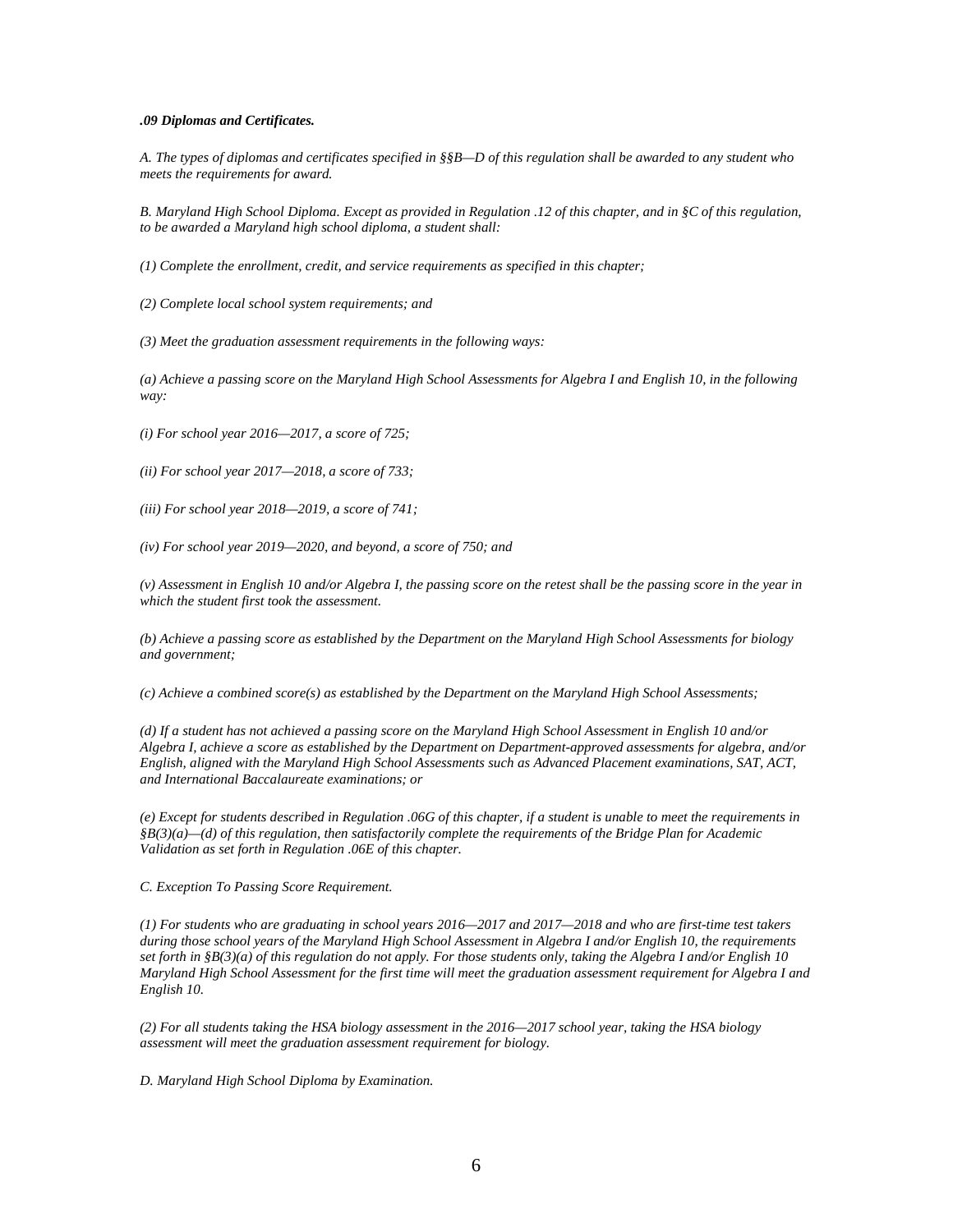*(1) General Educational Development Testing Program. A Maryland High School Diploma by Examination may be awarded for satisfactory performance on approved general educational development tests if the student meets those requirements as defined in Labor and Employment Article, §11-808, Annotated Code of Maryland, and COMAR 09.37.01.04.*

*(2) Maryland Adult External High School Diploma Program. A Maryland High School Diploma by Examination may be awarded for demonstrating competencies in general life skills and individual skills on applied performance tests if the student meets those requirements as defined in COMAR 09.37.01.20.*

*E. Maryland High School Certificate of Program Completion.*

*(1) This certificate shall be awarded only to students with disabilities who cannot meet the requirements for a diploma but who meet the following standards:*

*(a) The student is enrolled in an education program for at least 4 years beyond grade 8 or its age equivalent, and is determined by an IEP team, with the agreement of the student and the parents of the student, to have developed appropriate skills for the individual to enter the world of work, act responsibly as a citizen, and enjoy a fulfilling life, with the world of work including but not limited to:*

*(i) Gainful employment;*

*(ii) Post-secondary education and training;*

*(iii) Supported employment; and*

*(iv) Other services that are integrated in the community; or*

(b) The student has been enrolled in an education program for 4 years beyond grade 8 or its age equivalent and will *have reached age 21 by the end of the student's current school year.*

*(2) An Exit Document that describes the student's skills shall accompany the Maryland High School Certificate of Program Completion.*

*(3) The final decision to award a student with disabilities a Maryland High School Certificate of Program Completion will not be made until after the beginning of the student's last year in high school.*

*(4) A student with significant cognitive disability may not meet high school graduation requirements, in accordance with §B of this regulation, if a student:*

*(a) Participates in an Alternative Assessment based on Alternative Academic Achievement Standards (AA-AAAS); and*

*(b) Continues to receive instruction based on Alternative Academic Achievement Standards through high school.*

*(5) If a student participates in a graduation ceremony prior to the completion of the student's education program, at the ceremony the school system shall issue to the student a Certificate of Achievement or other similarly titled certificate in place of a diploma.*

*F. Local Endorsements. Consistent with procedures established by the Department, each local school system may add endorsements to the diploma as incentives for students to meet locally established requirements and outcomes in instruction beyond the minimums specified by the State.*

*G. At least yearly, through the end of the implementation, the State Board will review and assess updated information on the graduation assessment requirements and scores.*

*.09-1 Appeal of Denial of Diploma for Failure to Meet Maryland High School Assessment Requirement.*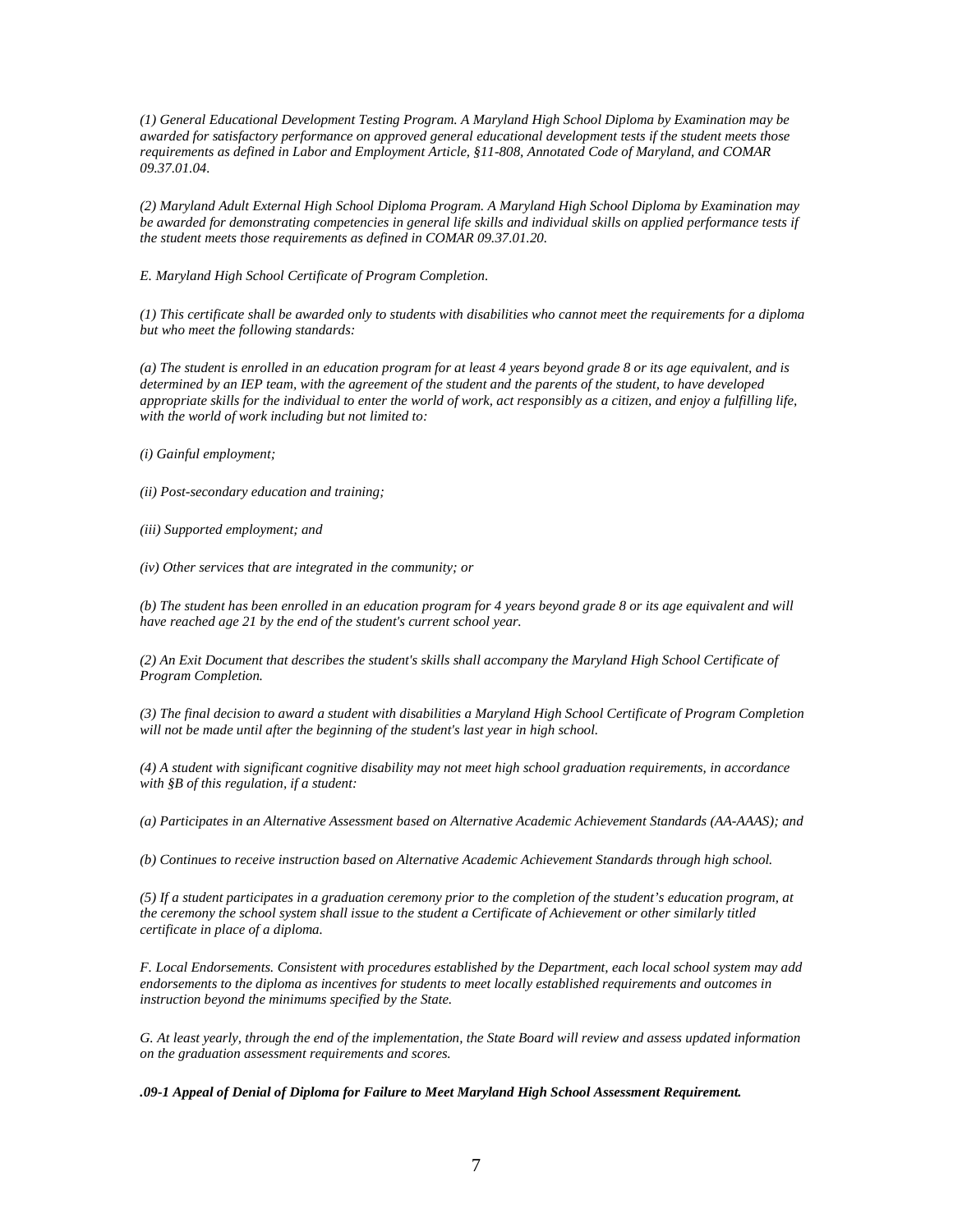*A. A school system shall notify each senior and the senior's parents or guardians on or before the end of February of the senior year if a student may not graduate. The notice shall explain:*

*(1) The reasons the student may not graduate;*

*(2) The options available to meet all graduation requirements;*

*(3) That a waiver of the Maryland High School Assessment graduation requirement may be one of the options, if the student meets the criteria set forth in §§C and E of this regulation;*

*(4) The waiver process and timeline; and*

*(5) That parents or guardians may submit information in writing to the principal concerning eligibility of their child for the waiver.*

*B.* On or before the end of February, the principal shall report to the local superintendent the name and student *identification number of each student identified in the February notice.*

*C. On or before April 1, the school system shall identify each student who may fail to graduate because:*

*(1) The student has taken none of the required Maryland High School Assessments; or*

*(2) The student has taken some or all of the Maryland High School Assessments and failed some or all of them.*

*D. On or before April 1, the principal shall report to the local superintendent the name and student identification number of each student identified as meeting the criteria in §C of this regulation.*

*E. By April 1, for each senior identified in §C of this regulation, the school principal shall consider whether to recommend to the local superintendent a waiver of the Maryland High School Assessment graduation requirements that the student has not fulfilled to date if:*

*(1) The student meets the following criteria:*

*(a) The student has or will meet all other graduation requirements;*

*(b) The student has or will take all required Maryland High School Assessments before the graduation date; and*

*(c) If the student had an opportunity to participate in one or more interventions, or remediation opportunities, including the Bridge Plan, the student participated in them; and*

*(2) The student is prevented from meeting the Maryland High School Assessment graduation requirements because:*

*(a) Of a decision made by the local school system concerning the provision of appropriate assistance as required by Regulation .06C of this chapter;*

*(b) The student experienced a special, extraordinary, or extenuating circumstance or combination of circumstances preceding the administration of the most recent Maryland High School Assessment, such as a recent death in the immediate family, a serious or prolonged illness or pregnancy with medical complications, an accident causing serious injury, or a destructive house fire;*

*(c) The student moved to the United States in the junior or senior year and the student is literate in the student's native language but not literate in English; or*

*(d) The student moved to Maryland in the senior year, has passed all the Maryland High School Assessment courses, but has failed the related Maryland High School Assessment, and has had no adequate opportunity for intervention.*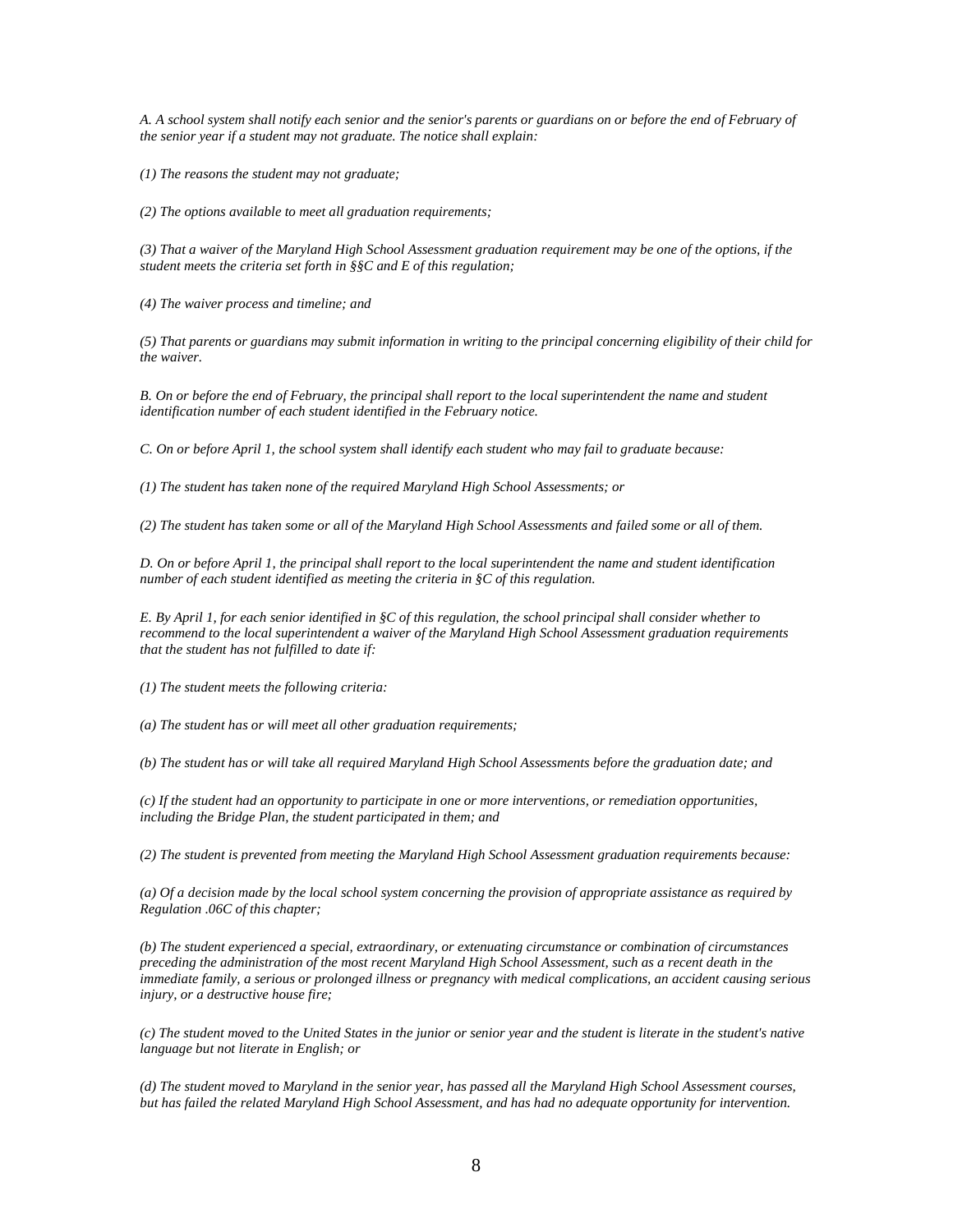*F. On or about April 1, the principal shall notify the student and the student's parents or guardians that the student is being considered for a waiver of the Maryland High School Assessment graduation requirements that the student has not fulfilled to date. The notice shall explain the waiver decision-making process.*

*G. On or before May 1, the principal of the high school shall make an Maryland High School Assessmentwaiver recommendation to the local superintendent for each student who meets the criteria set forth in §E of this regulation with the participation of:*

*(1) The student's IEP team, if the student is a student with disabilities;*

*(2) The English Language Learner staff, if the student is an English Language Learner;*

*(3) Other school personnel; or*

*(4) One or more of them.*

*H. The principal shall explain the reason for each recommendation under §G of this regulation, whether the recommendation is to grant or deny the waiver.*

*I. The local superintendent shall review each recommendation and shall:*

*(1) Grant or deny the waiver;*

*(2) Promptly notify the student and the student's parent or guardian of the decision; and*

*(3) If the waiver is granted, include in the notification the local procedures and requirements that must be met for a diploma to be awarded.*

*J. The superintendent's decision in this matter is not appealable to the local board of education, but may be appealed to the State Superintendent of Schools.*

*K. A student or the student's parents or guardians may appeal the waiver denial to the State Superintendent by sending a written appeal letter explaining why the waiver denial was an arbitrary or unreasonable decision. The State Superintendent may affirm or reverse the local superintendent's decision and shall inform the student, the student's parents or guardians, the local superintendent, and the State Board in writing of the decision.*

*L. The decision of the State Superintendent may be appealed to the circuit court pursuant to Maryland Rules 7-201, et seq. On appeal:*

*(1) If the State Superintendent has reversed the local superintendent's decision to deny the Maryland High School Assessment waiver and the local school system appeals that decision, the State Superintendent shall defend the decision on appeal; or*

*(2) If the State Superintendent has affirmed the local superintendent's decision and the aggrieved student appeals, the local superintendent shall defend the State Superintendent's decision on appeal.*

*M. By August 1, the local superintendent shall send a report to the State Superintendent or the State Superintendent's designee on waiver decisions rendered under this regulation.*

*N. Nothing in this regulation is intended to establish any right to participate in the graduation ceremony while an appeal is pending. Participation in the graduation ceremony remains at the discretion of the local superintendent.*

*O. Section E(2)(a) of this regulation, upon review, approval, and promulgation of an amendment of these Regulations by the State Board of Education, shall sunset on June 30, 2015.*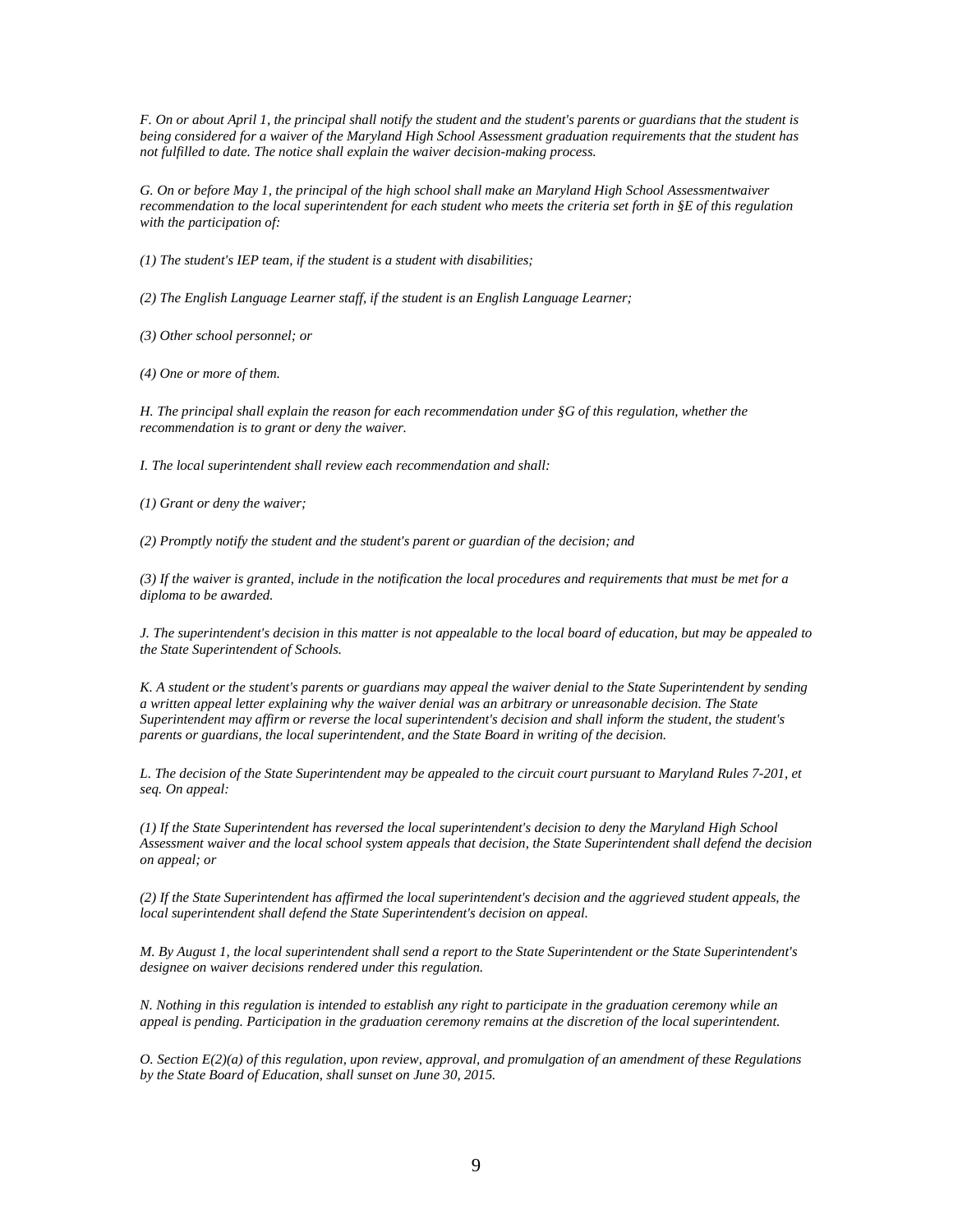#### *.10 Alternatives to 4-year Enrollment Requirement.*

*A. In recognition of the fact that 4-year enrollment in a public high school may not serve the best interests of some students, the alternatives in §§B and C of this regulation shall be made available.*

*B. Early College Admission Program. A student may receive a Maryland High School Diploma through acceptance in the early college admission program, if:*

*(1) The student is accepted for early admission to an accredited college before high school graduation;*

*(2) All Maryland High School Assessments and student service requirements have been met;*

*(3) A written request by the student and parent or guardian is made to and approved by the local superintendent of schools certifying the early admission acceptance;*

*(4) The student's program for the first year of college is approved by the local superintendent of schools if this program is included toward the issuance of a diploma; and*

*(5) At the conclusion of a full year of study, a written request for a Maryland High School Diploma is submitted to the superintendent together with a transcript or letter from the college to the high school principal indicating that the student has successfully completed a year of college work.*

*C. Early Admission to Approved Vocational, Technical, or Other Postsecondary School Program. A student may receive a Maryland High School Diploma through acceptance in an early admission program of an approved vocational, technical, or postsecondary school program if:*

*(1) The student is accepted for early admission by an approved vocational, technical, or postsecondary school program before high school graduation;*

*(2) All Maryland High School Assessments and student service requirements have been met;*

*(3) A written request by the student and parent or guardian is made to and approved by the local superintendent of schools certifying the early admission acceptance;*

*(4) The student's program for the first year of the postsecondary program is approved by the local superintendent of schools if this program is included toward the issuance of a diploma; and*

*(5) At the conclusion of a full year of study, a written request for a Maryland High School Diploma is submitted to the superintendent together with a transcript or letter from the postsecondary school to the high school principal indicating that the student has successfully completed a year of postsecondary school work.*

#### *.11 Alternatives for Structuring Programs.*

*A. Each local school system shall be permitted to develop alternative ways for individual or groups of students to fulfill graduation requirements.*

*B. An alternative plan may include a waiver of the fourth year enrollment requirement if all credit, assessments, and student service requirements are met and if the local superintendent of schools or designee determines that the waiver is in the best interest of the student.*

*C. Procedures for implementing these alternative programs leading to high school diplomas are as follows:*

*(1) Development and approval of a curricular plan which assures that the content of the specified credits is included and the standards for graduation are met pursuant to the requirements of this chapter with the plan containing a program description, performance requirements, and evaluation procedures; and*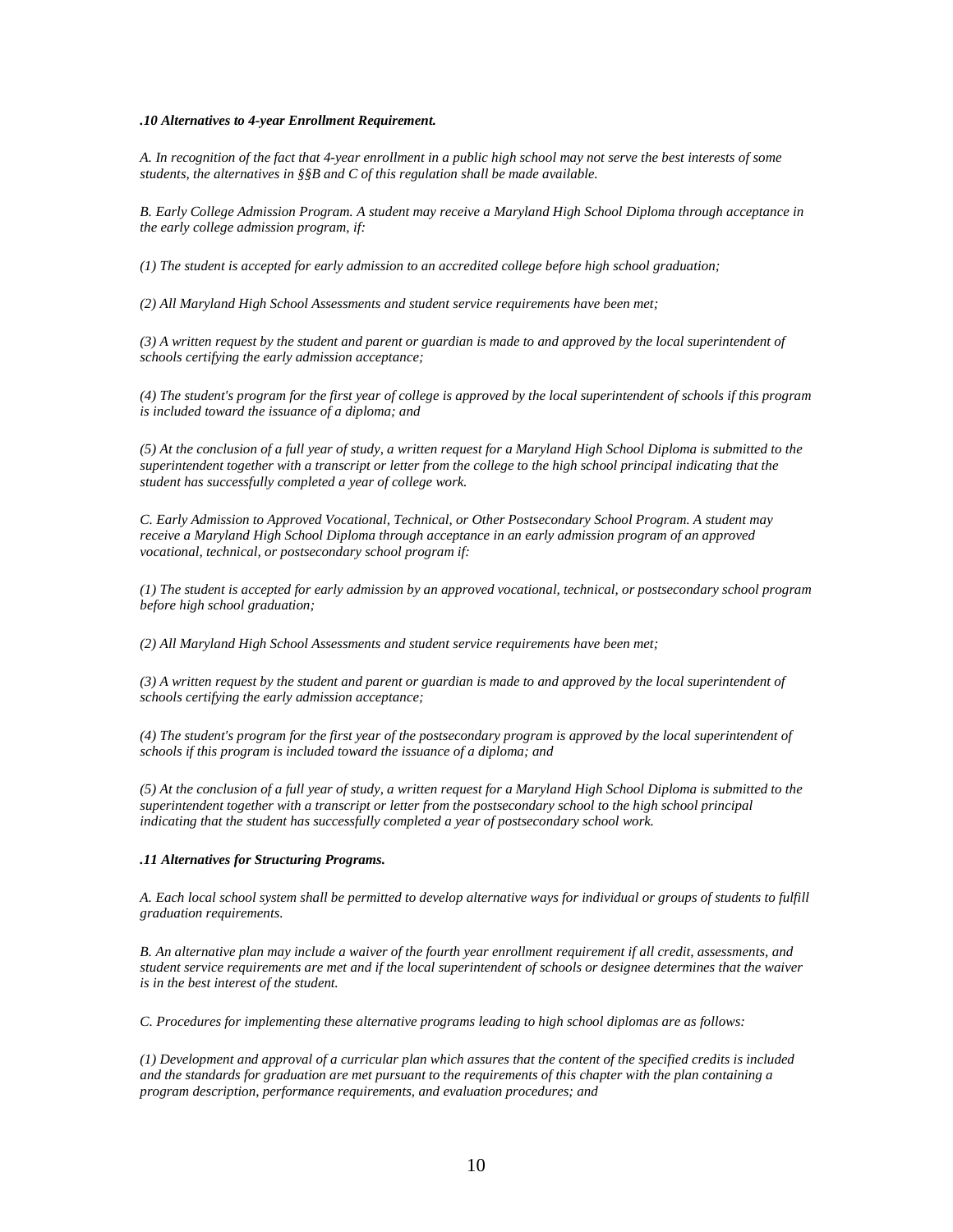*(2) The local superintendent of schools is responsible for approving any plan and shall notify the State Superintendent of Schools once approval has been given.*

#### *.12 General Provisions.*

*A. Length of School Year. Maryland public high schools shall be open for at least 180 school days and a minimum of 1,170 school hours during a 10-month period in each school year.*

*B. Graduation Requirements for Transfer Students.*

*(1) Attendance Requirements.*

*(a) To receive a diploma, a student shall be in attendance at a Maryland public high school one full semester immediately preceding graduation in addition to meeting the other diploma requirements.*

*(b) In cases where this requirement creates an undue hardship for a student transferring to or from a Maryland nonpublic school or from an out-of-State school and wishing to receive a Maryland high school diploma, the local superintendent of schools may waive the one full semester attendance requirement.*

*(c) Exception shall be made for a student with disabilities in a State-approved nonpublic program.*

*(d) Students transferring from one Maryland public high school to another during the second semester of their senior year and meeting all requirements for graduation shall be given the option of graduating from either high school by agreement of the local superintendent of schools or the respective local superintendents when more than one local school system is involved.*

*(2) Maryland High School Assessment Exemption Requirements.*

*(a) A student who transfers from a nonpublic school or a school out of State is exempt from one or more of the Maryland High School Assessments if, consistent with local school system policy and procedure, the principal of the Maryland public school in which the student enrolls determines that the course taken is aligned with the relevant Maryland High School Assessment and awards the student credit for taking any of the courses aligned with the Maryland High School Assessments, that is, algebra, biology, English, or government, or all of these, in accordance with the principles set forth in §B(2)(c) of this regulation.*

*(b) A student who transfers from a nonpublic school or a school out of State and has not received credit for algebra but has demonstrated mastery of the Maryland College and Career Ready Standards for algebra either through an evaluation or successful completion of subsequent mathematics courses for which algebra is a prerequisite is exempt from the Maryland High School Assessment for algebra.*

*(c) To award credit for taking any of the courses aligned with the Maryland High School Assessments, that is, algebra, biology, English, or government, a principal shall determine through the following considerations whether the transfer student demonstrates subject matter knowledge aligned with the content standards for the subject:*

*(i) Administration of standardized tests and examinations;*

*(ii) Observation of the student in the classroom;*

*(iii) Use of interviews that are focused around the student's demonstration of course content knowledge and performance levels; and*

*(iv) Inspection of transcripts, report cards, and other documentation.*

*(d) A student who transfers from a nonpublic school or from a school out of State into a local school system after the first semester of his or her senior year is exempt from the Maryland High School Assessment Requirements.*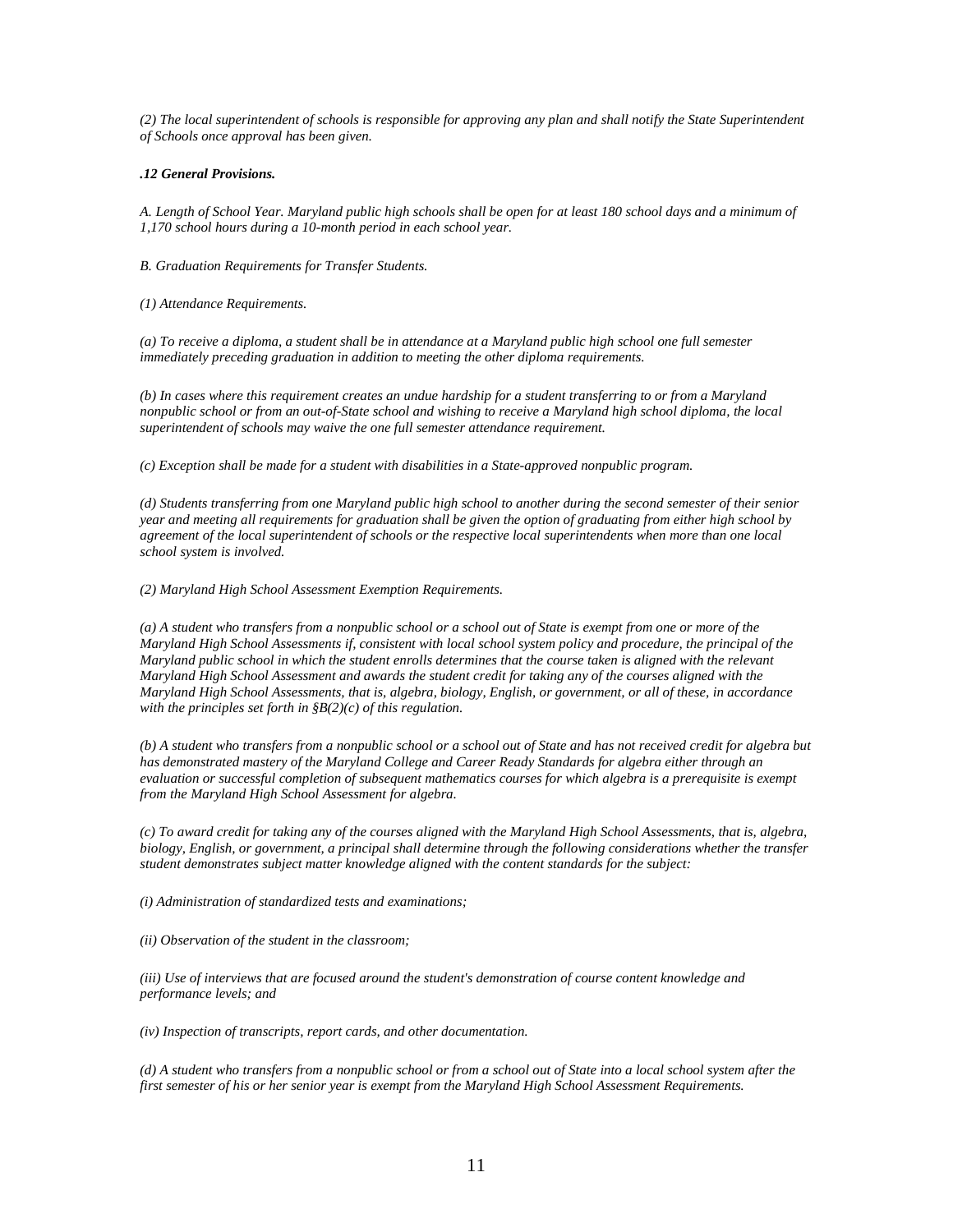*(e) The exemption provided in §B(2)(d) of this regulation does not apply to a student with disabilities in a Stateapproved nonpublic program.*

*(3) Local Graduation Requirements. A student who enters a local school system in his or her senior year shall be granted a waiver from locally established graduation requirements unless the student chooses to fulfill the requirements.*

*(4) Unavailability of Official Transcript. If the transcript of record is not available, a local superintendent of schools or*  designee shall determine the appropriate placement of the student within the high school program by an evaluation of *the student that shall include one or more of the following:*

*(a) Administration of standardized tests and examination;*

*(b) Observation of the student in a classroom setting;*

*(c) Use of interviews that are focused around the student's demonstration of course content knowledge and performance levels;*

*(d) Inspection of report cards and other documentation.*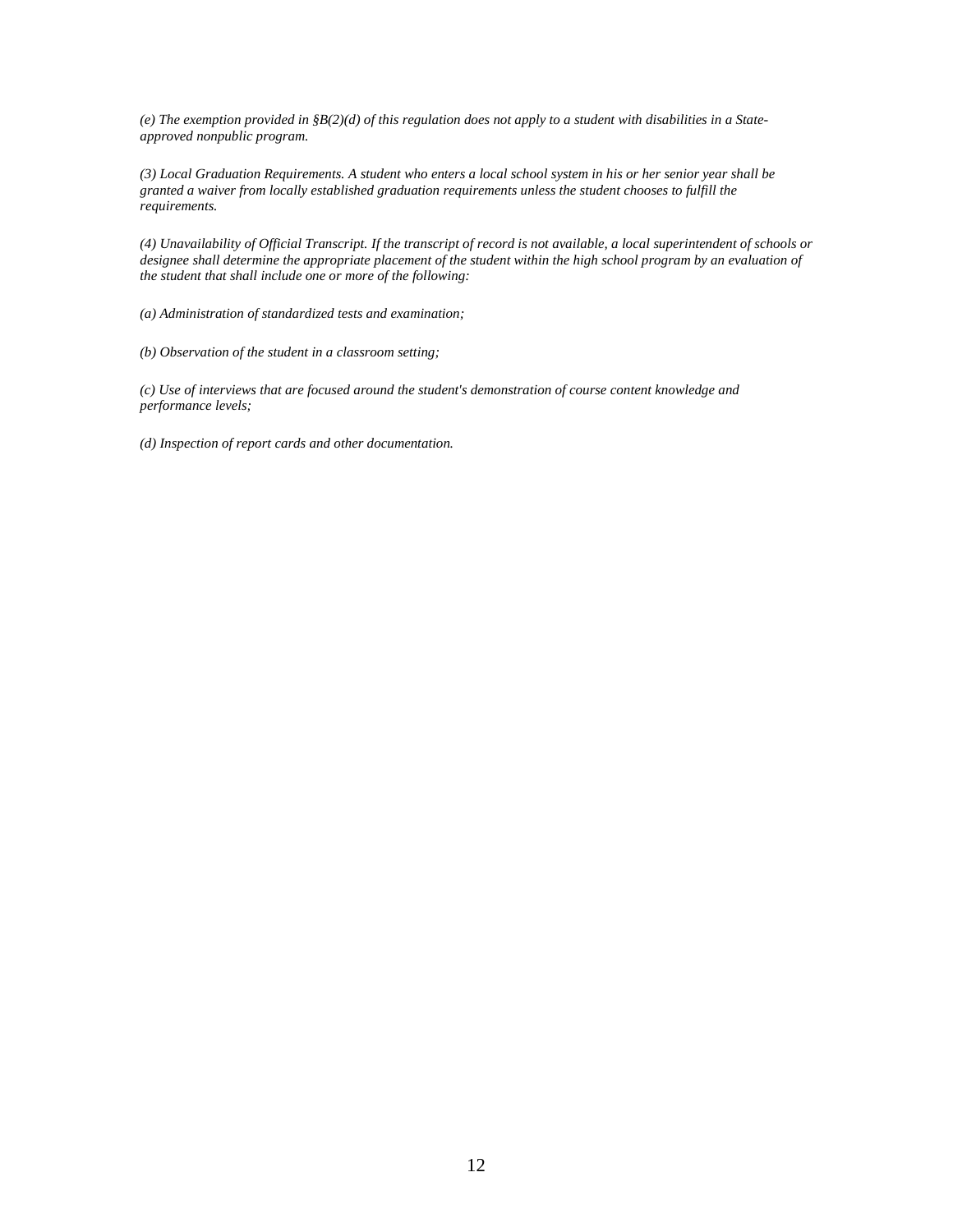#### *Administrative History*

*Effective date: April 14, 1976 (3:8 Md. R. 427)*

*Regulation .02B amended effective August 11, 1978 (5:16 Md. R. 1259); September 22, 1978 (5:19 Md. R. 1446); May 21, 1984 (11:10 Md. R. 864)*

*Regulation .02C amended effective March 21, 1980 (7:6 Md. R. 609)*

*Regulation .02D amended as an emergency provision effective February 10, 1982 (9:5 Md. R. 520); emergency status expired March 12, 1982*

*Regulation .02D amended effective August 2, 1982 (9:15 Md. R. 1516)*

*——————*

*Regulations .01—.03 repealed and new Regulations .01—.07 adopted effective July 29, 1985 (12:15 Md. R. 1524)*

*Regulation .03B amended as an emergency provision effective April 14, 1986 (13:9 Md. R. 1021)*

*Regulation .03F amended effective January 15, 1989 (15:27 Md. R. 3131)*

*Regulation .03G amended effective April 4, 1988 (15:7 Md. R. 851)*

*Regulation .03I amended effective October 3, 1988 (15:20 Md. R. 2334)*

*Regulation .06 repealed effective January 15, 1989 (15:27 Md. R. 3131)*

*Regulations .07 amended and .08 adopted as an emergency provision effective August 14, 1985 (12:18 Md. R. 1760)*

*Regulations .07 amended and .08 adopted effective December 2, 1985 (12:24 Md. R. 2350)*

*Regulation .07 recodified to Regulation .06 effective January 15, 1989 (15:27 Md. R. 3131)*

*Regulation .08 amended and recodified to Regulation .07 effective January 15, 1989 (15:27 Md. R. 3131)*

*——————*

*Regulations .01—.07 repealed and new Regulations .01—.08 adopted effective September 28, 1992 (19:19 Md. R. 1710)*

*Regulation .03 amended effective August 15, 1994 (21:16 Md. R. 1386); July 29, 1996 (23:15 Md. R. 1089); March 18, 2002 (29:5 Md. R. 504)*

*Regulations .05—.06 repealed effective March 18, 2002 (29:5 Md. R. 504)*

*——————*

*Regulations .01—.08 repealed and new Regulations .01—.12 adopted effective July 19, 2004 (31:14 Md. R. 1079)*

*Regulation .02B amended effective April 11, 2005 (32:7 Md. R. 682); July 28, 2008 (35:15 Md. R. 1349)*

*Regulation .02B amended as an emergency provision effective July 7, 2012 (39:17 Md. R. 1145); emergency provision expired December 31, 2012*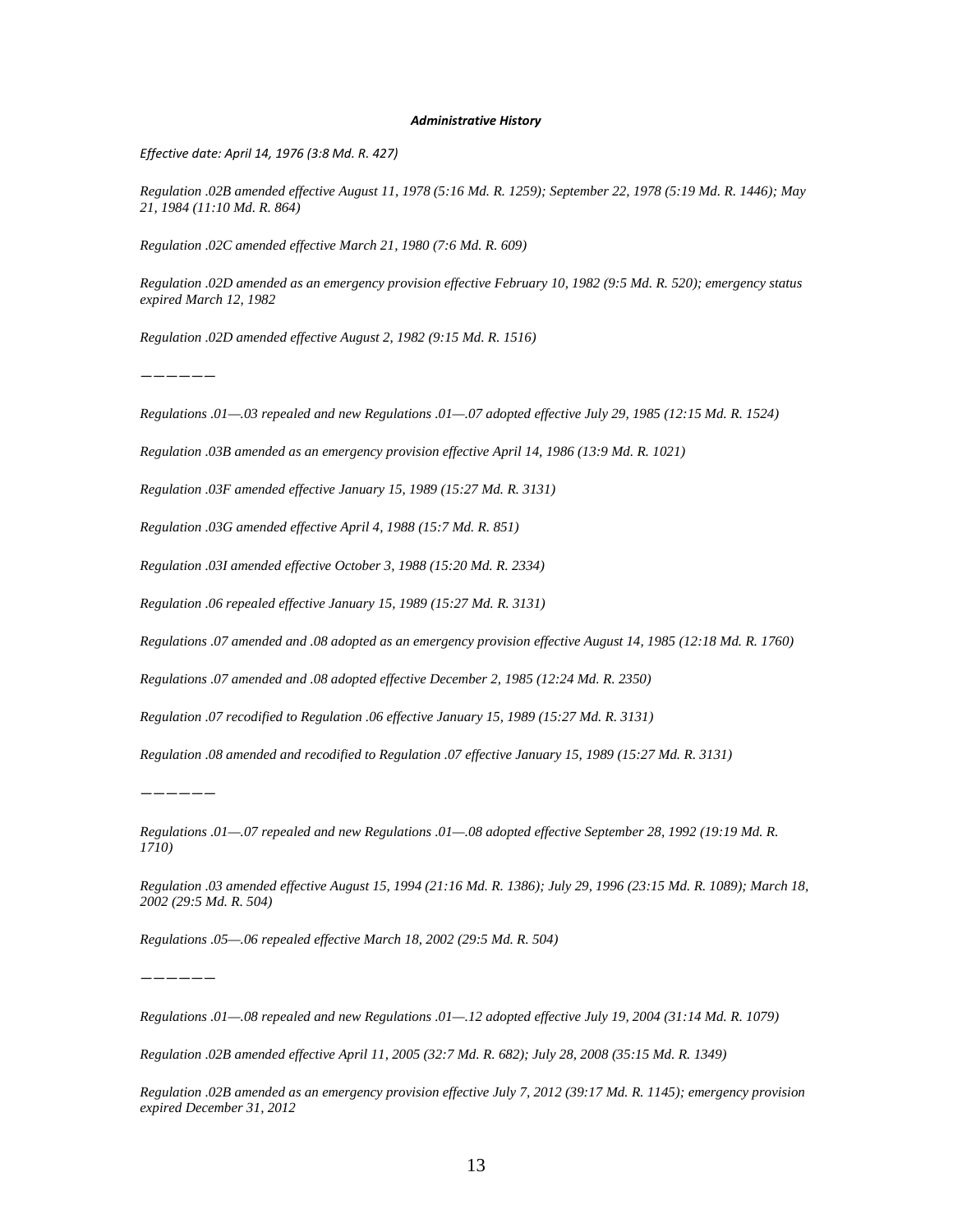*Regulation .04A amended effective April 11, 2005 (32:7 Md. R. 682); May 22, 2006 (33:10 Md. R. 882); July 3, 2006 (33:13 Md. R. 1064); March 12, 2007 (34:5 Md. R. 561); March 22, 2010 (37:6 Md. R. 479)*

*Regulation .04C adopted effective July 11, 2011 (38:14 Md. R. 790)*

*Regulation .05D amended as an emergency provision effective July 7, 2012 (39:17 Md. R. 1145); emergency provision expired December 31, 2012*

*Regulation .05I amended effective July 26, 2010 (37:15 Md. R. 999)*

*Regulation .05J amended effective July 28, 2008 (35:15 Md. R. 1349)*

*Regulation .07A amended effective April 11, 2005 (32:7 Md. R. 682); May 22, 2006 (33:10 Md. R. 882)*

*Regulation .07C amended effective May 22, 2006 (33:10 Md. R. 882)*

*Regulation .08B amended effective April 11, 2005 (32:7 Md. R. 682); May 22, 2006 (33:10 Md. R. 882); August 28, 2006 (33:17 Md. R. 1437)*

*Regulation .09 amended effective April 21, 2008 (35:8 Md. R. 807); February 18, 2013 (40:3 Md. R. 218)*

*Regulation .09B amended effective April 11, 2005 (32:7 Md. R. 682); May 22, 2006 (33:10 Md. R. 882)*

*Regulation .09-1 adopted as an emergency provision effective January 23, 2009 (36:4 Md. R. 346); emergency status expired effective July 22, 2009*

*Regulation .09-1 adopted effective April 19, 2010 (37:8 Md. R. 618)*

*Regulation .12B amended effective July 3, 2006 (33:13 Md. R. 1064); July 28, 2008 (35:15 Md. R. 1349)*

*——————*

*Chapter revised effective September 29, 2014 (41:19 Md. R. 1081)*

*Regulation .02B amended effective June 22, 2015 (42:12 Md. R. 763); November 24, 2016 (43:23 Md. R. 1280)*

*Regulation .06D, F, G amended effective November 24, 2016 (43:23 Md. R. 1280)*

*Regulation .06E, F amended effective June 22, 2015 (42:12 Md. R. 763)*

*Regulation .06G adopted effective June 22, 2015 (42:12 Md. R. 763)*

*Regulation .09 amended effective June 22, 2015 (42:12 Md. R. 763)*

*Regulation .09B, C amended effective November 24, 2016 (43:23 Md. R. 1280)*

*Regulation .09G adopted effective November 24, 2016 (43:23 Md. R. 1280)*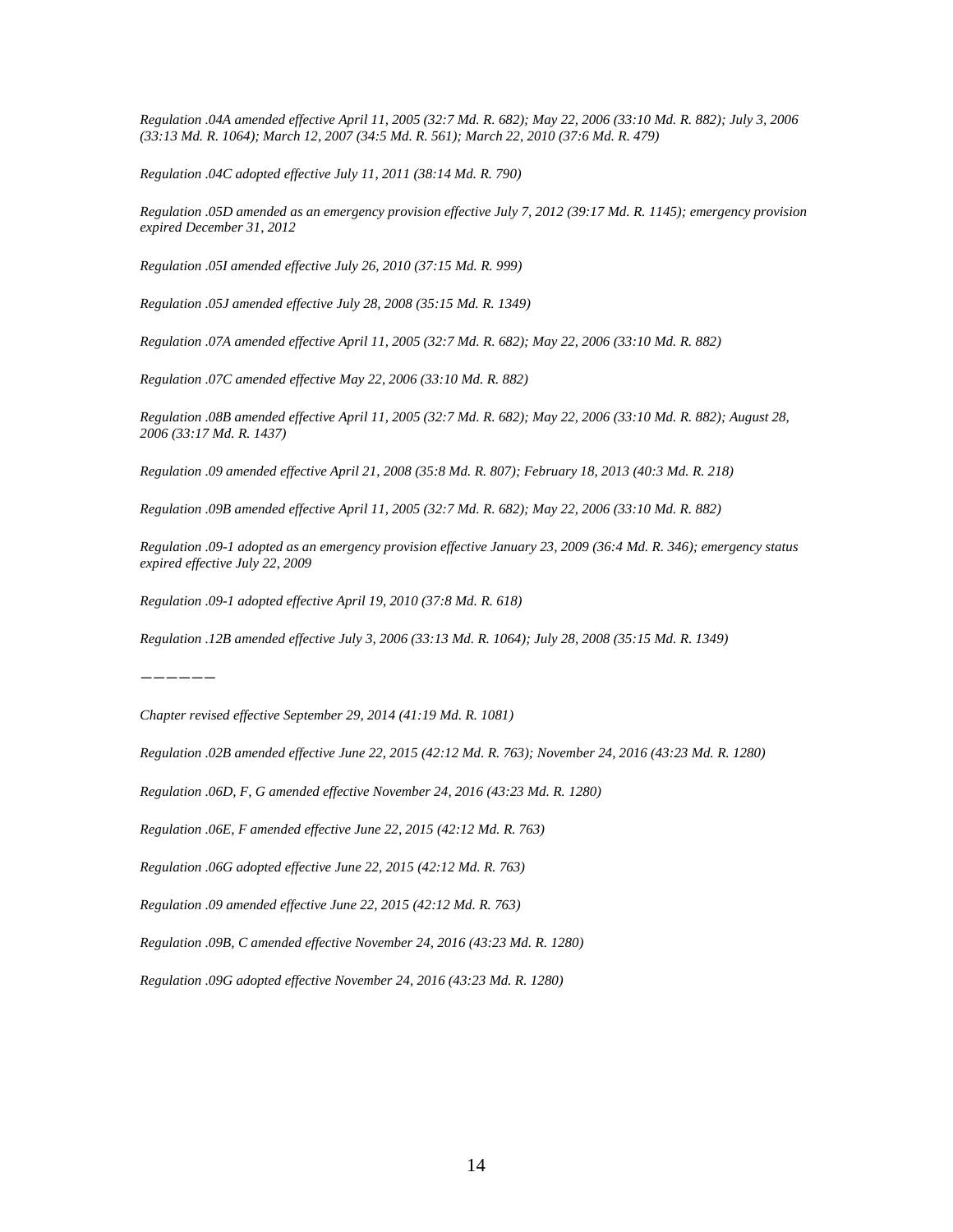

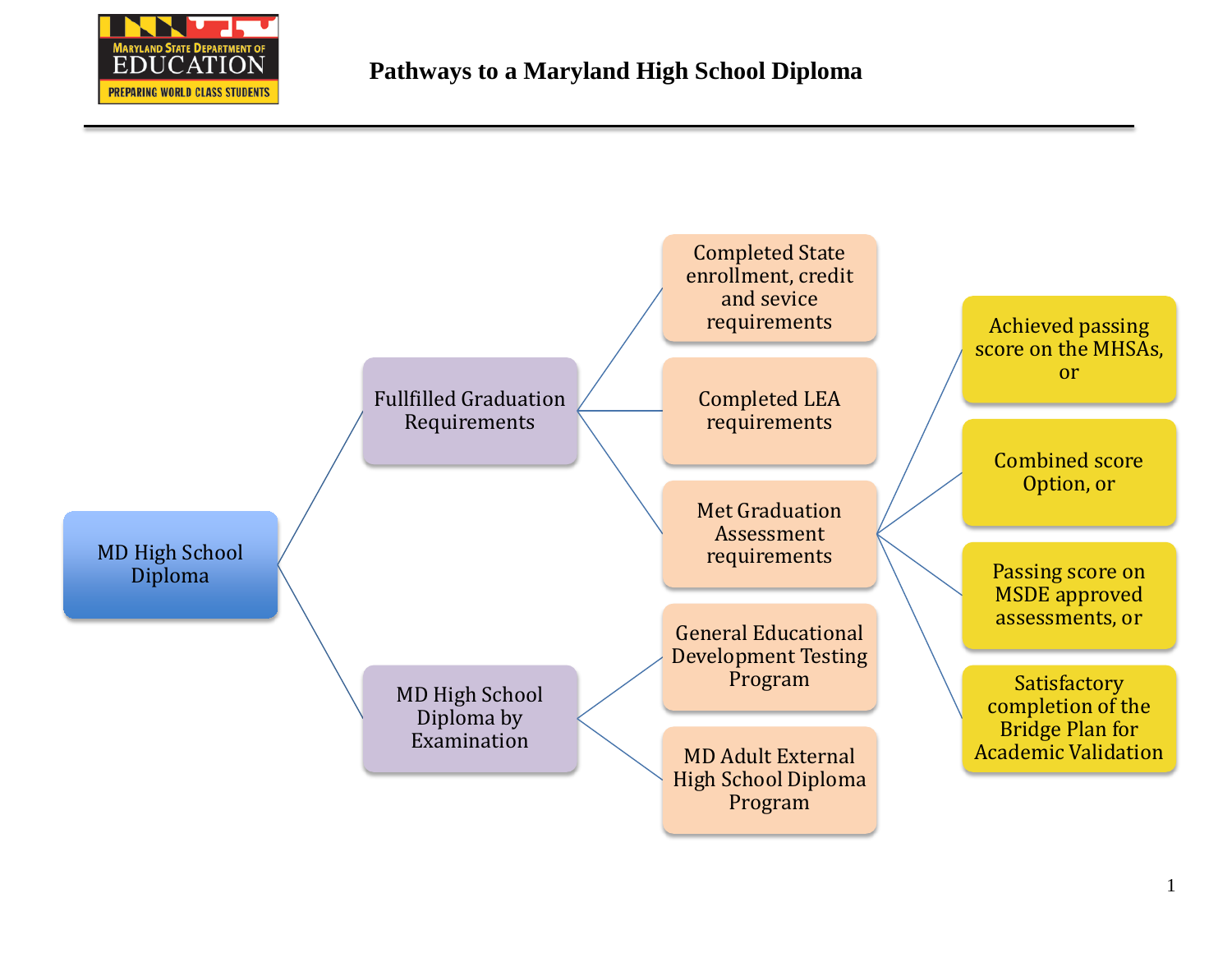

### **Descriptions:**

Provisions for Earning Credit: In addition to earning credits during the regular school day and year, credits may be earned, at the discretion of the LEA, through summer school, evening school, online courses, work study programs, college courses, independent study, or credit through examination (13A.03.02.04).

**Enrollment, Credit and Service Requirements:** To be awarded a MD high school diploma, students must be enrolled in a MD public school and have earned a minimum of 21 credits identified areas (13A.03.02.03). Students must complete 75 hours of student service or an approved locally designed student service program (13A.03.02.05).

**LEA requirements** – Each LEA has the discretion to add additional graduation requirements in addition to the MD State graduation requirements (13A.03.02.09.B.2).

**Graduation Assessment Requirements:** Students must achieve a passing score as established by MSDE for Algebra I, English 10, Government and science (13A.03.02.09.B).

**Combined Score Option:** If a student has not achieved a passing score on all of the MSHAs but has met the required set score combination for all the MHSAs.

**MSDE Approved assessments:** If a student did not achieve a passing score on the MHSA in English 10 and/or Algebra I, achieve a MSDE established score on an aligned MSDE approved assessment, such as Advanced Placement examinations, SAT, ACT and International Baccalaureate examinations.

**Bridge Plan for Academic Validation:** Specific modules developed by the Department in each of the Maryland High School Assessments content areas designed for the student to demonstrate mastery of the content.

**General Education Development Testing Program (GED):** A Maryland High School Diploma by Examination may be awarded for satisfactory performance on approved general educational development tests if the student meets those requirements as defined in Labor and Employment Article, §11-808, Annotated Code of Maryland, and COMAR 09.37.01.04.

**Maryland Adult External High School Diploma Program:** A Maryland High School Diploma by Examination may be awarded for demonstrating competencies in general life skills and individual skills on applied performance tests if the student meets those requirements as defined in COMAR 09.37.01.20.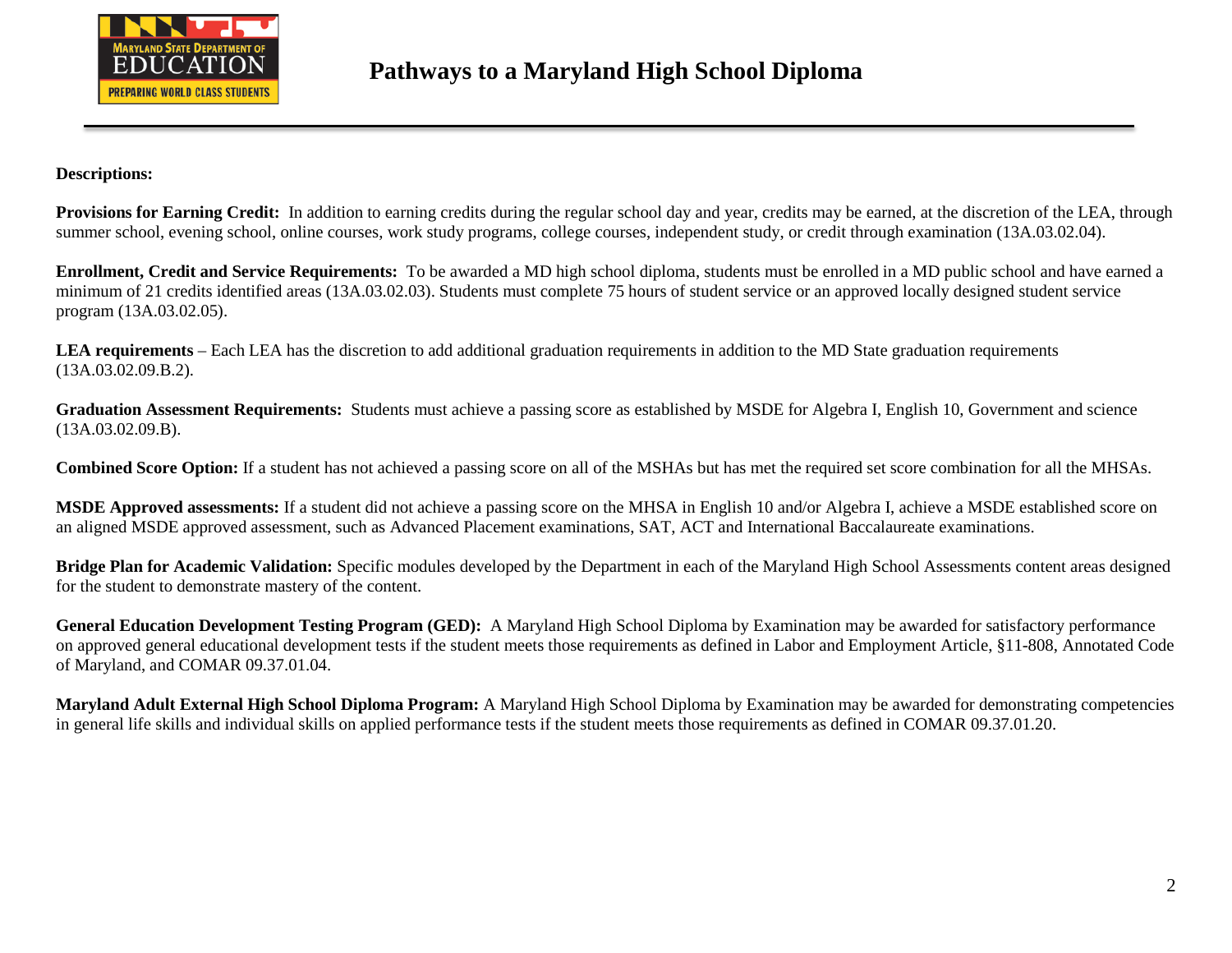

| <b>LEA</b>                 | <b>Bridge Plan for Academic Validation Model</b>                                                                                                                                                                                                                                                                                                                                                                                                                                                                                                                                                                                                                                                                                                                                                                                                                                                                                                                                                                     |
|----------------------------|----------------------------------------------------------------------------------------------------------------------------------------------------------------------------------------------------------------------------------------------------------------------------------------------------------------------------------------------------------------------------------------------------------------------------------------------------------------------------------------------------------------------------------------------------------------------------------------------------------------------------------------------------------------------------------------------------------------------------------------------------------------------------------------------------------------------------------------------------------------------------------------------------------------------------------------------------------------------------------------------------------------------|
| <b>Allegany County</b>     | Bridge is accommodated in a number of ways:<br>Bridge classes<br>$\bullet$<br>Pullout program<br>After-school Bridge tutoring<br>Summer school                                                                                                                                                                                                                                                                                                                                                                                                                                                                                                                                                                                                                                                                                                                                                                                                                                                                       |
| <b>Anne Arundel County</b> | Projects are completed in a number of ways:<br><b>Bridge</b> classes<br>In-school field trips<br>After school<br>Saturday sessions<br>One-on-one pullout<br>Algebra<br>Bridge is being utilized as purposeful remediation for students who did not earn a passing Algebra I score.<br>$\bullet$<br>Modules $1 - 3$ are utilized with assistance from teachers to identify and clarify student misunderstandings while<br>building student independence in mathematics.<br>After completion of Modules $1 - 3$ and any additional remediation as directed by the teacher, students retake the<br>$\bullet$<br>PARCC Algebra I assessment.<br>Students who still do not achieve a passing score the second time will complete Module 4 to meet their graduation<br>$\bullet$<br>requirement.<br>English 10<br>Students receive intensive and targeted remediation prior to the second test attempt and begin work on the projects if<br>$\bullet$<br>they don't pass the test.<br>Government<br>Same as Algebra I<br>٠ |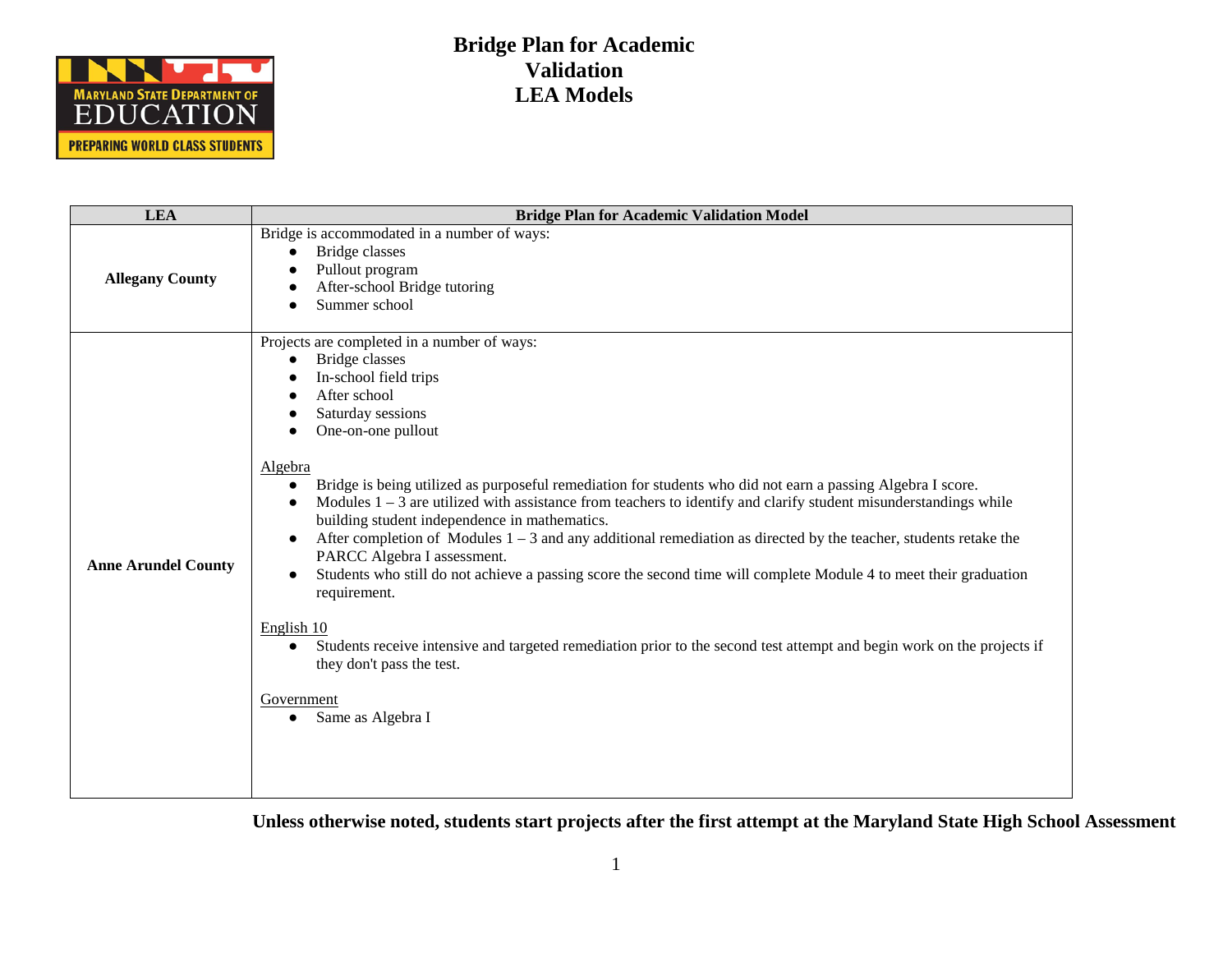

| <b>Baltimore City</b>   | Bridge projects are utilized the following ways:<br>Embedded projects within a course<br>$\bullet$<br>After school course<br>Embedded in an elective course                                                                                                                                                                                                                                                                                                                                                                                                                                                                                                                                                                                                                                                                                                                                                                                                                                                                                                          |
|-------------------------|----------------------------------------------------------------------------------------------------------------------------------------------------------------------------------------------------------------------------------------------------------------------------------------------------------------------------------------------------------------------------------------------------------------------------------------------------------------------------------------------------------------------------------------------------------------------------------------------------------------------------------------------------------------------------------------------------------------------------------------------------------------------------------------------------------------------------------------------------------------------------------------------------------------------------------------------------------------------------------------------------------------------------------------------------------------------|
| <b>Baltimore County</b> | Bridge Projects are completed the following ways:<br>In-school sessions during lunch and other classes<br>teachers work with small groups of students during the school day as a part of regular instruction<br>After school sessions<br>Saturday sessions                                                                                                                                                                                                                                                                                                                                                                                                                                                                                                                                                                                                                                                                                                                                                                                                           |
| <b>Calvert County</b>   | English: Project 2.2 is embedded in all 11 <sup>th</sup> grade English classes that include students who failed PARCC English 10. Students<br>will complete the project during the second semester. Students who did not pass PARCC English 10 will retest in January. The<br>projects of those students who failed their second attempt will then be scored.<br>Algebra: Implementation of algebra projects will begin in 18-19. The project will be embedded in the Intermediate Algebra<br>course which is the natural course sequence for most students who failed PARCC Algebra 1. A few transfer students will<br>complete Bridge projects this year, primarily during the 1-hour lunch period and occasionally after school.<br>Government: Students complete projects primarily during the 1-hour lunch period and occasionally after school.<br>Students are enrolled in an intervention course and complete the Bridge Plan as a part of the course.<br>Students also receive support from a teacher<br>during lunch<br>$\circ$<br>after school<br>$\circ$ |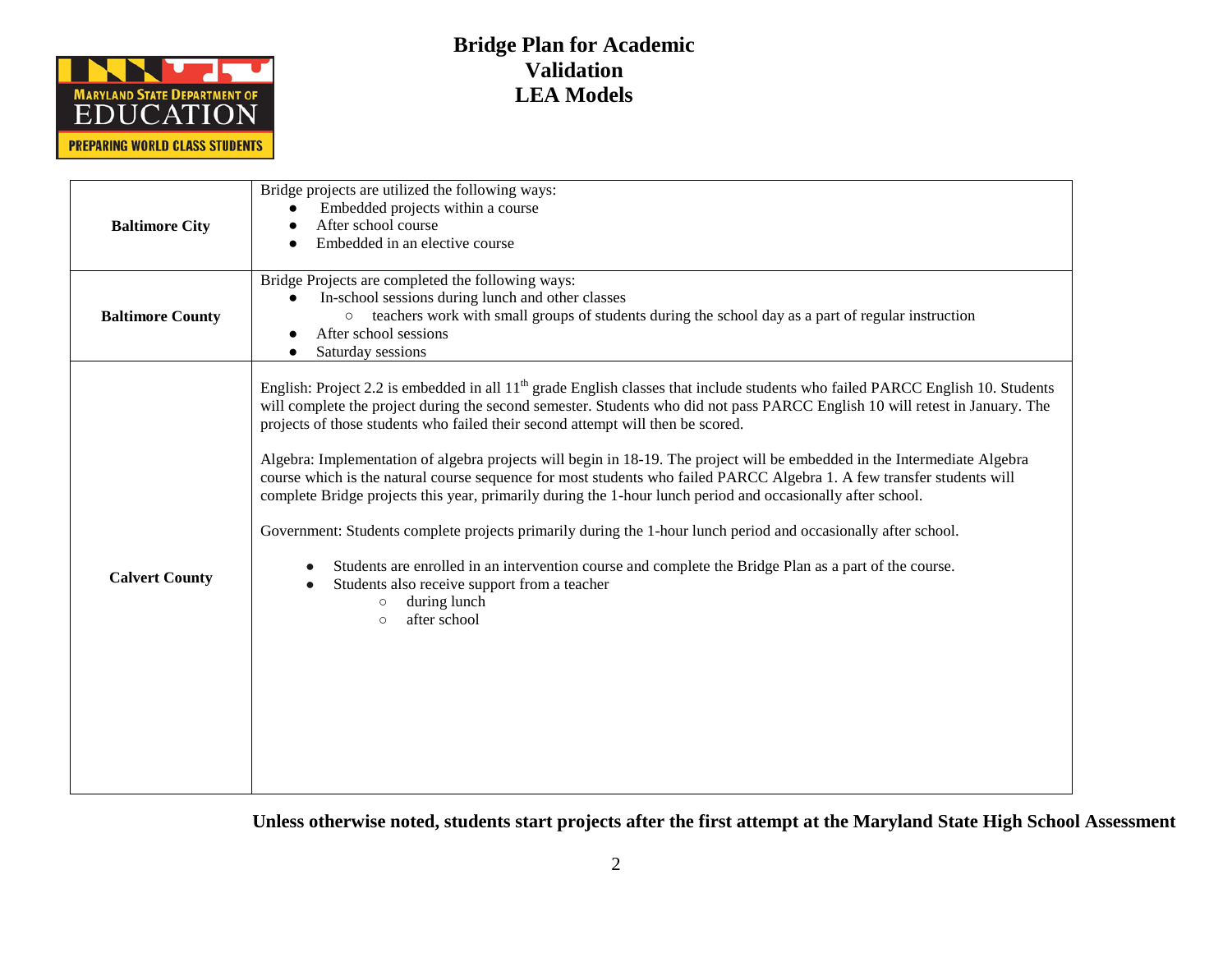

| <b>Caroline County</b> | Mathematics<br>Projects are integrated into the next math course in the instructional sequence (Advanced Algebra).<br>Students complete the modules as remediation before retaking the PARCC assessment.                                                                                                                   |
|------------------------|----------------------------------------------------------------------------------------------------------------------------------------------------------------------------------------------------------------------------------------------------------------------------------------------------------------------------|
|                        | <b>English</b><br>Projects are integrated as part of the curriculum in the next course in the instructional sequence (English 11).                                                                                                                                                                                         |
|                        | Government<br>Projects are handled in a variety of ways:<br>after-school<br>$\bigcirc$<br>class pull-out<br>$\circ$                                                                                                                                                                                                        |
| <b>Carroll County</b>  | Algebra I and English 10<br>Bridge is being used as an instructional tool after one failure for remediation in the next course in content sequence.<br>$\bullet$<br>Government<br>After two failures students complete the Bridge projects.<br>Bridge is completed outside of a regularly scheduled social studies course. |
| <b>Cecil County</b>    | Algebra I<br>Bridge is incorporated into the student's Geometry class.<br>English<br>Bridge is completed during the first marking period in English 11.                                                                                                                                                                    |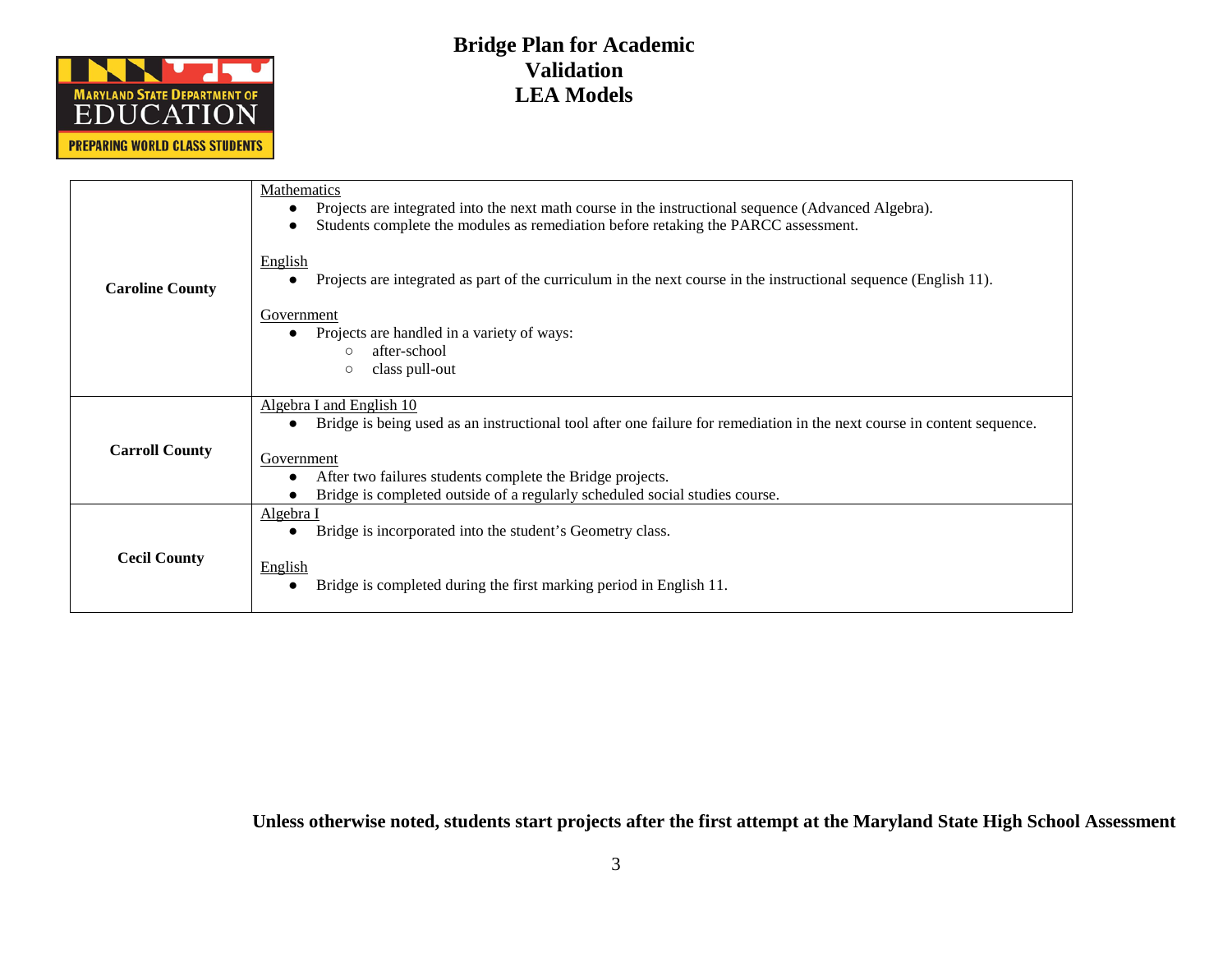

|                          | Algebra                                                                                                                                                                                                                                                                                                                                                                                                                                                                                                                                                                                                                                                                                                                    |  |
|--------------------------|----------------------------------------------------------------------------------------------------------------------------------------------------------------------------------------------------------------------------------------------------------------------------------------------------------------------------------------------------------------------------------------------------------------------------------------------------------------------------------------------------------------------------------------------------------------------------------------------------------------------------------------------------------------------------------------------------------------------------|--|
| <b>Charles County</b>    | Students complete the Bridge Project during a course titled <i>Algebra with Trigonometry and Statistics</i> during the Junior<br>year.<br>Module 1 is completed during the 1st quarter<br>$\circ$<br>Module 2 during the 2nd quarter<br>$\circ$<br>Module 3 during the 3rd quarter<br>$\circ$<br>Module 4 is completed early in the 4th quarter<br>$\circ$<br>Students are re-assessed on the Algebra PARCC assessment in May/June.<br>$\circ$<br>English<br>Students complete the Bridge Project during English III.<br>Project is completed during the 1st quarter.<br>$\circ$<br>Scoring and revisions occur during the 2nd quarter.<br>$\circ$<br>Students are re-assessed on PARCC 10 in December/January.<br>$\circ$ |  |
|                          | Students who need to complete a Bridge project but are not enrolled in Algebra with Trigonometry and Statistics and/or English<br>III are given an opportunity to complete the project(s) during the school day.                                                                                                                                                                                                                                                                                                                                                                                                                                                                                                           |  |
| <b>Dorchester County</b> | Algebra 1<br>Bridge Projects are embedded in Integrated Topics class.<br>$\bullet$<br>ELA <sub>10</sub><br>Students complete the Bridge projects in the English 11 course.<br>$\bullet$<br>Government<br>Bridge students are pulled out through appropriate assistance courses.<br>$\bullet$                                                                                                                                                                                                                                                                                                                                                                                                                               |  |
| <b>Frederick County</b>  | Remediation is completed during the school day.<br>$\bullet$<br>Students complete remediation and the Bridge Projects as it fits their schedules:<br>during the day<br>$\circ$<br>in English 11 class<br>$\circ$<br>in Flex time<br>$\bigcirc$<br>after school<br>$\circ$<br>during summer school opportunities<br>$\circ$                                                                                                                                                                                                                                                                                                                                                                                                 |  |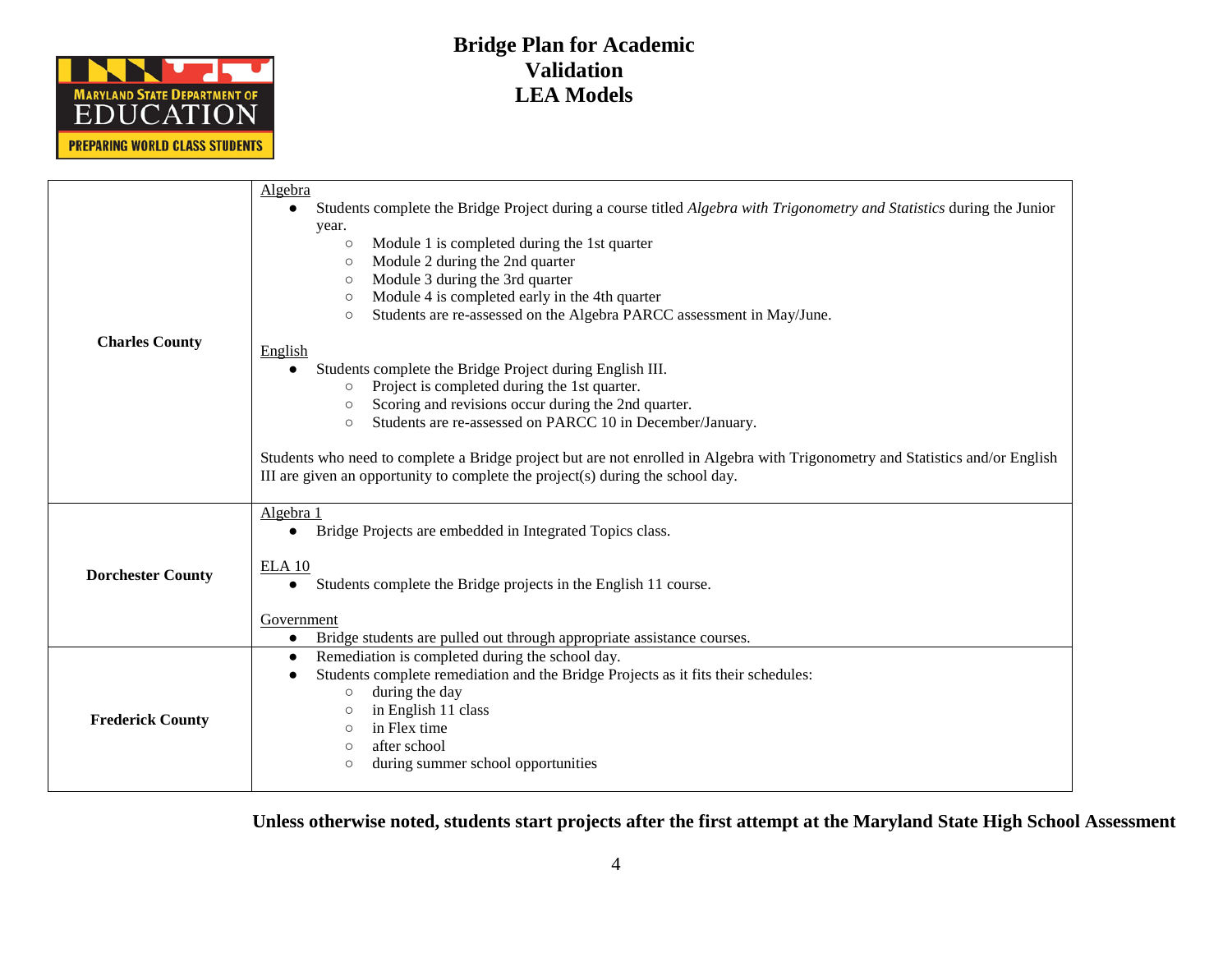

|                       | Bridge is used in the following ways:                                                                                      |
|-----------------------|----------------------------------------------------------------------------------------------------------------------------|
| <b>Garrett County</b> | Remediation time during the day (in the appropriate class)                                                                 |
|                       | Evening high school opportunities                                                                                          |
|                       | High schools have the option to implement the Bridge Projects:                                                             |
|                       | During the school day                                                                                                      |
|                       | After school                                                                                                               |
| <b>Harford County</b> | On Saturdays                                                                                                               |
|                       | During the summer months in conjunction with the HCPS High School Summer Program                                           |
|                       |                                                                                                                            |
|                       |                                                                                                                            |
|                       | Bridge Projects are completed within five models:<br>seminar, tutorial, or mastery course                                  |
|                       | after school programs                                                                                                      |
|                       | flexible time prior to the assessment - based on student schedule                                                          |
| <b>Howard County</b>  | Saturday sessions                                                                                                          |
|                       | summer program                                                                                                             |
|                       |                                                                                                                            |
|                       | For English: Students in English 11 will work on two corresponding projects. Those who did not pass PARCC will work on the |
|                       | Bridge modules while those who did pass will work on a parallel project.                                                   |
|                       | Algebra I and English 10                                                                                                   |
|                       | Embedded into the curriculum.                                                                                              |
| <b>Kent County</b>    | Intermediate Algebra<br>$\circ$                                                                                            |
|                       | English 11<br>$\circ$                                                                                                      |
|                       | Government                                                                                                                 |
|                       | Small group pull out intervention                                                                                          |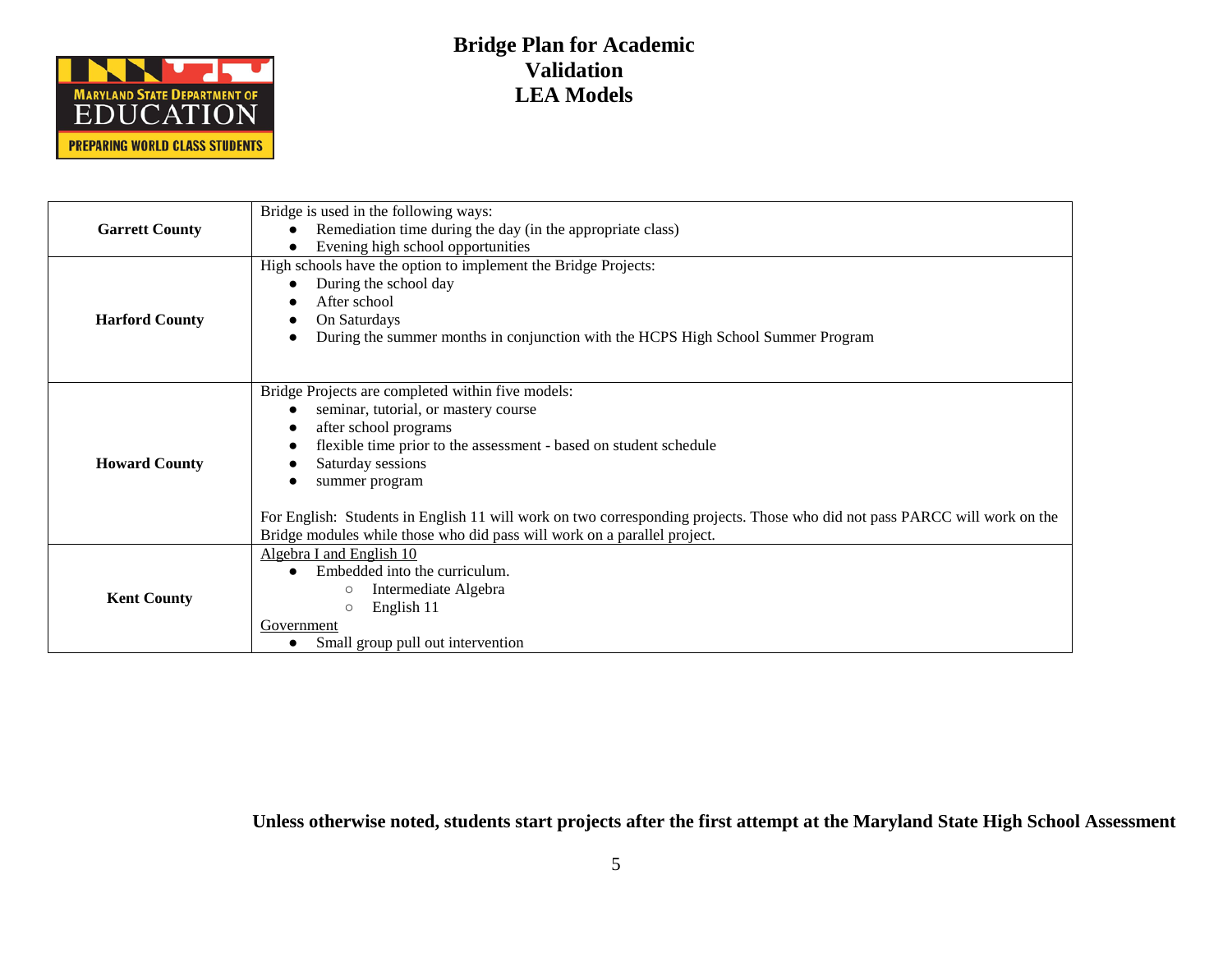

| <b>Montgomery County</b>      | After school Bridge Plan workshops                                                                                                    |
|-------------------------------|---------------------------------------------------------------------------------------------------------------------------------------|
|                               | During the school day sessions                                                                                                        |
|                               | Bridge projects are utilized differently in each school:                                                                              |
|                               | Embedded into classes designed specifically to assist students with the Bridge projects.                                              |
|                               | Students are pulled out of class to receive assistance on the Bridge projects.                                                        |
| <b>Prince George's County</b> | <b>PGCPS Boot Camps</b>                                                                                                               |
|                               | after school                                                                                                                          |
|                               | $\bigcirc$                                                                                                                            |
|                               | Saturday<br>$\circ$                                                                                                                   |
|                               | during the summer<br>$\circ$                                                                                                          |
|                               | Government                                                                                                                            |
|                               | Projects are completed for qualifying students during their senior year based on their schedule (during the day or after<br>$\bullet$ |
|                               | school).                                                                                                                              |
|                               |                                                                                                                                       |
|                               | English 10                                                                                                                            |
|                               |                                                                                                                                       |
| <b>Queen Anne's County</b>    | Projects are embedded in English 11.                                                                                                  |
|                               |                                                                                                                                       |
|                               | Algebra I                                                                                                                             |
|                               | Project are embedded in a Transition Algebra course.                                                                                  |
|                               |                                                                                                                                       |
|                               |                                                                                                                                       |
|                               | Algebra 1                                                                                                                             |
|                               | Bridge is offered as a class at both high schools.                                                                                    |
| <b>Somerset County</b>        | English 10                                                                                                                            |
|                               |                                                                                                                                       |
|                               | Bridge is offered as a class at both high schools.                                                                                    |
|                               |                                                                                                                                       |
|                               | Government                                                                                                                            |
|                               | Bridge is offered as an academic support class at Washington High School and is pullout at Crisfield High School.                     |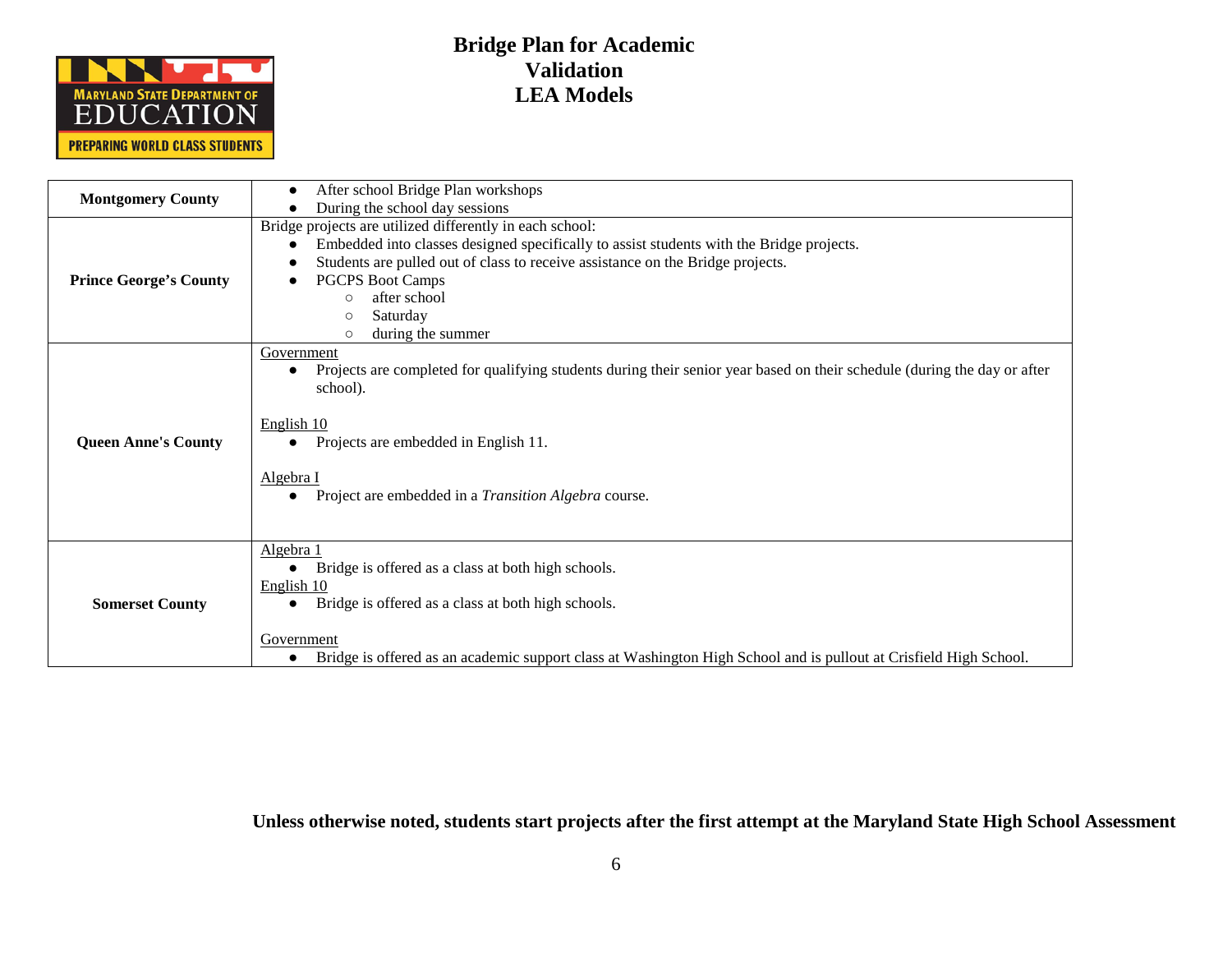

|                          | Model 1: Remediation and working with students during                                                                    |
|--------------------------|--------------------------------------------------------------------------------------------------------------------------|
|                          | lunch times<br>$\circ$                                                                                                   |
|                          | after school<br>$\bigcirc$                                                                                               |
|                          | during breaks<br>$\circ$                                                                                                 |
| <b>St. Mary's County</b> | summer (primarily in Government)<br>$\circ$                                                                              |
|                          |                                                                                                                          |
|                          | Model 2: Incorporating remediation and Bridge projects into classes                                                      |
|                          | English<br>$\circ$                                                                                                       |
|                          | Mathematics<br>$\circ$                                                                                                   |
|                          | Algebra I Bridge:                                                                                                        |
|                          | Embedding this in the next level math course.<br>$\bullet$                                                               |
|                          | English 10 Bridge:                                                                                                       |
| <b>Talbot County</b>     | Embedded it in the next level English course.<br>$\bullet$                                                               |
|                          |                                                                                                                          |
|                          | Government Bridge:                                                                                                       |
|                          | A HSA prep course is offered.<br>$\bullet$                                                                               |
|                          | For students who need both English and Government bridge projects, there is a support class during the school day.       |
|                          | Bridge is used in the following ways:                                                                                    |
|                          | Review for High School Assessments as a semester course<br>$\bullet$                                                     |
| <b>Washington County</b> | Embedded within the appropriate classes                                                                                  |
|                          | After school                                                                                                             |
|                          | Algebra I Bridge                                                                                                         |
|                          | Modules used as an instructional tool within a course intended to prepare students for success in Algebra 2<br>$\bullet$ |
|                          | Modules supplement instruction                                                                                           |
|                          |                                                                                                                          |
|                          | English 10                                                                                                               |
|                          | Utilizing English 10 Bridge projects as instructional units embedded in the English 11 course.<br>$\bullet$              |
| <b>Wicomico County</b>   |                                                                                                                          |
|                          | Government                                                                                                               |
|                          | Students participate in Government Bridge as<br>$\bullet$                                                                |
|                          | part of a pullout program<br>$\circ$                                                                                     |
|                          | study hall<br>$\circ$                                                                                                    |
|                          | with the School Assessment Facilitator<br>$\circ$                                                                        |
|                          | with Government/Social Studies certified teachers as a duty period.<br>$\circ$                                           |
|                          |                                                                                                                          |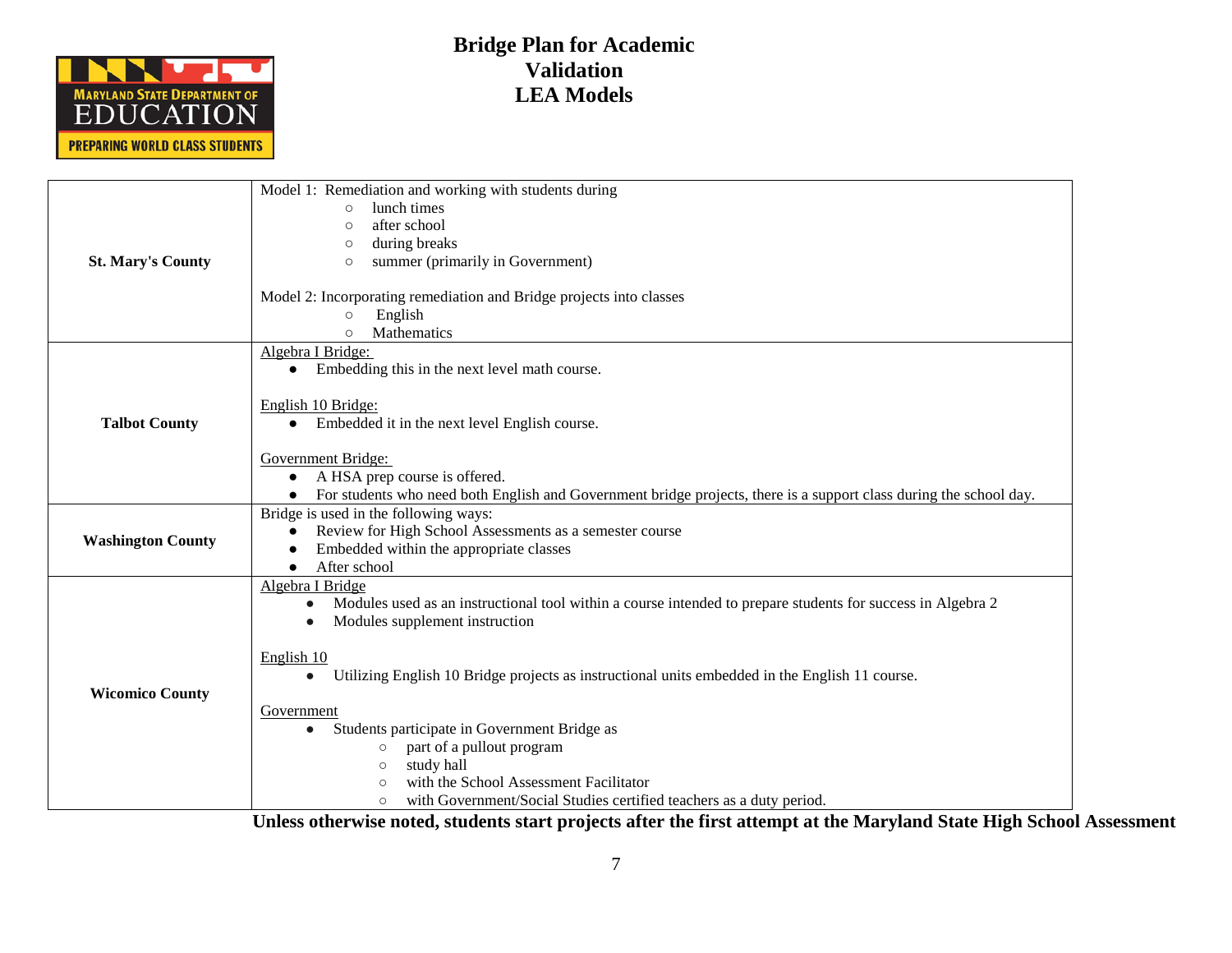

| <b>Worcester County</b> | Worcester County's High Schools use three methods:<br>During the school day<br>as part of the next English or Math class<br>some are pulled from elective classes<br>After school<br>In the summer<br>These decisions are left to the principals and are driven by the students' schedules and performance. |
|-------------------------|-------------------------------------------------------------------------------------------------------------------------------------------------------------------------------------------------------------------------------------------------------------------------------------------------------------|
|-------------------------|-------------------------------------------------------------------------------------------------------------------------------------------------------------------------------------------------------------------------------------------------------------------------------------------------------------|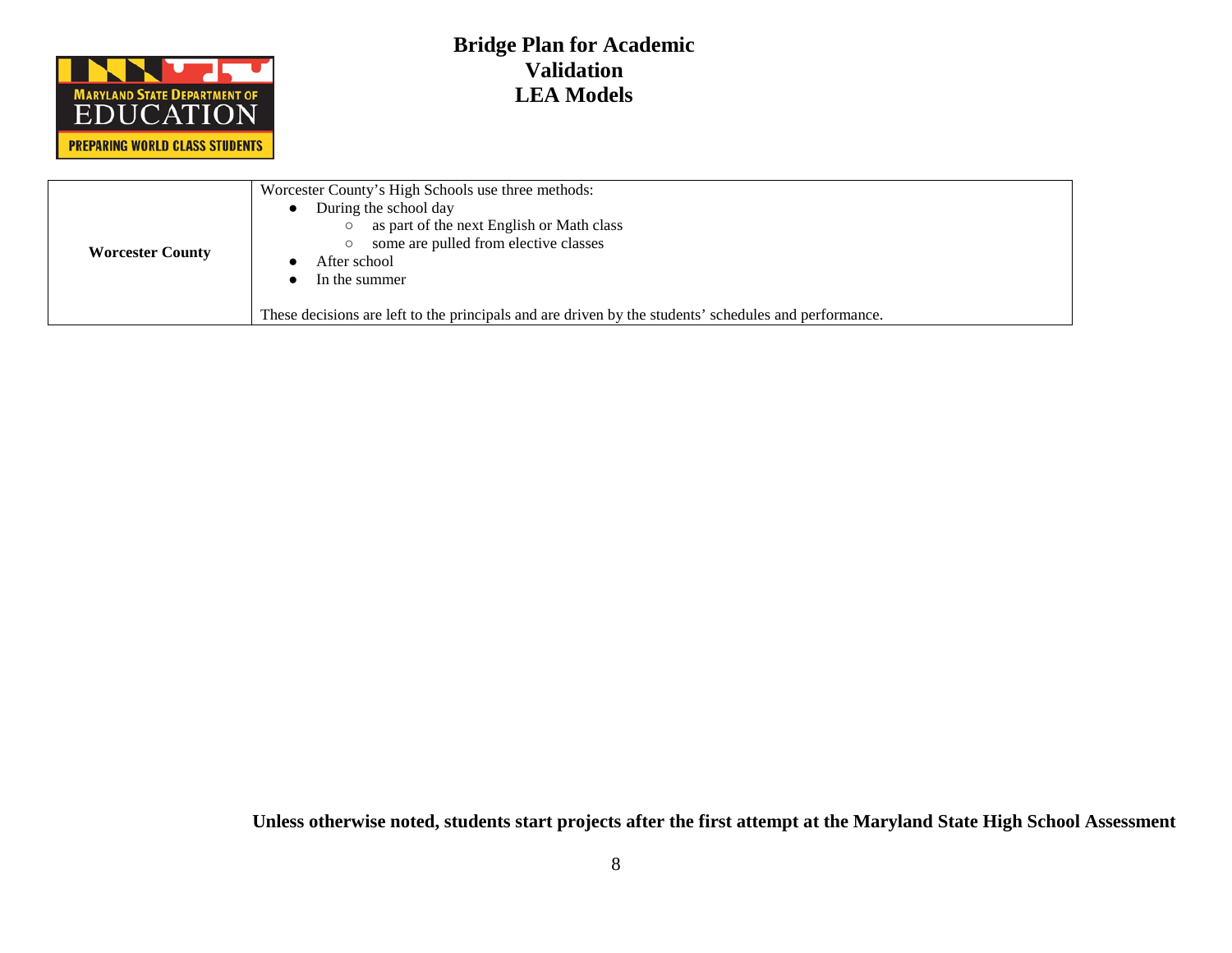### **LEA Responses to the following questions:**

- 1. How many students start the Bridge Plan, but then don't successfully complete or "pass" the bridge plan?
- 2. How is this eligibility requirement for participation in the Bridge Plan being enforced?
- 3. What constitutes "satisfactory attendance" to maintain eligibility for the Bridge Plan?
- 4. How many students were excluded from eligibility for the Bridge Plan because they failed to meet the attendance requirement specified in [06.E.(1)(c)]?

| <b>LEA</b>             | <b>Response</b>                                                                                                                                                                                                                                                                                                                                                                                                                                                                                                                                 |
|------------------------|-------------------------------------------------------------------------------------------------------------------------------------------------------------------------------------------------------------------------------------------------------------------------------------------------------------------------------------------------------------------------------------------------------------------------------------------------------------------------------------------------------------------------------------------------|
| <b>Allegany County</b> | How many students start the bridge plan, but then don't successfully complete or "pass" the bridge<br>plan?                                                                                                                                                                                                                                                                                                                                                                                                                                     |
|                        | For 2016-17<br>91 students eligible for the Gov Bridge Plan.<br>81 students met their Gov graduation requirement through completing the Bridge.<br>7 students dropped out of school.<br>3 students did not complete the Bridge Requirements.<br>How is this eligibility requirement for participation in the Bridge Plan being enforced?                                                                                                                                                                                                        |
|                        | For attendance- When a student accumulates a total of twenty absences, with at least five (5) of those<br>absences being unlawful, or ten (10) consecutive unlawful absences, the school's PPW will file charges<br>with the State's Attorney's Office against the parent/guardian and/or the student for non-attendance.<br>This action will be confirmed in a letter written by the PPW to the parent/guardian. The letter will also<br>indicate additional consequences issued by the school. (Please note that there is an appeal process.) |
|                        | What constitutes "satisfactory attendance" to maintain eligibility for the Bridge Plan?<br>The student has fewer than 20 absences as described above.                                                                                                                                                                                                                                                                                                                                                                                           |
|                        | How many students were excluded from eligibility for the Bridge Plan because they failed to meet the<br>attendance requirement specified in [06.E.(1)(c)]?<br>$0$ (zero)                                                                                                                                                                                                                                                                                                                                                                        |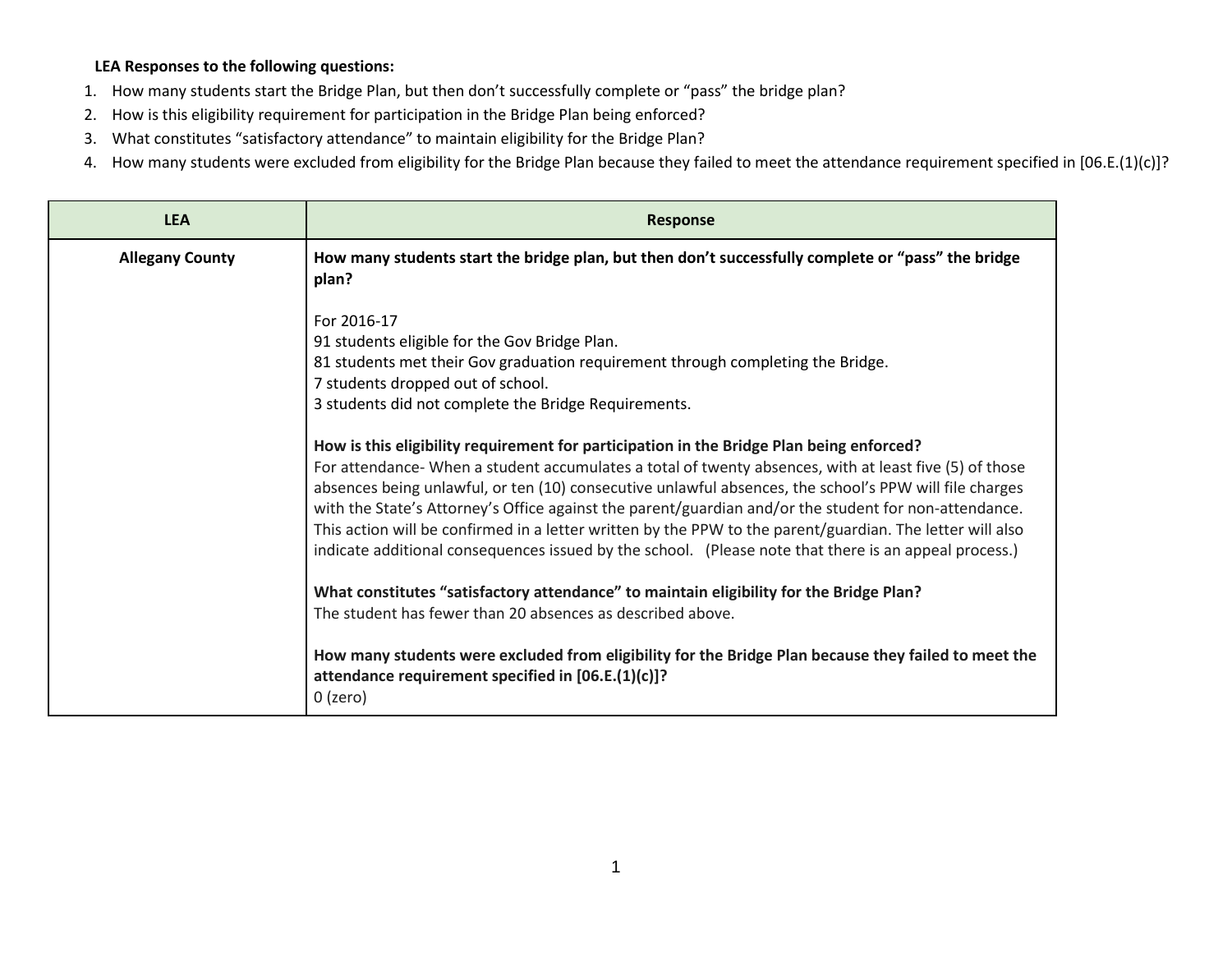| <b>Anne Arundel County</b> | How many students start the bridge plan, but then don't successfully complete or "pass" the<br>1.<br>bridge plan?<br>Fewer than 5, but it is generally that they don't complete the project because they are not graduating for<br>another reason. We have not had a student not graduate because of Bridge. It is always that they fail a<br>needed course.                                                                                                                                                                                                                                                                                                     |
|----------------------------|------------------------------------------------------------------------------------------------------------------------------------------------------------------------------------------------------------------------------------------------------------------------------------------------------------------------------------------------------------------------------------------------------------------------------------------------------------------------------------------------------------------------------------------------------------------------------------------------------------------------------------------------------------------|
|                            | How is this eligibility requirement for participation in the Bridge Plan being enforced?<br>2.<br>If the student is scheduled to graduate but has a failing score he/she begins work on a project. If a<br>student is scheduled to graduate but has never taken one of the tests, (Government, for example), we<br>would consider whether we needed to start projects prior to the January test admin. Scores are not<br>returned until late March, which makes it almost impossible to complete more than 2-3 projects in time<br>for graduation. We take all things into consideration, so that Bridge is never the reason that a student<br>doesn't graduate. |
|                            | What constitutes "satisfactory attendance" to maintain eligibility for the Bridge Plan?<br>3.<br>This is generally not an issue for Bridge. As long as the student is still "on track" to graduate (likelihood of<br>passing all courses needed to graduate), then attendance is not an issue. Students who have very poor<br>attendance are generally in danger of not passing a course, so that would drive whether or not they<br>continue with Bridge. However, we will do whatever we can to get the student in the building to<br>complete projects so that projects are never the reason a student doesn't graduate.                                      |
|                            | How many students were excluded from eligibility for the Bridge Plan because they failed to meet<br>4.<br>the attendance requirement specified in $[06.E.(1)(c)]$ ?<br>0 (Zero)                                                                                                                                                                                                                                                                                                                                                                                                                                                                                  |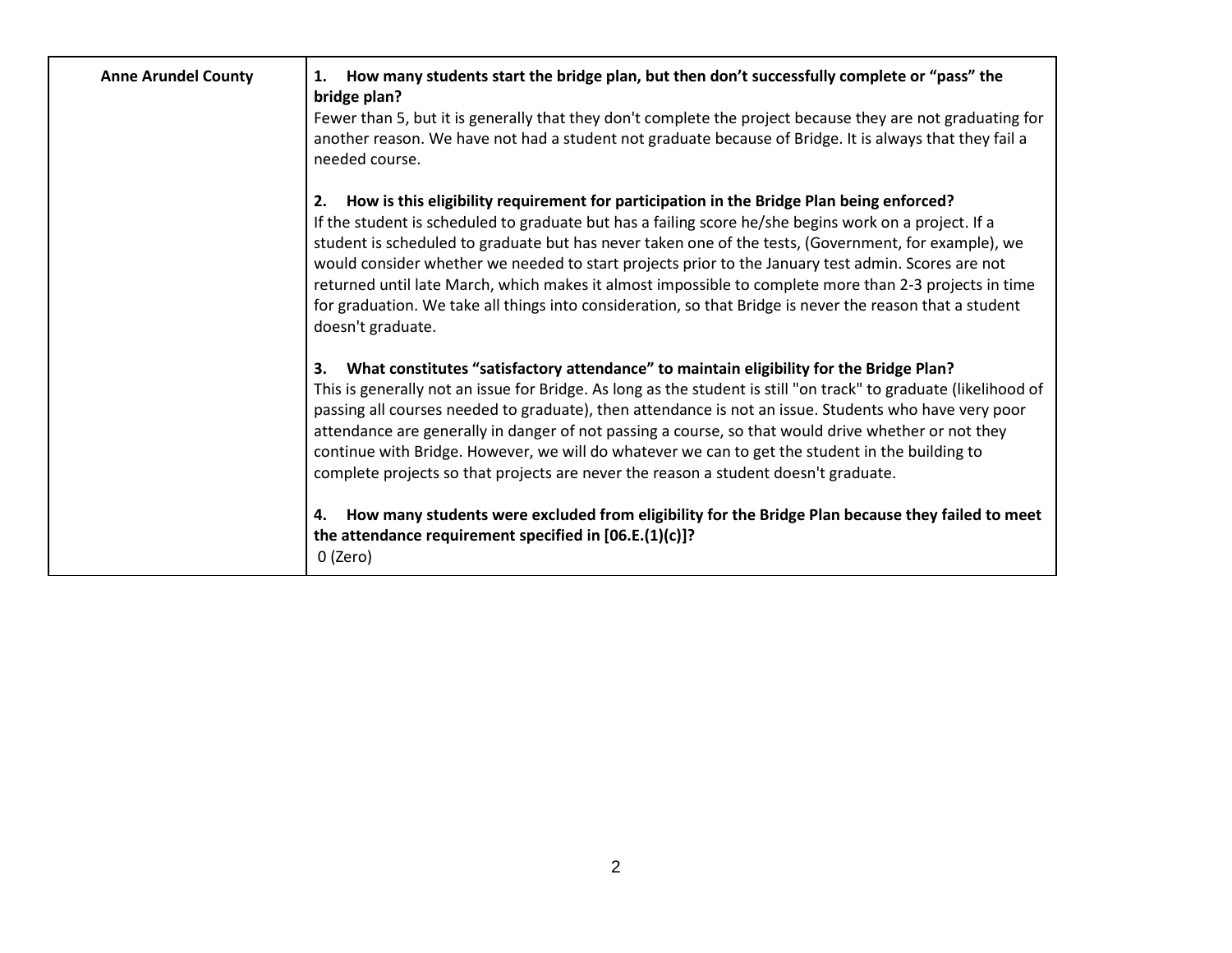| <b>Baltimore City</b> | How many students start the bridge plan, but then don't successfully complete or "pass" the<br>1.<br>bridge plan?<br>Of the two bridge options provided for the 2016-2017 school year:<br>28 students began the Biology Bridge plan but did not successfully complete or pass.<br>٠<br>55 students began the Government Bridge plan but did not successfully complete or pass.<br>$\bullet$                                                                                                                                                                                                                                    |
|-----------------------|--------------------------------------------------------------------------------------------------------------------------------------------------------------------------------------------------------------------------------------------------------------------------------------------------------------------------------------------------------------------------------------------------------------------------------------------------------------------------------------------------------------------------------------------------------------------------------------------------------------------------------|
|                       | How is this eligibility requirement for participation in the Bridge Plan being enforced?<br>2.<br>The eligibility requirements are enforced at the school level with guidance from our district office which<br>includes:                                                                                                                                                                                                                                                                                                                                                                                                      |
|                       | Leadership Action Updates - memos to school leadership outlining guidance and requirements<br>٠<br>Bridge Coordinator's Meetings - professional development and support to school-based staff<br>$\bullet$<br>Instructional Leadership Toolkit - a toolkit of performance and climate data provided to school<br>$\bullet$<br>leadership, with students eligible for bridge indicated within the measures<br>Counselor Credit Checks - Counselors review the transcript of each senior to ensure that seniors<br>$\bullet$<br>have a plan to meet graduation requirements. Bridge eligibility is often confirmed at this time. |
|                       | What constitutes "satisfactory attendance" to maintain eligibility for the Bridge Plan?<br>3.<br>City Schools grading regulation IKA-RA stipulates that we do not use attendance as a criteria for grading.<br>The regulation notes that attendance is essential to succeed in all of our courses, including the Bridge<br>Plan. Bridge participants attended school sufficiently to receive passing grades in the pre-requisite<br>courses which we determine as satisfactory to participate in Bridge Plan.                                                                                                                  |
|                       | How many students were excluded from eligibility for the Bridge Plan because they failed to meet<br>4.<br>the attendance requirement specified in $[06.E.(1)(c)]$ ?<br>Zero students were excluded. Students are excluded based on failing the prerequisite course and would<br>never appear as eligible to be excluded in our systems.                                                                                                                                                                                                                                                                                        |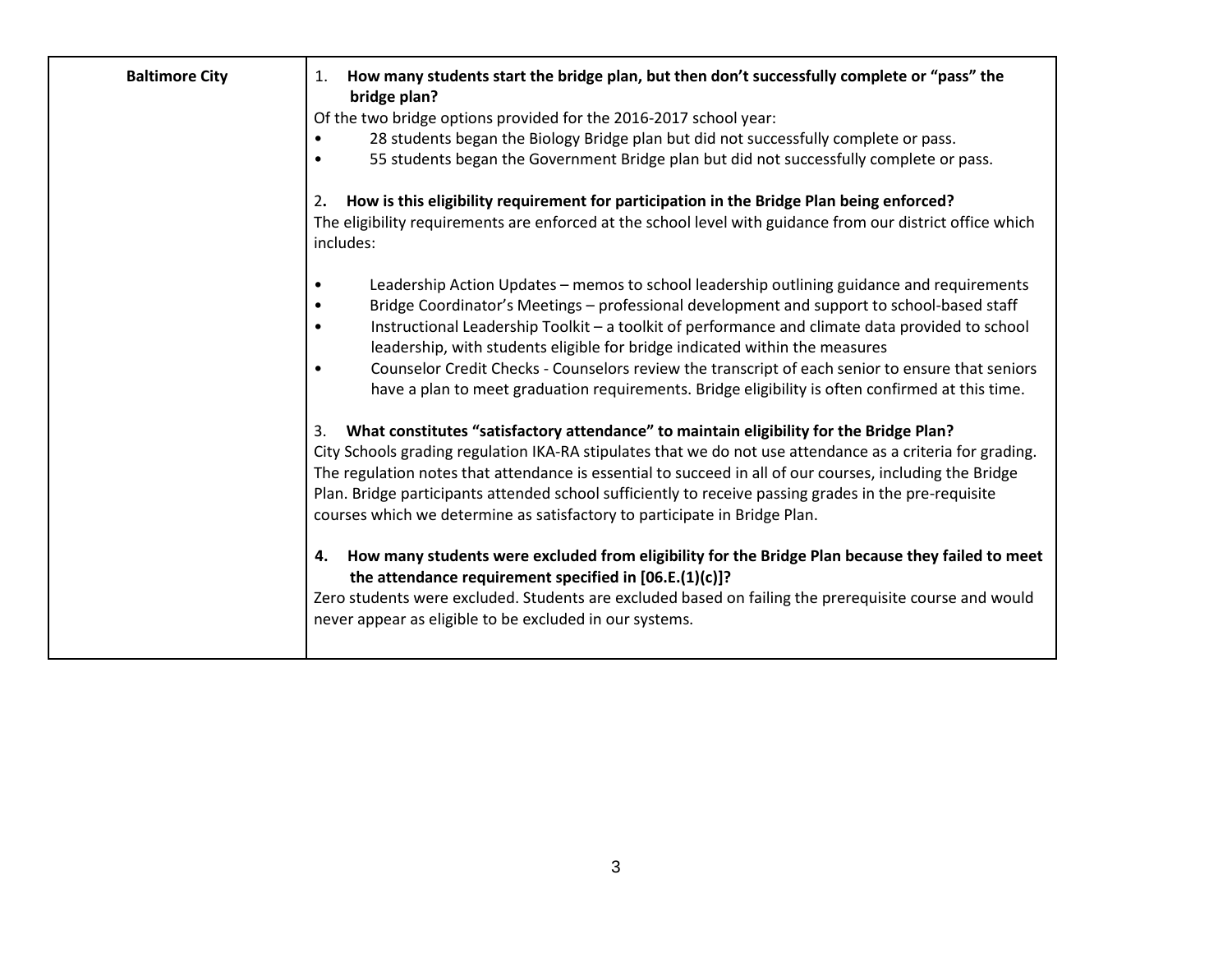| <b>Baltimore County</b> | How many students start the bridge plan, but then don't successfully complete or "pass" the<br>1.<br>bridge plan?                                                                                                                                                                                                                                                                                                                                                                                                                                                                                                                                                                                                                                                                                                                 |
|-------------------------|-----------------------------------------------------------------------------------------------------------------------------------------------------------------------------------------------------------------------------------------------------------------------------------------------------------------------------------------------------------------------------------------------------------------------------------------------------------------------------------------------------------------------------------------------------------------------------------------------------------------------------------------------------------------------------------------------------------------------------------------------------------------------------------------------------------------------------------|
|                         | This is not data that we currently track. Anecdotally, this is a relatively small number.                                                                                                                                                                                                                                                                                                                                                                                                                                                                                                                                                                                                                                                                                                                                         |
|                         | How is this eligibility requirement for participation in the Bridge Plan being enforced?<br>2.<br>We provide schools with reports that indicate a student's eligibility based on course credit, failing test<br>scores, and current attendance rate. They are trained that they must meet the attendance threshold in<br>order to participate. Part of that includes a discussion on the true purpose of bridge which is to help<br>those students who are making all efforts to graduate and the only piece impeding that is being able to<br>pass the test. We talk about if they are not coming to school, they are not truly making an effort to<br>graduate and do not qualify for bridge. There have been some exceptions due to extenuating<br>circumstances (i.e. extended absence due to illness, traumatic event, etc.) |
|                         | What constitutes "satisfactory attendance" to maintain eligibility for the Bridge Plan?<br>3.<br>From the beginning, we have always said 80% attendance.                                                                                                                                                                                                                                                                                                                                                                                                                                                                                                                                                                                                                                                                          |
|                         | How many students were excluded from eligibility for the Bridge Plan because they failed to meet<br>4.<br>the attendance requirement specified in [06.E.(1)(c)]?<br>This is not data that we currently track. There may be students who are not eligible for multiple reasons,<br>not just attendance.                                                                                                                                                                                                                                                                                                                                                                                                                                                                                                                            |
| <b>Calvert County</b>   | How many students start the bridge plan, but then don't successfully complete or "pass" the<br>1.<br>bridge plan?                                                                                                                                                                                                                                                                                                                                                                                                                                                                                                                                                                                                                                                                                                                 |
|                         | A few students have withdrawn or transferred while working on a project. All students who remain in<br>our school system have passed, sometimes after revisions.                                                                                                                                                                                                                                                                                                                                                                                                                                                                                                                                                                                                                                                                  |
|                         | 2. How is this eligibility requirement for participation in the Bridge Plan being enforced?                                                                                                                                                                                                                                                                                                                                                                                                                                                                                                                                                                                                                                                                                                                                       |
|                         | Because students typically engage in the Bridge process during their junior or senior year, monitoring for<br>Bridge eligibility is linked to monitoring for progress toward graduation.                                                                                                                                                                                                                                                                                                                                                                                                                                                                                                                                                                                                                                          |
|                         | School-based and central office staff are assigned to monitor assessment results and Bridge eligibility by<br>using our student data management system and Performance Matters. All students who fail an<br>assessment that is required for graduation are either scheduled into a remediation course or assigned to<br>attend remediation support either during the one-hour lunch period or after school to receive<br>appropriate assistance.                                                                                                                                                                                                                                                                                                                                                                                  |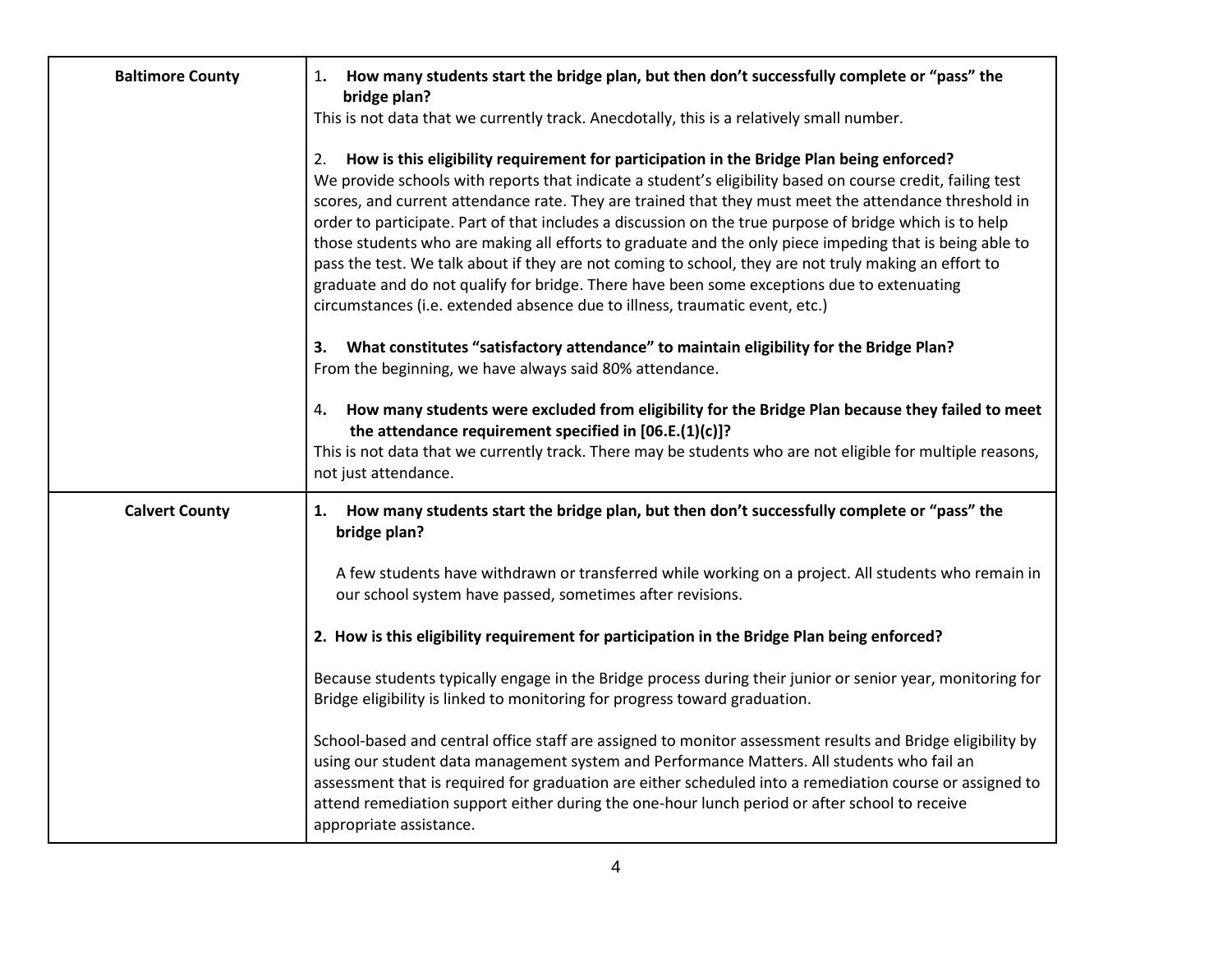|                        | Attendance is monitored by pupil personnel workers (PPWs), administrators, school counselors, and<br>additional building-based staff as appropriate.<br>What constitutes "satisfactory attendance" to maintain eligibility for the Bridge Plan?<br>3.<br>Our priority is ensuring that students meet their instructional requirements, and we therefore work with<br>them to meet their graduation requirements whenever they are present in school. PPWs and school-<br>based staff monitor student attendance and institute additional support and accountability when<br>students are absent 10 or more days, with consequences increasing when students are absent 16 or<br>more days. These attendance practices are not limited to students who need Bridge projects and are<br>components of monitoring all graduation requirements.<br>How many students were excluded from eligibility for the Bridge Plan because they failed to meet<br>4.<br>the attendance requirement specified in [06.E.(1)(c)]?<br>Zero                                                                                                                                                                             |
|------------------------|-----------------------------------------------------------------------------------------------------------------------------------------------------------------------------------------------------------------------------------------------------------------------------------------------------------------------------------------------------------------------------------------------------------------------------------------------------------------------------------------------------------------------------------------------------------------------------------------------------------------------------------------------------------------------------------------------------------------------------------------------------------------------------------------------------------------------------------------------------------------------------------------------------------------------------------------------------------------------------------------------------------------------------------------------------------------------------------------------------------------------------------------------------------------------------------------------------|
| <b>Caroline County</b> | How many students start the bridge plan, but then don't successfully complete or "pass" the<br>1.<br>bridge plan?<br>In the 2016-2017 school year, Caroline County had 1 student start a bridge plan but did not complete the<br>process due to being incarcerated in another state.<br>How is this eligibility requirement for participation in the Bridge Plan being enforced?<br>2.<br>School and district staff work together to identify students eligible for participation in the Bridge Plan<br>through analyzing data and individual student academic progress.<br>What constitutes "satisfactory attendance" to maintain eligibility for the Bridge Plan?<br>3.<br>Satisfactory attendance is no more than 10 days absent during the school year. Students should only miss<br>days for lawful reasons such as illness, death in the family, visits to colleges, observance of religious<br>holiday, court summons, suspension, emergency, etc.<br>How many students were excluded from eligibility for the Bridge Plan because they failed to meet<br>4.<br>the attendance requirement specified in [06.E.(1)(c)]?<br>We had no students in the 2016-2017 school year who were excluded. |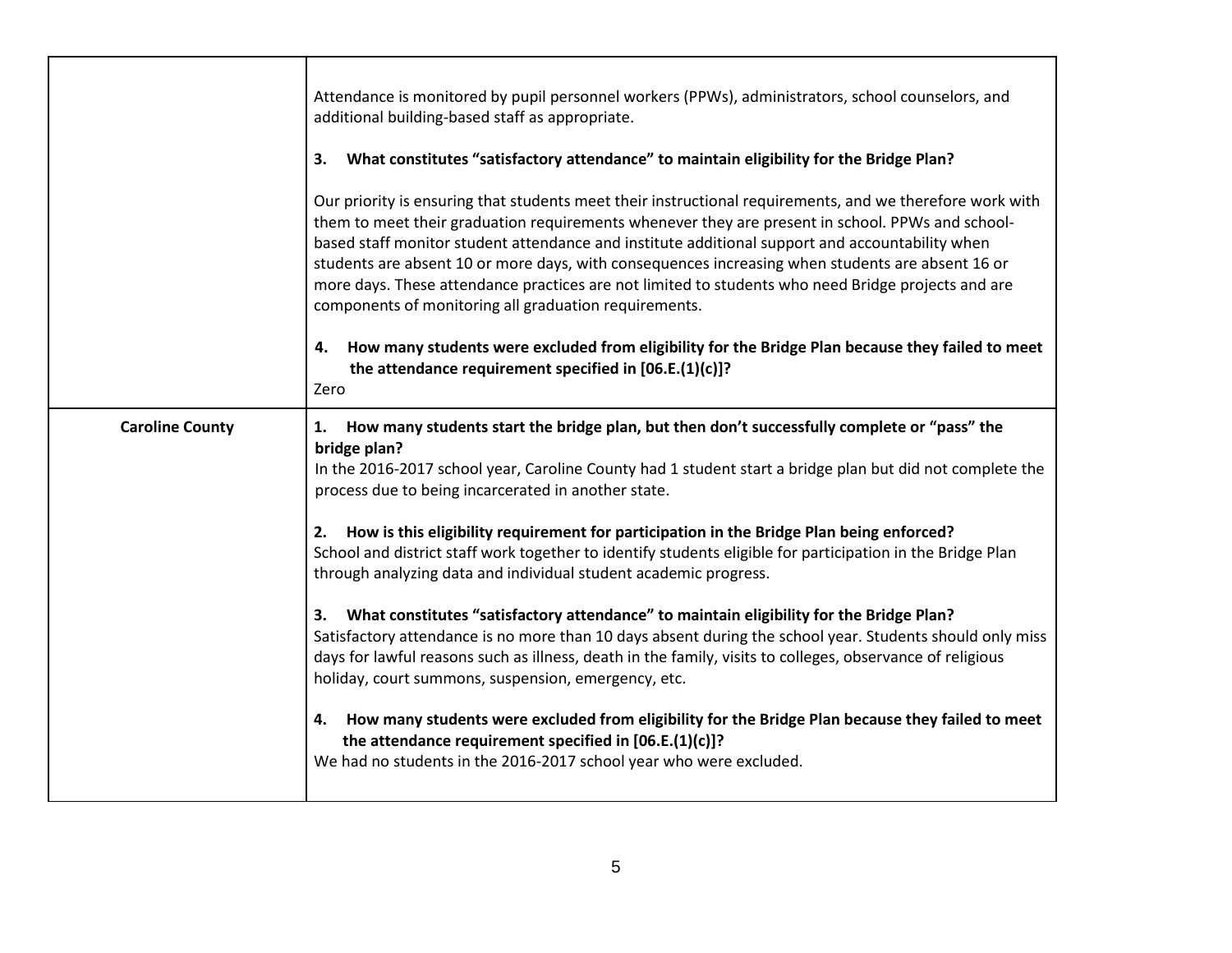| <b>Carroll County</b> | 1. How many students start the bridge plan, but then don't successfully complete or "pass" the<br>bridge plan?<br>0. We will work with students and monitors to revise and resubmit until the student "passes." We do<br>have some students who begin the process and then pass the assessment or meet the combined score<br>option, so technically they begin but never "pass."                                                                                                                                                                                                                                                                                                                                                                                                                                                                                                                                                                                                                                                                                            |
|-----------------------|-----------------------------------------------------------------------------------------------------------------------------------------------------------------------------------------------------------------------------------------------------------------------------------------------------------------------------------------------------------------------------------------------------------------------------------------------------------------------------------------------------------------------------------------------------------------------------------------------------------------------------------------------------------------------------------------------------------------------------------------------------------------------------------------------------------------------------------------------------------------------------------------------------------------------------------------------------------------------------------------------------------------------------------------------------------------------------|
|                       | 2. How is this eligibility requirement for participation in the Bridge Plan being enforced? At each<br>school, the position of "Academic Facilitator" is responsible to assure students are eligible. There are a<br>variety of resources we have created to assist them in making their determination. The Academic<br>Facilitator's meet regularly throughout the year for updates and training. Additionally, our in-house<br>developed bridge plan tracking application verifies data in our student information system and denotes<br>students who meet the eligibility requirements. It is impossible to indicate a student has met graduation<br>requirements through the bridge project into our tracking system.                                                                                                                                                                                                                                                                                                                                                   |
|                       | 3. What constitutes "satisfactory attendance" to maintain eligibility for the Bridge Plan?<br>90% -- However, a building principal can provide an exception for a student who has extreme or<br>extenuating circumstances.                                                                                                                                                                                                                                                                                                                                                                                                                                                                                                                                                                                                                                                                                                                                                                                                                                                  |
|                       | How many students were excluded from eligibility for the Bridge Plan because they failed to meet<br>4.<br>the attendance requirement specified in [06.E.(1)(c)]?<br>Last year there were none.                                                                                                                                                                                                                                                                                                                                                                                                                                                                                                                                                                                                                                                                                                                                                                                                                                                                              |
| <b>Cecil County</b>   | How many students start the bridge plan, but then don't successfully complete or "pass" the<br>1.<br>bridge plan?<br>Very few students do not complete Bridge Plans once started. Once students begin a good faith effort to<br>work on a Bridge Plan, they follow the process to completion and project acceptance.<br>2. How is this eligibility requirement for participation in the Bridge Plan being enforced?<br>(a) Failed one or more Maryland High School Assessments at least twice;<br>RESPONSE: On an old Bridge Plan we faithfully follow this regulation. The only exception might be<br>students who transfer in first semester senior year. They would take test in January and then if they don't<br>pass, will begin a Bridge Project prior to taking the test a second time. We always try to make sure they<br>participate in the assessment a second time and only record the Bridge if they are unsuccessful in the<br>second test administration. On the new Bridge Plans, they are working on the Bridge prior to taking the<br>test a second time. |
|                       | (b) Received a passing grade and earned credit in the course or courses related to the assessment or                                                                                                                                                                                                                                                                                                                                                                                                                                                                                                                                                                                                                                                                                                                                                                                                                                                                                                                                                                        |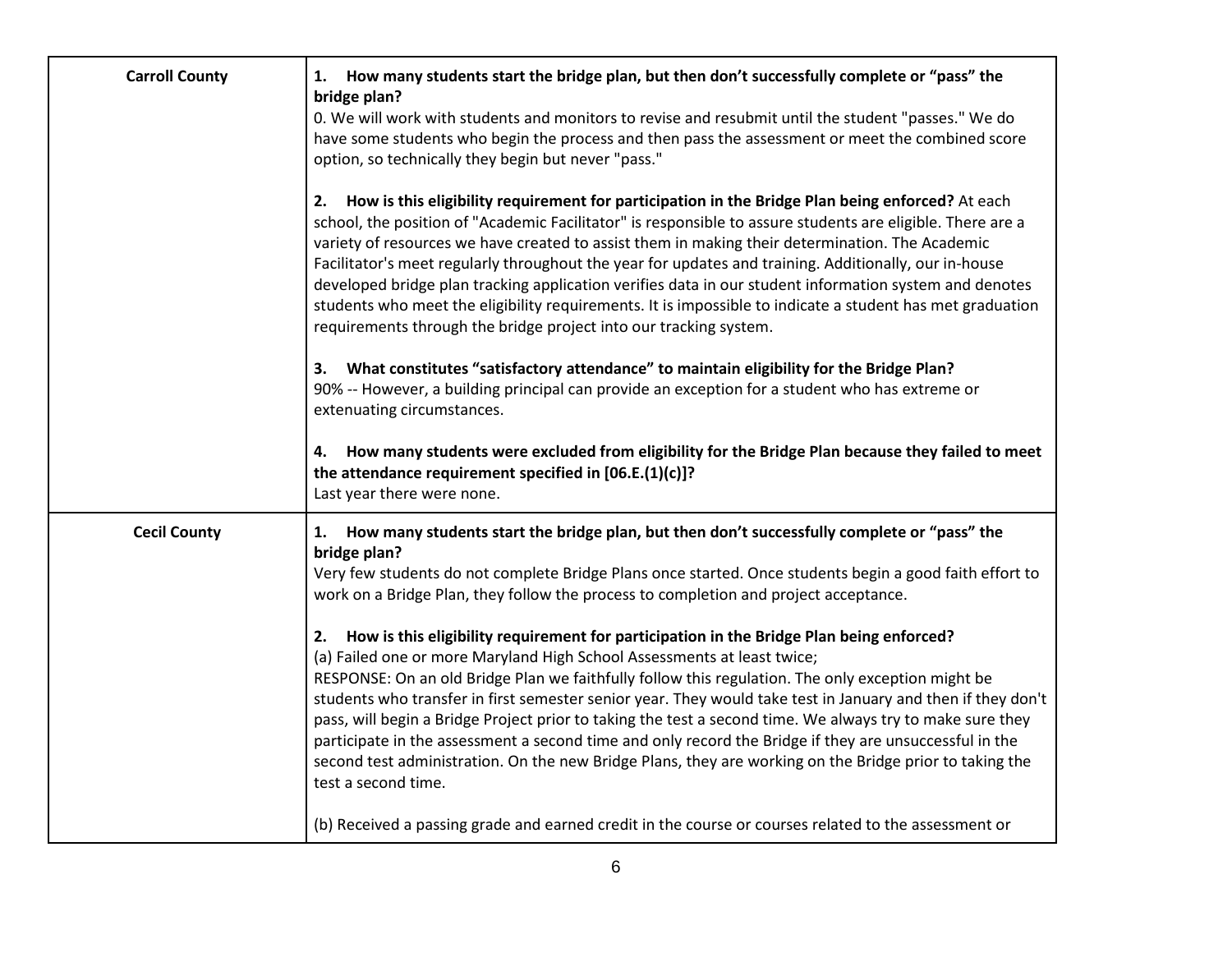|                       | assessments;<br>RESPONSE: We faithfully follow this regulation.                                                                                                                                                                                                                                                                                        |
|-----------------------|--------------------------------------------------------------------------------------------------------------------------------------------------------------------------------------------------------------------------------------------------------------------------------------------------------------------------------------------------------|
|                       | (c) Demonstrated overall satisfactory attendance in the most recent school year completed; and<br>RESPONSE: We faithfully follow this regulation when the student begins a Bridge Project. We do not<br>however monitor attendance during the student working on the project and do not include attendance<br>as a condition of accepting the project. |
|                       | (d) Demonstrated satisfactory progress toward achieving the high school diploma requirements specified<br>in COMAR 13A.03.02.09B(1) and (2); and<br>RESPONSE: We faithfully follow this regulation and make sure all other conditions are met toward the<br>graduation requirements.                                                                   |
|                       | (e) Participated successfully in appropriate assistance as defined in §C of this regulation after having<br>failed one or more of the Maryland High School Assessments.<br>RESPONSE: We faithfully follow this regulation.                                                                                                                             |
|                       | What constitutes "satisfactory attendance" to maintain eligibility for the Bridge Plan?<br>3.<br>This depends upon the circumstances of the individual student.                                                                                                                                                                                        |
|                       | How many students were excluded from eligibility for the Bridge Plan because they failed to meet<br>4.<br>the attendance requirement specified in [06.E.(1)(c)]?<br>To date we have never excluded a student from using the Bridge Plan option solely due to a lack of<br>attendance.                                                                  |
| <b>Charles County</b> | How many students start the bridge plan, but then don't successfully complete or "pass" the<br>1.<br>bridge plan?<br>Zero                                                                                                                                                                                                                              |
|                       | How is this eligibility requirement for participation in the Bridge Plan being enforced?<br>2.                                                                                                                                                                                                                                                         |
|                       | Charles County adheres to the eligibility requirements for participation in the Bridge Plan. The school-<br>based testing coordinators and Bridge coordinator track and monitor this.                                                                                                                                                                  |
|                       | What constitutes "satisfactory attendance" to maintain eligibility for the Bridge Plan?<br>3.<br>Students that do not have satisfactory attendance are addressed through designated school staff (PPW,<br>counselors, administration) and follow the outlined truancy procedures. School staff provides                                                |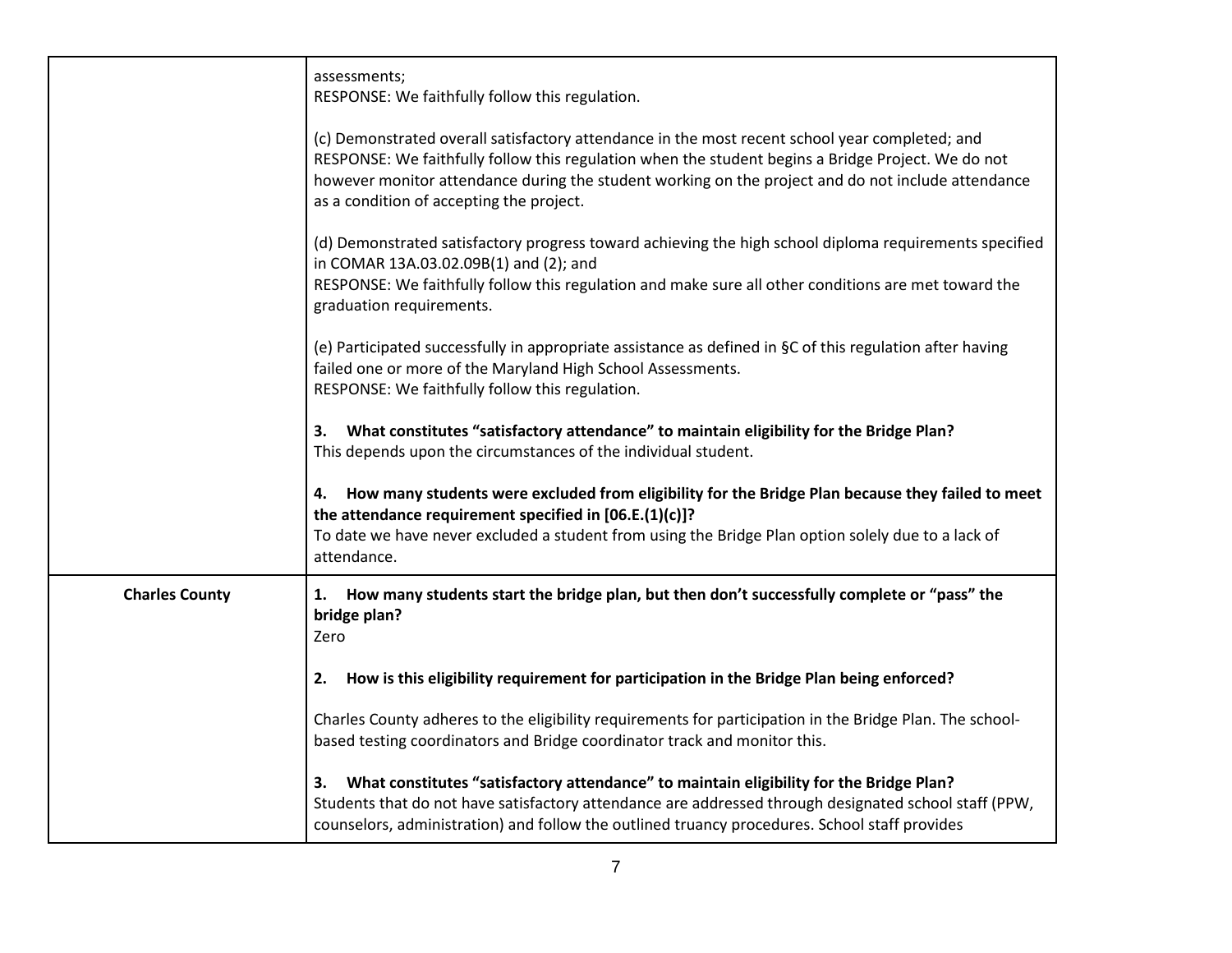|                          | appropriate interventions prior to the attendance becoming an issue or a concern. Students in Charles<br>County do not complete Bridge Projects if they are not anticipated to graduate due to course failure<br>and/or attendance.<br>How many students were excluded from eligibility for the Bridge Plan because they failed to meet<br>4. |
|--------------------------|-----------------------------------------------------------------------------------------------------------------------------------------------------------------------------------------------------------------------------------------------------------------------------------------------------------------------------------------------|
|                          | the attendance requirement specified in [06.E.(1)(c)]?<br>Zero                                                                                                                                                                                                                                                                                |
| <b>Dorchester County</b> | How many students start the bridge plan, but then don't successfully complete or "pass" the<br>1.<br>bridge plan?<br>Zero                                                                                                                                                                                                                     |
|                          | How is this eligibility requirement for participation in the Bridge Plan being enforced?<br>2.<br>Reviewed annually with principals and content supervisors monitor at central office level.                                                                                                                                                  |
|                          | What constitutes "satisfactory attendance" to maintain eligibility for the Bridge Plan?<br>3.<br>More than 90% attendance                                                                                                                                                                                                                     |
|                          | How many students were excluded from eligibility for the Bridge Plan because they failed to meet<br>4.<br>the attendance requirement specified in [06.E.(1)(c)]?<br>Zero                                                                                                                                                                      |
| <b>Frederick County</b>  | How many students start the bridge plan, but then don't successfully complete or "pass" the<br>1.<br>bridge plan?<br>Very few. Maybe 1 or 2 in the past 3 years                                                                                                                                                                               |
|                          | 2. How is this eligibility requirement for participation in the Bridge Plan being enforced?<br>Paperwork is submitted with the project, signed by the principal. Also a copy of eSchool attendance that<br>verifies the paperwork is included with the project.                                                                               |
|                          | What constitutes "satisfactory attendance" to maintain eligibility for the Bridge Plan?<br>3.<br>For government (or old HSA Alg, Eng, Bio), 20 hours of remediation with 85% attendance 1 term prior to<br>beginning bridge (during the remediation phase) and 90% attendance while the student completed<br>bridge.                          |
|                          | For the NEW Bridge in Algebra and English - Since remediation is part of the Bridge project itself, our<br>FCPS satisfactory attendance policy is in effect, meaning they must have no more than 5 unlawful<br>absences in any 1 term.                                                                                                        |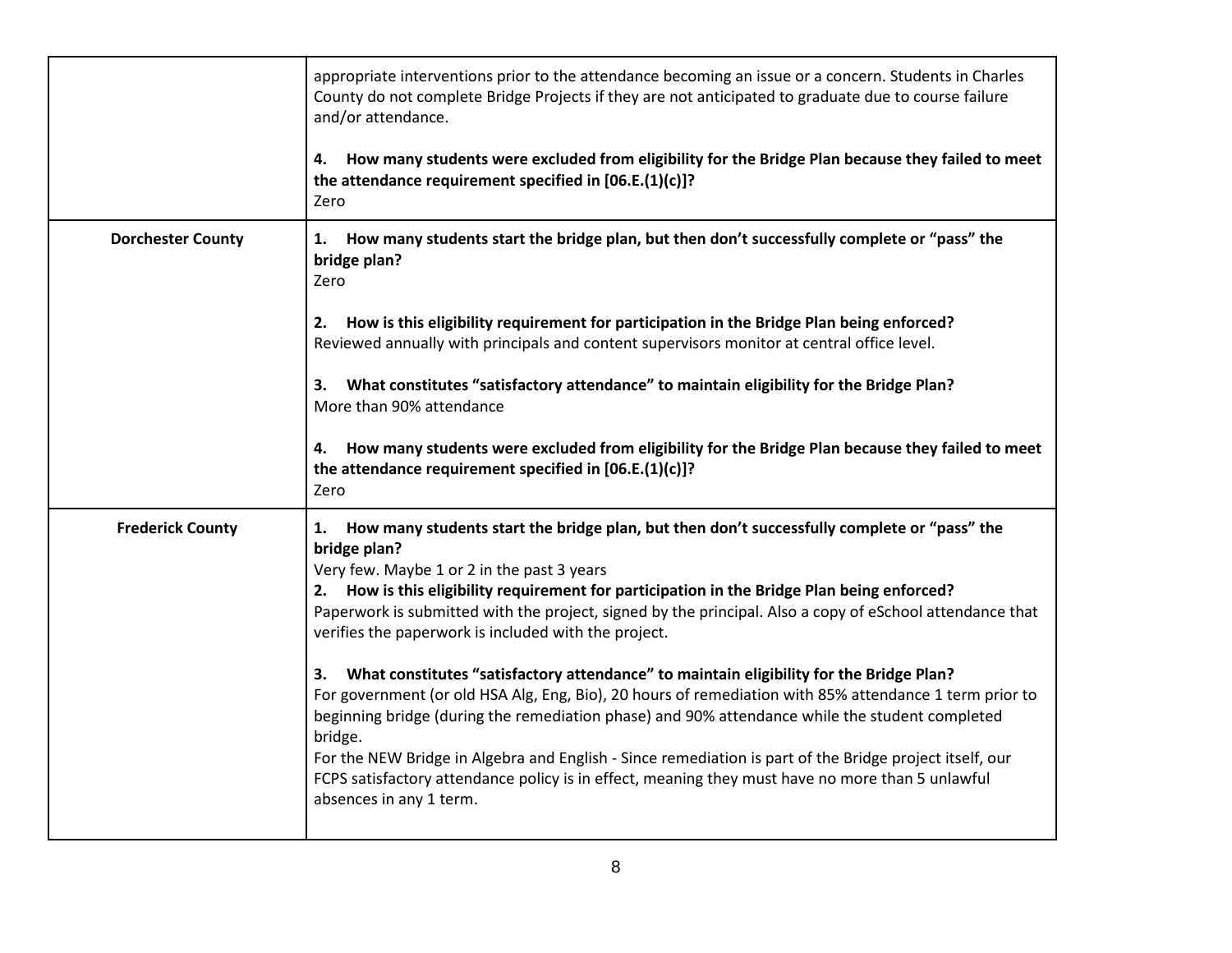|                       | How many students were excluded from eligibility for the Bridge Plan because they failed to meet<br>4.<br>the attendance requirement specified in $[06.E.(1)(c)]$ ?<br>A few. We allowed submission of a waiver for extenuating circumstances for our attendance policy and<br>addressed those on a case by case basis                                                                                                                                                                                                                                     |
|-----------------------|------------------------------------------------------------------------------------------------------------------------------------------------------------------------------------------------------------------------------------------------------------------------------------------------------------------------------------------------------------------------------------------------------------------------------------------------------------------------------------------------------------------------------------------------------------|
| <b>Garrett County</b> | How many students start the bridge plan, but then don't successfully complete or "pass" the<br>1.<br>bridge plan?<br>Zero                                                                                                                                                                                                                                                                                                                                                                                                                                  |
|                       | How is this eligibility requirement for participation in the Bridge Plan being enforced? Eligibility is<br>2.<br>collected and monitored by the LAC through the use of a database. The LAC shares the database with the<br>STCs of each school. The STCs enforce the requirement of participation in the Bridge Plan process.                                                                                                                                                                                                                              |
|                       | What constitutes "satisfactory attendance" to maintain eligibility for the Bridge Plan? Garrett<br>3.<br>County has diligent STCs and Bridge Plan Monitors. Both monitor students' attendance and work with the<br>students when in school until the Bridge Plan Project is completed. Garrett County does not really have a<br>"satisfactory attendance" guideline when working with students for the Bridge Plans. When in school,<br>monitors work with the students during a designated time.                                                          |
|                       | How many students were excluded from eligibility for the Bridge Plan because they failed to meet<br>4.<br>the attendance requirement specified in [06.E.(1)(c)]?<br>Zero                                                                                                                                                                                                                                                                                                                                                                                   |
| <b>Harford County</b> | How many students start the bridge plan, but then don't successfully complete or "pass" the<br>1.<br>bridge plan?<br>Zero.                                                                                                                                                                                                                                                                                                                                                                                                                                 |
|                       | How is this eligibility requirement for participation in the Bridge Plan being enforced? Oversight of<br>2.<br>the Bridge process is provided by the Office of Accelerated Learning and Intervention. Harford County<br>Public Schools (HCPS) has a committee of school-based and central office staff to determine the best<br>manner by which to implement the Bridge Projects.                                                                                                                                                                          |
|                       | To assist with site-based oversight, one administrator from each of HCPS' ten high schools is assigned as a<br>Bridge Contact. The role of the Bridge Contact is to facilitate the implementation of bridge at each high<br>school. Bridge Contacts are trained annually, ensuring all materials and processes for Bridge are current.<br>Part of the responsibility of the Bridge Contact is to utilize the aforementioned criteria to ensure that<br>students have met eligibility criteria. Data is produced through our student data management system |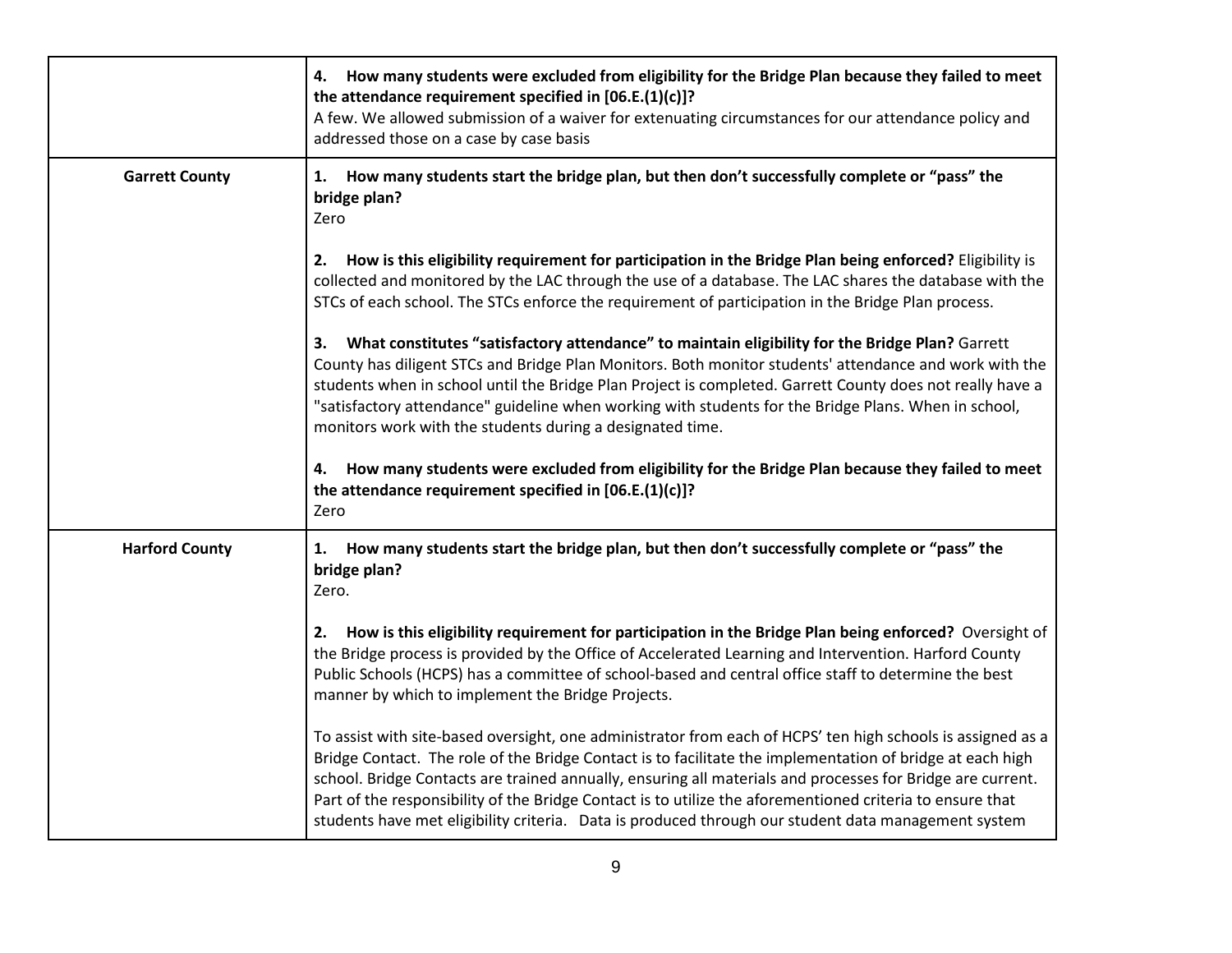|                      | and reports may be generated to inform who qualifies for bridge.                                                                                                                                                                                                                                                                                                                                                                                               |
|----------------------|----------------------------------------------------------------------------------------------------------------------------------------------------------------------------------------------------------------------------------------------------------------------------------------------------------------------------------------------------------------------------------------------------------------------------------------------------------------|
|                      | The Office of Accelerated Learning and Intervention cross-checks the work of the Bridge Contact at each<br>of the high schools to ensure that requirements are enforced.                                                                                                                                                                                                                                                                                       |
|                      | What constitutes "satisfactory attendance" to maintain eligibility for the Bridge Plan?<br>3.<br>HCPS adheres to current attendance requirements per MSDE and HCPS Student Attendance Policy.                                                                                                                                                                                                                                                                  |
|                      | How many students were excluded from eligibility for the Bridge Plan because they failed to meet<br>4.<br>the attendance requirement specified in [06.E.(1)(c)]?<br>Zero                                                                                                                                                                                                                                                                                       |
| <b>Howard County</b> | How many students start the bridge plan, but then don't successfully complete or "pass" the<br>1.<br>bridge plan?<br>Less than 10                                                                                                                                                                                                                                                                                                                              |
|                      | How is this eligibility requirement for participation in the Bridge Plan being enforced?<br>2.<br>In our student information system, we collect the projects that are coming in for scoring. Only students<br>who meet the criteria show up as potential entries.<br>3. What constitutes "satisfactory attendance" to maintain eligibility for the Bridge Plan?<br>Students who are not chronically absent (present above 20%) as defined by our local policy. |
|                      | How many students were excluded from eligibility for the Bridge Plan because they failed to meet<br>4.<br>the attendance requirement specified in [06.E.(1)(c)]?<br>Less than 10                                                                                                                                                                                                                                                                               |
| <b>Kent County</b>   | How many students start the bridge plan, but then don't successfully complete or "pass" the<br>1.<br>bridge plan?<br>Zero                                                                                                                                                                                                                                                                                                                                      |
|                      | How is this eligibility requirement for participation in the Bridge Plan being enforced? We ensure<br>2.<br>all students test more than 2 times. Guidance assists in checking to be sure students pass course/receive<br>class credit. Tracking of students is done though weekly/biweekly meetings.                                                                                                                                                           |
|                      | What constitutes "satisfactory attendance" to maintain eligibility for the Bridge Plan? We follow<br>3.<br>our district attendance policy (no more than 3 unexcused absences per quarter).                                                                                                                                                                                                                                                                     |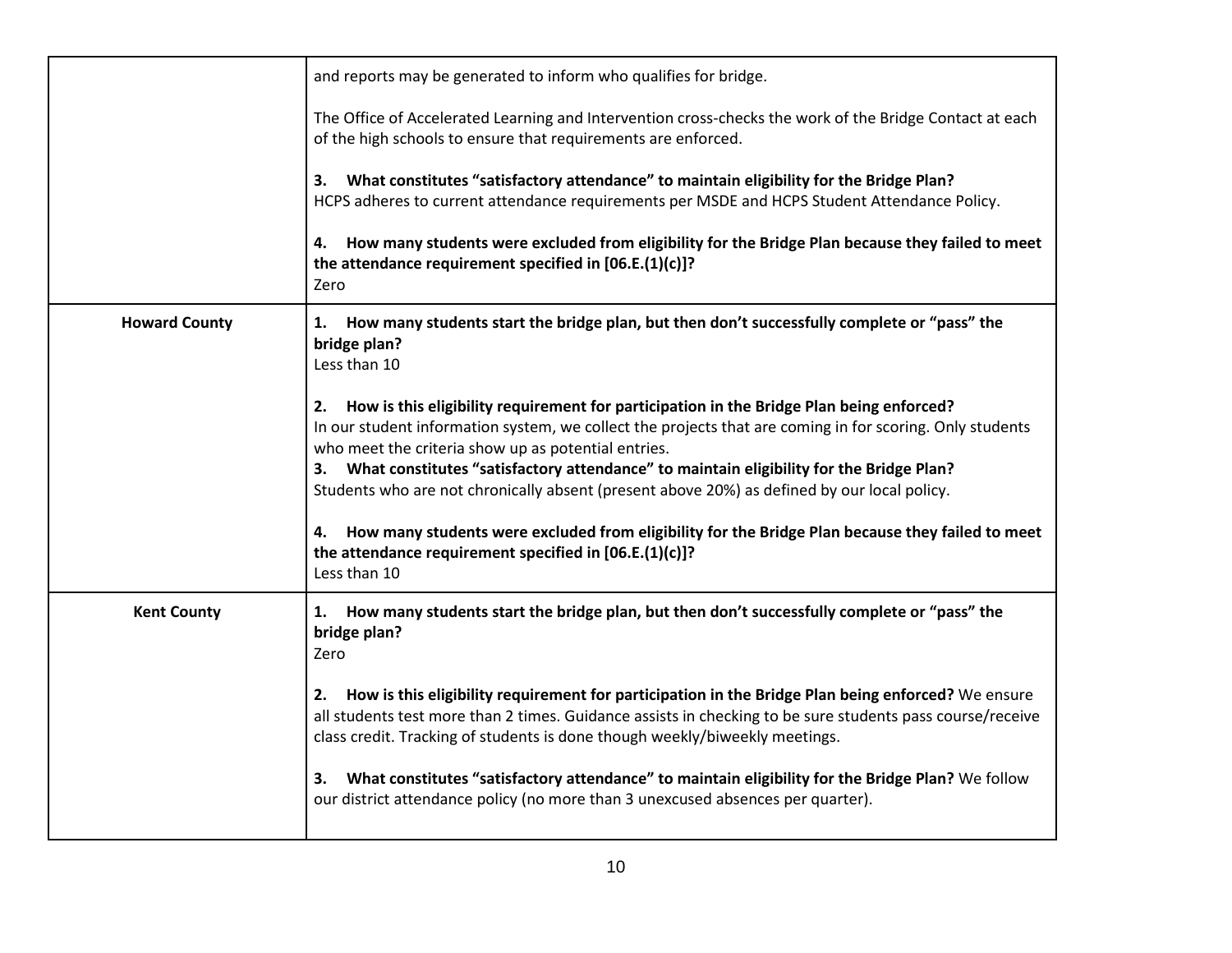|                               | How many students were excluded from eligibility for the Bridge Plan because they failed to meet<br>4.<br>the attendance requirement specified in [06.E.(1)(c)]?<br>Zero                                                                                                                                                                                                                                                                                                                                                                                                                                                                                                                                                                                                                                           |
|-------------------------------|--------------------------------------------------------------------------------------------------------------------------------------------------------------------------------------------------------------------------------------------------------------------------------------------------------------------------------------------------------------------------------------------------------------------------------------------------------------------------------------------------------------------------------------------------------------------------------------------------------------------------------------------------------------------------------------------------------------------------------------------------------------------------------------------------------------------|
| <b>Montgomery County</b>      | How many students start the bridge plan, but then don't successfully complete or "pass" the<br>1.<br>bridge plan?<br>The following numbers are for SY 2009 through SY 2017: Approximate number of submitted plans that<br>were not completed: 839 (Alg 219; Bio 226; Eng 221; Gov 173). Number of successfully completed plans:<br>12,428 (Alg 3,548; Bio 3,786; Eng 3,510; Gov 1,584). Once our data flip occurs in early July, we cannot<br>update our Bridge application based on summer score results, which is why these numbers are<br>approximate. 233 students discontinued plans after meeting through combined score options; 455<br>discontinued plans after passing tests.                                                                                                                             |
|                               | How is this eligibility requirement for participation in the Bridge Plan being enforced?<br>2.<br>For the eligibility requirement, we never validate a student's projects or plans until they have taken the<br>test twice. They cannot graduate without having passed the Bridge Plan and having passed the related<br>course. We allow each school to determine what constitutes adequate attendance and progress toward<br>graduation. Schools work with as many students as they can in the hope of encouraging students and<br>getting them to graduation. We also require schools to offer assistance/an intervention once students<br>have failed a test and before they retake the test. Schools must submit intervention plans and track and<br>submit attendance for their various intervention efforts. |
|                               | What constitutes "satisfactory attendance" to maintain eligibility for the Bridge Plan?<br>3.<br>Each school makes its own determination about what constitutes satisfactory attendance. Students have<br>to attend often enough to complete their projects as well as their other graduation requirements.                                                                                                                                                                                                                                                                                                                                                                                                                                                                                                        |
|                               | How many students were excluded from eligibility for the Bridge Plan because they failed to meet<br>4.<br>the attendance requirement specified in [06.E.(1)(c)]?<br>We do not track this data point centrally. The schools would determine themselves who was not eligible<br>to participate due to poor attendance.                                                                                                                                                                                                                                                                                                                                                                                                                                                                                               |
| <b>Prince George's County</b> | 1. How many students start the bridge plan, but then don't successfully complete or "pass" the<br>bridge plan?<br>School AVP Coordinators and project monitors monitor the completion of the projects prior to submitting<br>the projects for scoring. Based on the bridge project scoring rubric requirements, if a student doesn't<br>earn the minimum passing score, those projects are returned to the schools for revisions. Schools re-<br>submit their projects after the students have revised them in order to earn a passing score. On average                                                                                                                                                                                                                                                           |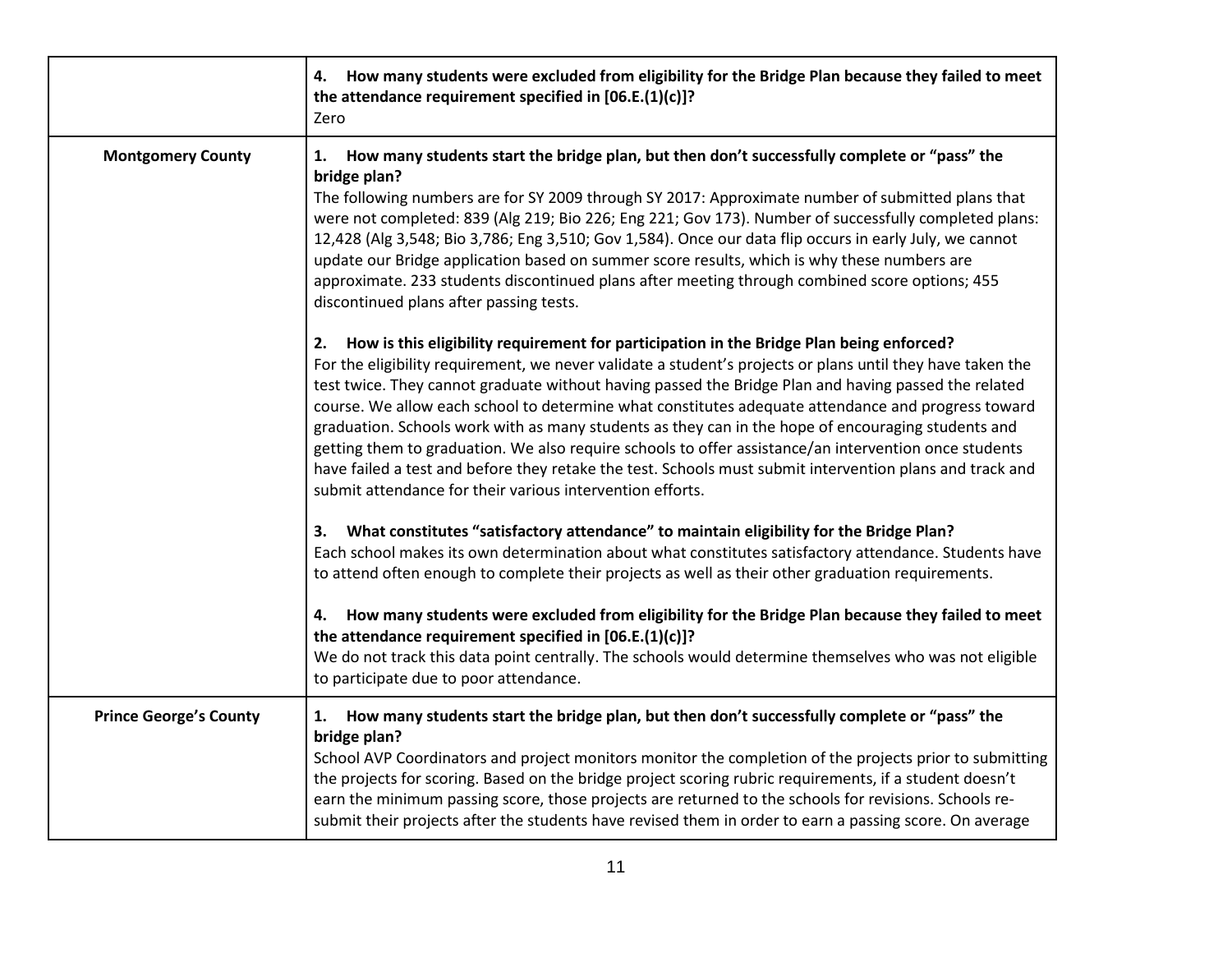|                            | our district may have anywhere between 150-200 projects that are returned for revision.                                                                                                                                                                                                                                                                                                                                                                                                                                                                                                                                                                                                                                                         |
|----------------------------|-------------------------------------------------------------------------------------------------------------------------------------------------------------------------------------------------------------------------------------------------------------------------------------------------------------------------------------------------------------------------------------------------------------------------------------------------------------------------------------------------------------------------------------------------------------------------------------------------------------------------------------------------------------------------------------------------------------------------------------------------|
|                            | How is this eligibility requirement for participation in the Bridge Plan being enforced?<br>2.<br>Per MSDE guidelines students can be waiting for their second score to begin participation in Bridge<br>projects. Our system provides information on how many tests a student has completed and the highest<br>test score (to determine project needs). Projects are not officially approved until we have received<br>notification that a student has sat for the second time or the second scores have been received.                                                                                                                                                                                                                        |
|                            | What constitutes "satisfactory attendance" to maintain eligibility for the Bridge Plan?<br>3.<br>Although PGCPS maintains an attendance policy, historically we have not linked eligibility for bridge<br>projects to attendance. Our focus has been to make certain that students are eligible based on course<br>and test completion. In general, students who participate in the Bridge Plan are also held to the overall<br>district attendance policy.                                                                                                                                                                                                                                                                                     |
|                            | How many students were excluded from eligibility for the Bridge Plan because they failed to meet<br>4.<br>the attendance requirement specified in [06.E.(1)(c)]?<br>Not applicable.                                                                                                                                                                                                                                                                                                                                                                                                                                                                                                                                                             |
| <b>Queen Anne's County</b> | How many students start the bridge plan, but then don't successfully complete or "pass" the<br>1.<br>bridge plan?<br>Zero. In 16-17, all seniors who started a Bridge Project (and remained enrolled in QACPS) successfully<br>completed the project by years' end. All underclassmen who started, but did not complete Bridge, during<br>the 16-17 school year are on track to complete the project(s) during the 18-19 school year (if still enrolled<br>in QACPS).                                                                                                                                                                                                                                                                           |
|                            | How is this eligibility requirement for participation in the Bridge Plan being enforced?<br>2.<br>The data profile for each student is scrutinized by the Local Accountability Coordinator and Bridge Plan<br>Coordinator. The testing office communicates a list of eligible students (based on course completion and<br>test history) to each high schools State Testing Coordinator (STC), who serves as the Designated School-<br>Based Bridge Coordinator. The STC assigns each bridge project to a Teacher designated as the student's<br>Bridge Monitor. Additionally, the STC monitors attendance, graduation requirements (met and unmet),<br>and oversees the Bridge Monitor to ensure effective (and timely) assistance is provided. |
|                            | What constitutes "satisfactory attendance" to maintain eligibility for the Bridge Plan?<br>3.<br>Students who are enrolled in the high school, eligible to complete a bridge project, and working towards<br>meeting the graduation requirements are eligible for the Bridge Plan in compliance with the State and<br>QACPS attendance policies.                                                                                                                                                                                                                                                                                                                                                                                                |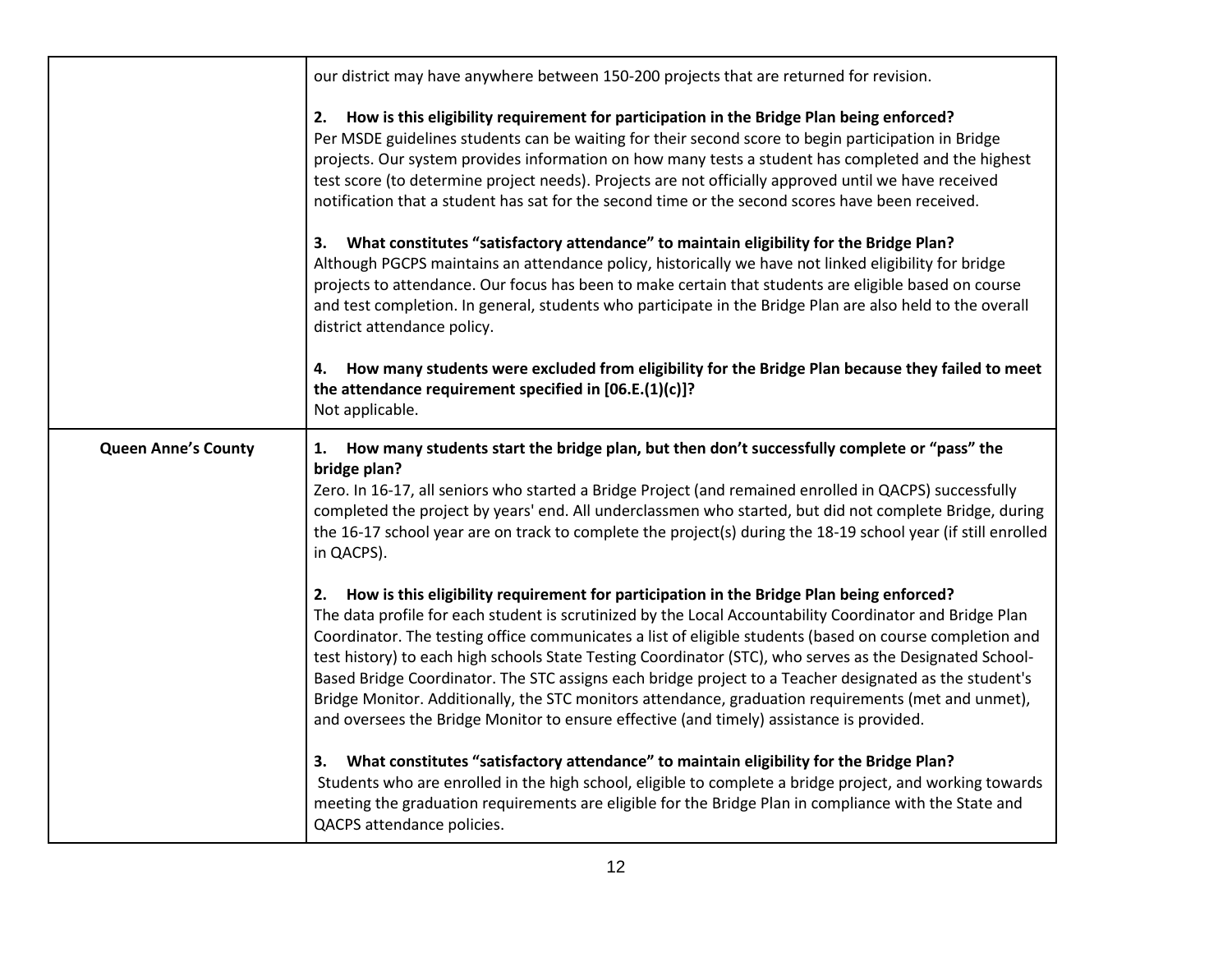|                        | How many students were excluded from eligibility for the Bridge Plan because they failed to meet<br>4.<br>the attendance requirement specified in [06.E.(1)(c)]?<br>In 16-17, and thus far in 17-18, zero Bridge Plan eligible students have been excluded based on<br>attendance.                                                                                                                                                                                                                                                                                             |
|------------------------|--------------------------------------------------------------------------------------------------------------------------------------------------------------------------------------------------------------------------------------------------------------------------------------------------------------------------------------------------------------------------------------------------------------------------------------------------------------------------------------------------------------------------------------------------------------------------------|
| St. Mary's County      | How many students start the bridge plan, but then don't successfully complete or "pass" the<br>1.<br><b>Bridge Plan?</b><br>All students who are eligible to complete a bridge projects complete those projects in order to meet<br>graduation requirements. Students who are completing projects are not always successful on their first<br>attempt. When this occurs, feedback for revisions is provided by the teacher and the student is required<br>to revise his/her project. All students successfully complete or "pass" the bridge plan.                             |
|                        | How is this eligibility requirement for participation in the Bridge Plan being enforced?<br>2.<br>Eligibility for participation in a bridge project is a collaborative effort between the Local Accountability<br>Coordinator, Site Test Coordinator, and Content Supervisors. Students are identified at the beginning of<br>their junior year based on their performance on the HSAs and PARCC assessments and whether they<br>passed and received credit for the course. If these two initial criteria are met, the student is identified for<br>bridge project completion. |
|                        | What constitutes "satisfactory attendance" to maintain eligibility for the Bridge Plan?<br>3.<br>SMCPS defines satisfactory attendance as students who miss less than 20 unexcused school days in the<br>school year.                                                                                                                                                                                                                                                                                                                                                          |
|                        | How many students were excluded from eligibility for the Bridge Plan because they failed to meet<br>4.<br>the attendance requirement specified in $[06.E.(1)(c)]$ ?<br>No students have been excluded from eligibility because they failed to meet the satisfactory attendance<br>requirements.                                                                                                                                                                                                                                                                                |
| <b>Somerset County</b> | How many students start the bridge plan, but then don't successfully complete or "pass" the<br>1.<br>bridge plan?<br>1 - the student dropped out of school                                                                                                                                                                                                                                                                                                                                                                                                                     |
|                        | How is this eligibility requirement for participation in the Bridge Plan being enforced?<br>2.<br>We had adhered to all parts of the requirement with the exception of attendance. Until this year only<br>Seniors completed Bridge Projects and most had satisfactory when beginning the projects.                                                                                                                                                                                                                                                                            |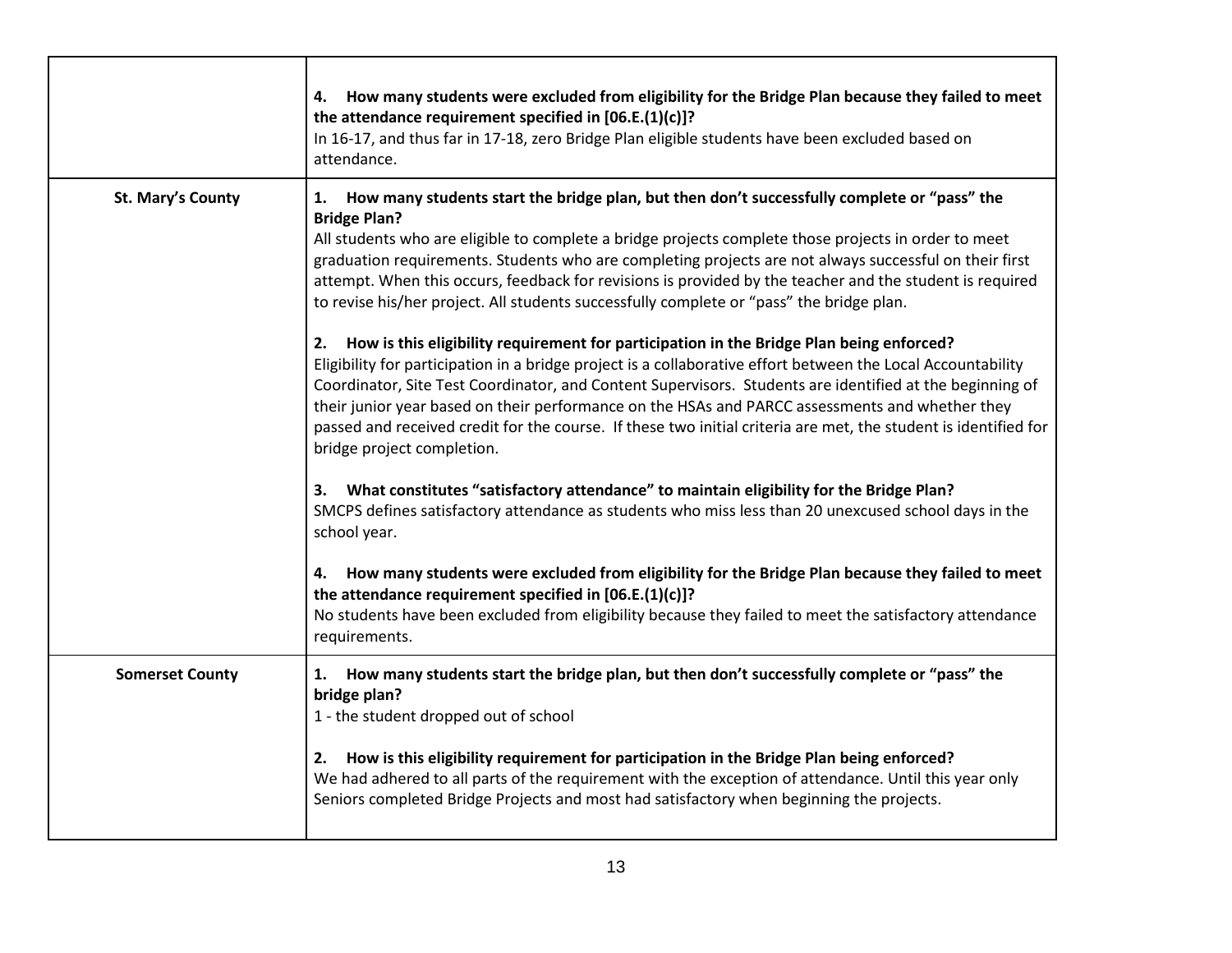|                          | 3. What constitutes "satisfactory attendance" to maintain eligibility for the Bridge Plan? Satisfactory<br>attendance in Somerset County is defined as no more than 5 non-excused absences per semester.<br>How many students were excluded from eligibility for the Bridge Plan because they failed to meet<br>4.                                                                                                                                                       |
|--------------------------|--------------------------------------------------------------------------------------------------------------------------------------------------------------------------------------------------------------------------------------------------------------------------------------------------------------------------------------------------------------------------------------------------------------------------------------------------------------------------|
|                          | the attendance requirement specified in [06.E.(1)(c)]?<br>Zero                                                                                                                                                                                                                                                                                                                                                                                                           |
| <b>Talbot County</b>     | How many students start the bridge plan, but then don't successfully complete or "pass" the<br>1.<br>bridge plan?<br>This is a very rare occurrence. Talbot County Public Schools has had one student not successfully<br>complete the bridge plan last year.                                                                                                                                                                                                            |
|                          | How is this eligibility requirement for participation in the Bridge Plan being enforced?<br>2.<br>A team of the student's school counselor and school administrator monitor and enforce all aspects of the<br>Bridge Plan including eligibility requirements.                                                                                                                                                                                                            |
|                          | What constitutes "satisfactory attendance" to maintain eligibility for the Bridge Plan?<br>3.<br>Talbot County Public schools has a student attendance policy: 10.2-AR. School administration staff<br>monitor student attendance to ensure that students are in compliance with this policy. When necessary,<br>school administration staff work in conjugation with the Office of Student Services to develop an<br>individualized plan to address student attendance. |
|                          | How many students were excluded from eligibility for the Bridge Plan because they failed to meet<br>4.<br>the attendance requirement specified in [06.E.(1)(c)]?<br>No students were excluded from eligibility for the Bridge Plan based on not meeting the attendance<br>requirement last year.                                                                                                                                                                         |
| <b>Washington County</b> | How many students start the bridge plan, but then don't successfully complete or "pass" the<br>1.<br>bridge plan?<br>5 students in 2016-17                                                                                                                                                                                                                                                                                                                               |
|                          | How is this eligibility requirement for participation in the Bridge Plan being enforced?<br>2.<br>Reports are provided to schools for assessment eligibility, on-track to graduation is tracked at the school<br>level.                                                                                                                                                                                                                                                  |
|                          | What constitutes "satisfactory attendance" to maintain eligibility for the Bridge Plan?<br>3.                                                                                                                                                                                                                                                                                                                                                                            |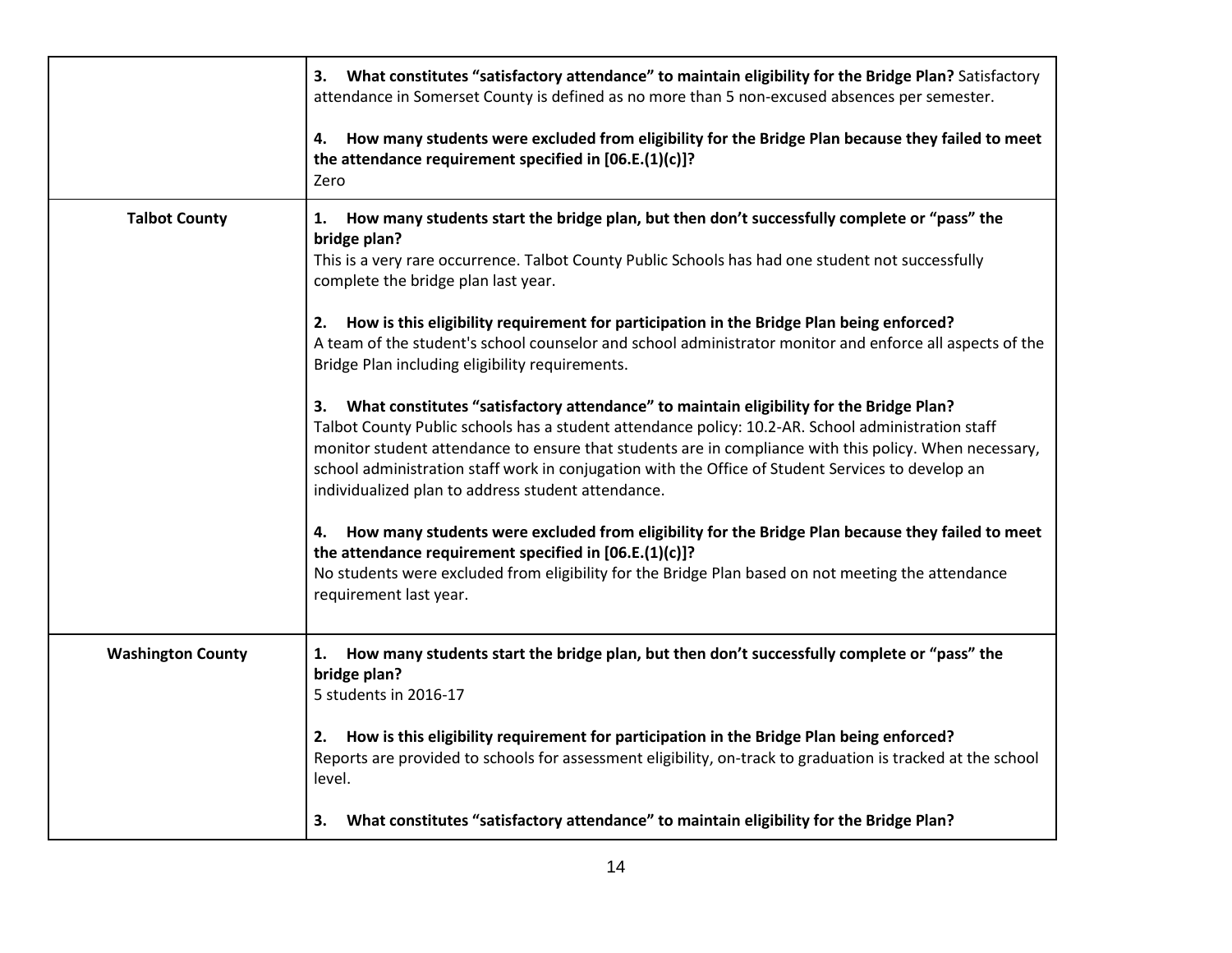|                         | We recommend 70% attendance.                                                                                                                                                                                                                                                                                                                                             |
|-------------------------|--------------------------------------------------------------------------------------------------------------------------------------------------------------------------------------------------------------------------------------------------------------------------------------------------------------------------------------------------------------------------|
|                         | How many students were excluded from eligibility for the Bridge Plan because they failed to meet<br>4.<br>the attendance requirement specified in [06.E.(1)(c)]?<br>Zero                                                                                                                                                                                                 |
| <b>Wicomico County</b>  | How many students start the bridge plan, but then don't successfully complete or "pass" the<br>1.<br>bridge plan?<br>None                                                                                                                                                                                                                                                |
|                         | How is this eligibility requirement for participation in the Bridge Plan being enforced? Wicomico<br>2.<br>has a report in our student information system that indicates whether a student has met all the<br>participation requirements. If the participation requirements have not been met then the student is not<br>permitted to participate in the Bridge program. |
|                         | What constitutes "satisfactory attendance" to maintain eligibility for the Bridge Plan? Absent less<br>З.<br>than 8 days in any quarter, 15 days in any semester or 20 days in a school year.                                                                                                                                                                            |
|                         | How many students were excluded from eligibility for the Bridge Plan because they failed to meet<br>4.<br>the attendance requirement specified in [06.E.(1)(c)]?<br>To the best of my knowledge none.                                                                                                                                                                    |
| <b>Worcester County</b> | 1. How many students start the bridge plan, but then don't successfully complete or "pass" the<br>bridge plan?                                                                                                                                                                                                                                                           |
|                         | None; however, some students started Bio bridge and chose to stop the projects and reassess for<br>participation.                                                                                                                                                                                                                                                        |
|                         | How is this eligibility requirement for participation in the Bridge Plan being enforced?<br>2.                                                                                                                                                                                                                                                                           |
|                         | When the student fails the assessment for the first time, we begin tracking them. If they are able to begin<br>the project before reassessing, then they will. At times, some projects are not started until after the<br>students reassess for the second time. Projects are never submitted before a student reassesses.                                               |
|                         | What constitutes "satisfactory attendance" to maintain eligibility for the Bridge Plan?<br>3.                                                                                                                                                                                                                                                                            |
|                         | As long as the student received credit for the course associated with the test, the attendance                                                                                                                                                                                                                                                                           |